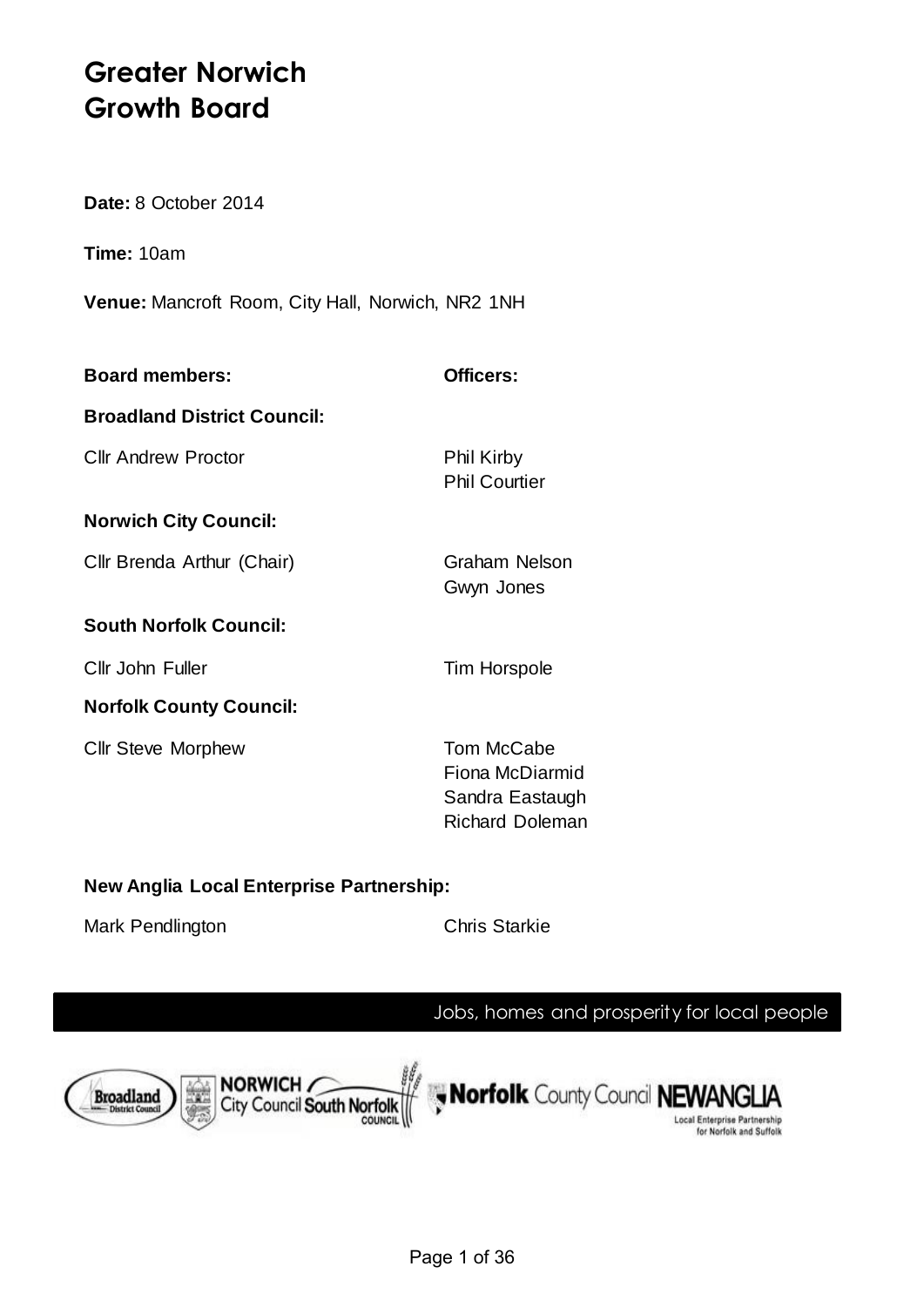## **AGENDA**

|    |                                                                                                                                                                                            | <b>Page Nos</b> |
|----|--------------------------------------------------------------------------------------------------------------------------------------------------------------------------------------------|-----------------|
| 1. | Apologies                                                                                                                                                                                  |                 |
|    | 2. Minutes of meeting 31 July 2014                                                                                                                                                         | 5               |
| 3. | <b>Greater Norwich City Deal - Skills</b><br>Outline of the Skills Programme from Fiona McDiarmid                                                                                          | 11              |
|    | 4. Growth Deal - update<br>To receive an update on the New Anglia LEP Growth Deal from Mark<br>Pendlington, New Anglia Local Enterprise Partnership Chairman                               |                 |
| 5. | <b>Presentation from Lucy McLeod</b><br>Interim Director of Public Health - the importance of joint working to deliver<br>the right infrastructure to promote active and health lifestyles |                 |
| 6. | Growth Programme 2015/16<br>To consider the 2015 - 16 Greater Norwich Growth Programme                                                                                                     | 17              |
| 7. | <b>Greater Norwich Local Infrastructure Fund</b><br>To receive a summary on applications received to the Local Infrastructure<br>Fund                                                      | 33              |
|    | <b>Exempt items:</b>                                                                                                                                                                       |                 |
|    | (During consideration of these items the meeting is not likely to be open to                                                                                                               |                 |

the press and the public.)

To consider whether the press and public should be excluded from the meeting during consideration of an agenda item on the grounds that it involves the likely disclosure of exempt information as specified in Part 1 of Schedule 12 A of the Local Government Act 1972 or it being confidential for the purposes of Section 100A(2) of that Act.

In each case, members are asked to decide whether, in all circumstances, the public interest in maintaining the exemption (and discussing the matter in private) outweighs the public interest in disclosing the information.

8. Greater Norwich Local Infrastructure Fund *To determine applications to the Local Infrastructure Fund*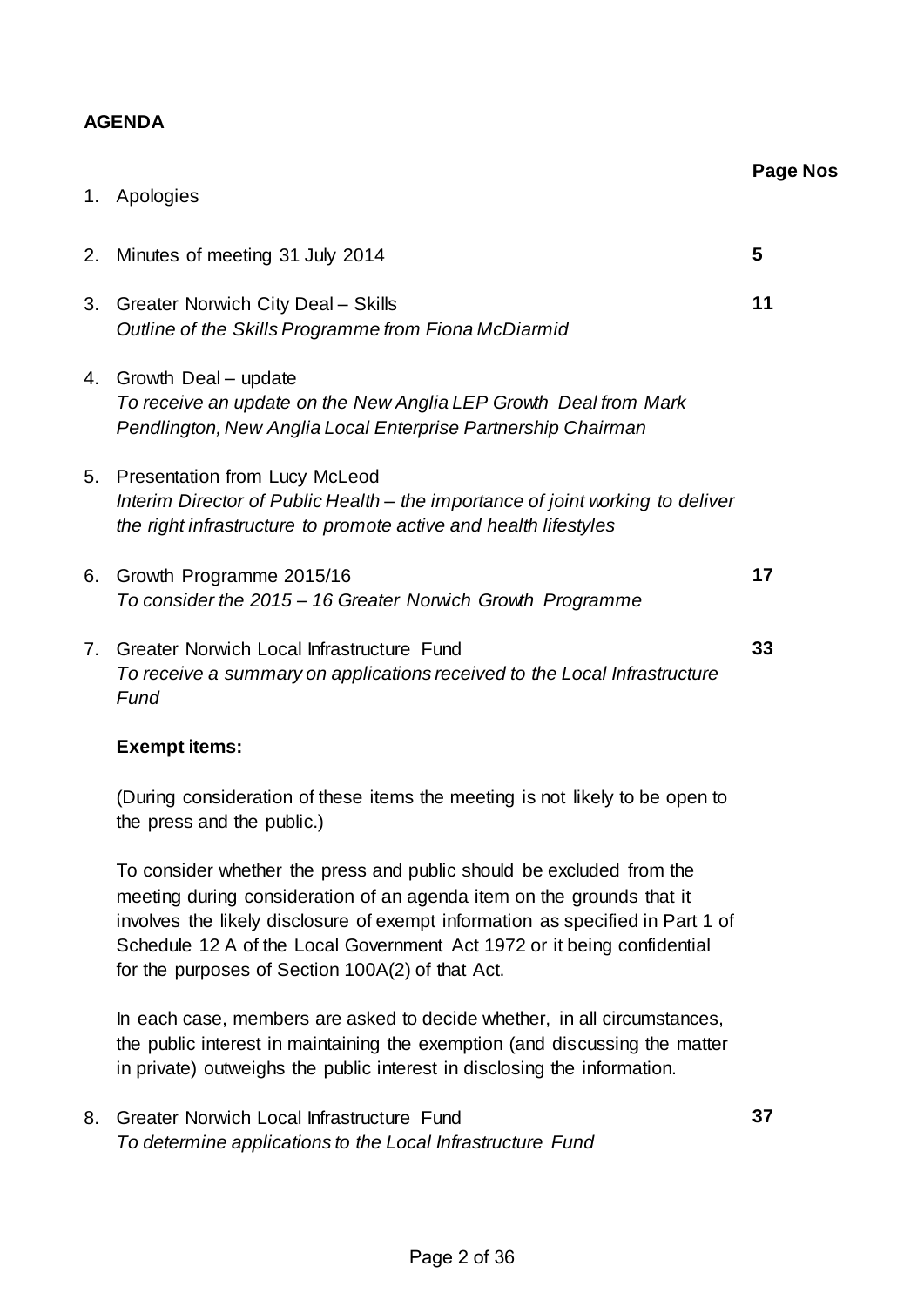# **FOR FURTHER INFORMATION PLEASE CONTACT:**

Committee officer: Jackie Rodger t: 01603 212033 e: jackierodger@norwich.gov.uk

Norwich City Council, Democratic services, City Hall, Norwich, NR2 1NH

1 October 2014





If you would like this agenda in large print, audio, Braille, alternative format or in a different language, please call Jackie Rodger, senior committee officer on 01603 212033 or email jackierodger@norwich.gov.uk

Ramps and automatic entrance doors are provided for wheelchairs and mobility scooters at the Bethel Street entrance for access to the main reception and lifts to other floors. There are two lifts available in City Hall giving access to the first floor committee rooms and the council chamber where public meetings are held. The lifts accommodate standard sized wheelchairs and smaller mobility scooters, but some electric wheelchairs and mobility scooters may be too large. There is a wheelchair available if required. A hearing loop system is available. Please call Jackie Rodger, senior committee officer on 01603 212033 or email jackierodger@norwich.gov.uk in advance of the meeting if you have any queries regarding access requirements.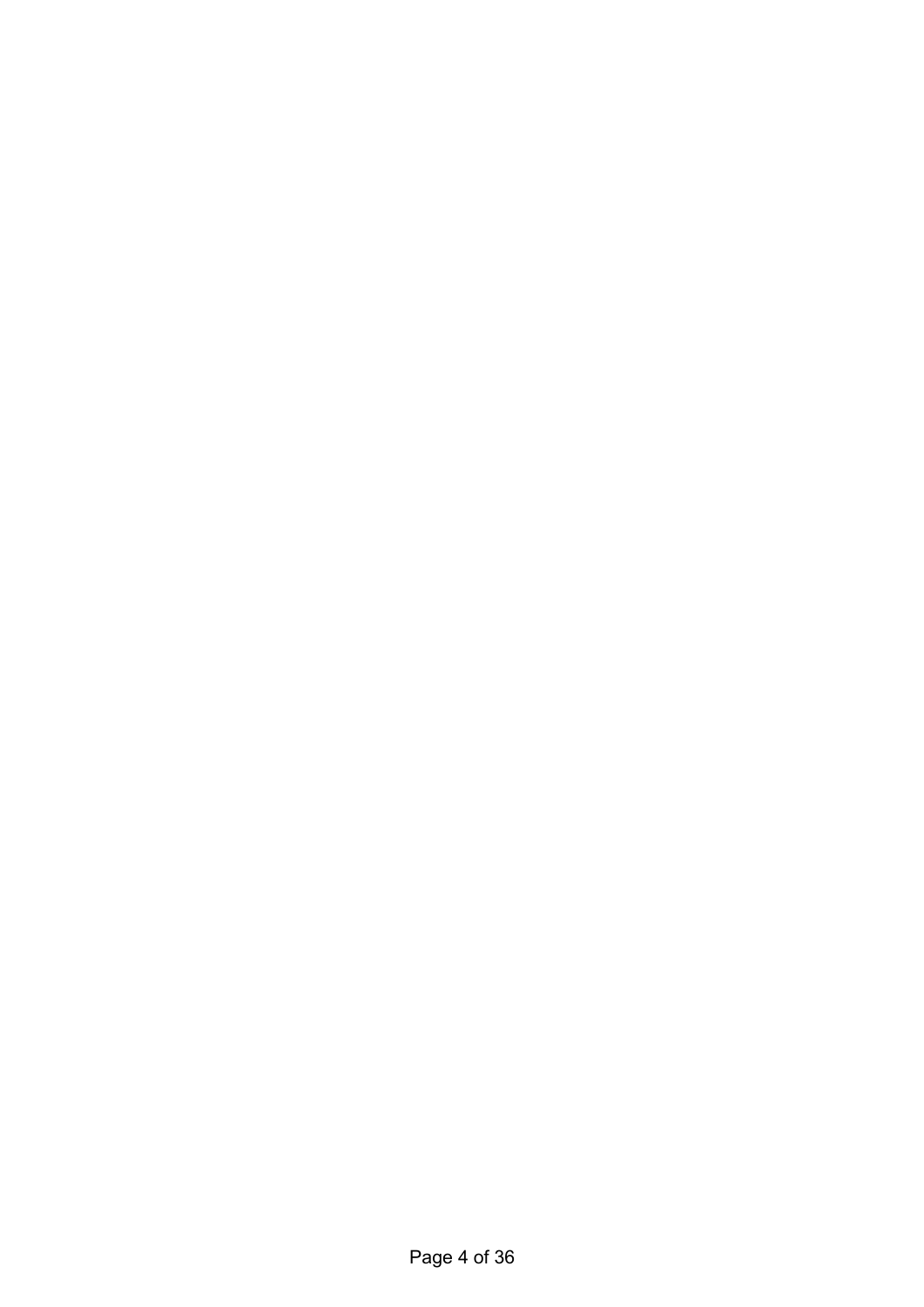# **Greater Norwich**  Minutes **Growth Board**

**3pm to 4.30pm 31 July 2014**

**Present:**

| <b>Board members:</b>                                                  | Officers:                                                                  |
|------------------------------------------------------------------------|----------------------------------------------------------------------------|
| <b>Norwich City Council:</b><br>Councillor Brenda Arthur (chair)       | <b>Jerry Massey</b><br>Gwyn Jones                                          |
| <b>South Norfolk Council:</b><br>Councillor John Fuller (vice chair)   | Tim Horspole                                                               |
| <b>Broadland District Council:</b><br><b>Councillor Andrew Proctor</b> | <b>Phil Kirby</b>                                                          |
| <b>Norfolk County Council:</b><br><b>Councillor Steve Morphew</b>      | Tom McCabe<br>Fiona McDiarmid<br>Sandra Eastaugh<br><b>Richard Doleman</b> |

# **New Anglia Local Enterprise Partnership:**

Chris Starkie (substitute for Mark Pendlington)

#### **1. Apologies**

Apologies were received from Mark Pendlington, New Anglia Local Enterprise Partnership (LEP), who was unable to attend the meeting due to a family emergency. He had read the papers for the meeting and had mandated Chris Starkie, managing director, LEP, to act as his substitute and vote on behalf of the LEP. The LEP would be making arrangements to appoint a member of its board to act as a substitute for Mark Pendlington if necessary. Councillor Fuller was a member of the LEP board.

Apologies were also received from Graham Nelson, Norwich City Council, and Phil Courtier, Broadland District Council.

#### **2. Appointment of chair and vice chair**

**RESOLVED** to elect, for a 12 month period:

- (1) Councillor Arthur as chair;
- (2) Councillor Fuller as vice chair.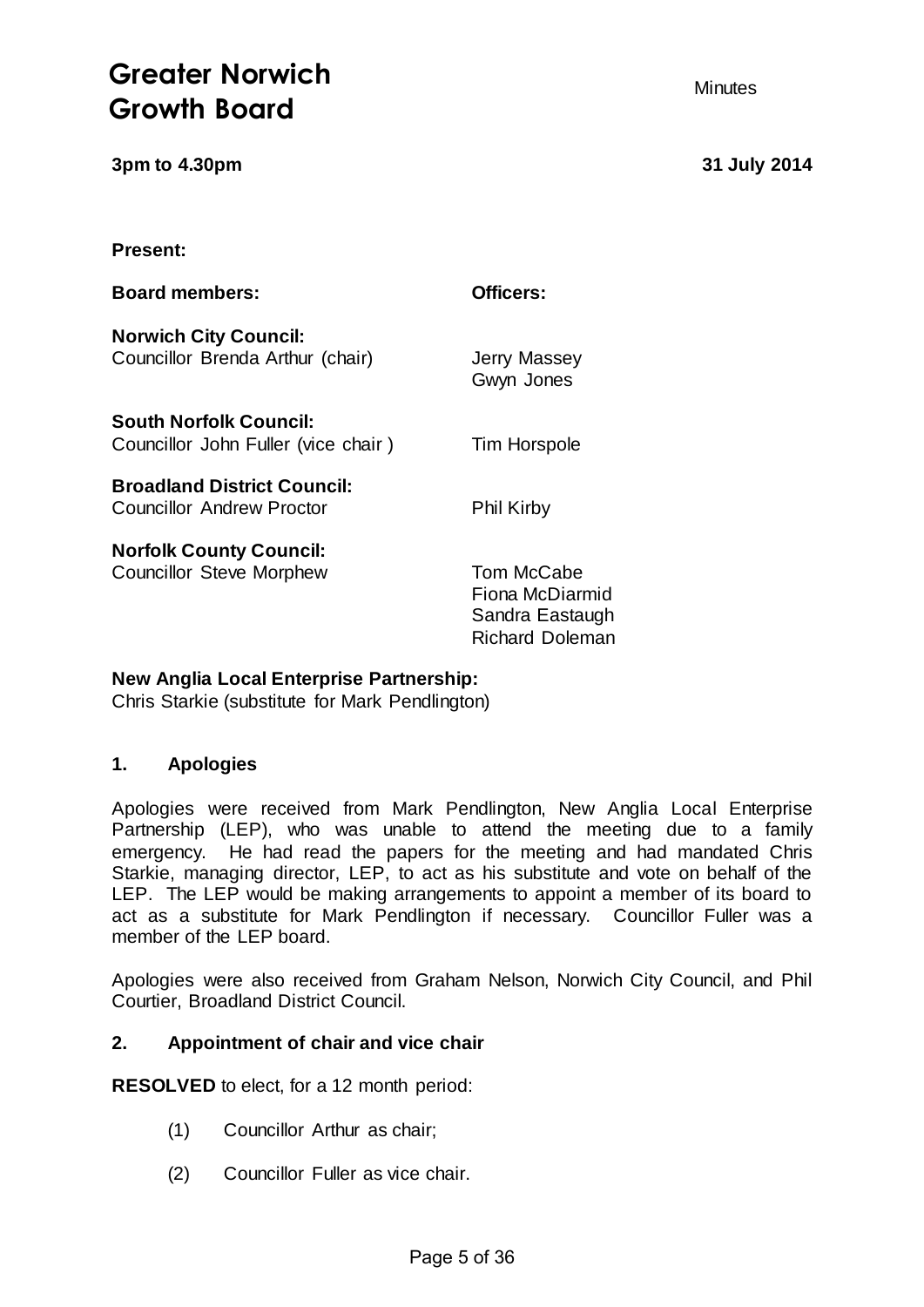#### **3. Governance**

Sandra Eastaugh presented the report.

**RESOLVED** to note the joint working agreement as agreed by the constituent partners of the Greater Norwich Growth Board.

#### **4. Annual growth programme 2014-15**

The chair introduced the report and pointed out to avoid confusion that the recommendations contained in paragraph 6.4 of the report had not been amended and that the recommendations on the first page were the final version.

Richard Doleman presented the report.

During discussion board members noted that the 2014-15 growth programme was for a 6 month period and provided a good foundation. Members also welcomed that there were no financial constraints on the funding available for projects which met the criteria.

The chair on behalf of the board thanked the officers and colleagues for their contribution to the preparation of schemes for inclusion in the programme.

#### **RESOLVED** to:

- (1) approve the 2014-15 growth programme, as set out in table 3 of the report, compiled from the annual business plans and subject to acquiring additional information on costs and delivery for particular schemes;
- (2) delegate to the Greater Norwich Infrastructure Delivery Board to collect further information on schemes as required and report any amendments to the annual growth programme;
- (3) ask the Greater Norwich Infrastructure Delivery Board to report progress on the annual growth programme to this board;
- (4) recommend to the promoters that they develop the schemes listed for preparatory work carried out in 2014-15 to support development of the 2015-16 programme.

#### **5. New Anglia LEP growth deal**

Chris Starkie presented the report and a power point presentation (A copy of the presentation is available on the website.).

The chair welcomed the Growth Deal overall but expressed disappointment that the bid for growth deal funding to support the delivery of the Norwich area transportation strategy (NATS) had been unsuccessful in the first round of funding. She hoped that when LEP sought other funding sources, including 2016-17 growth deal funding,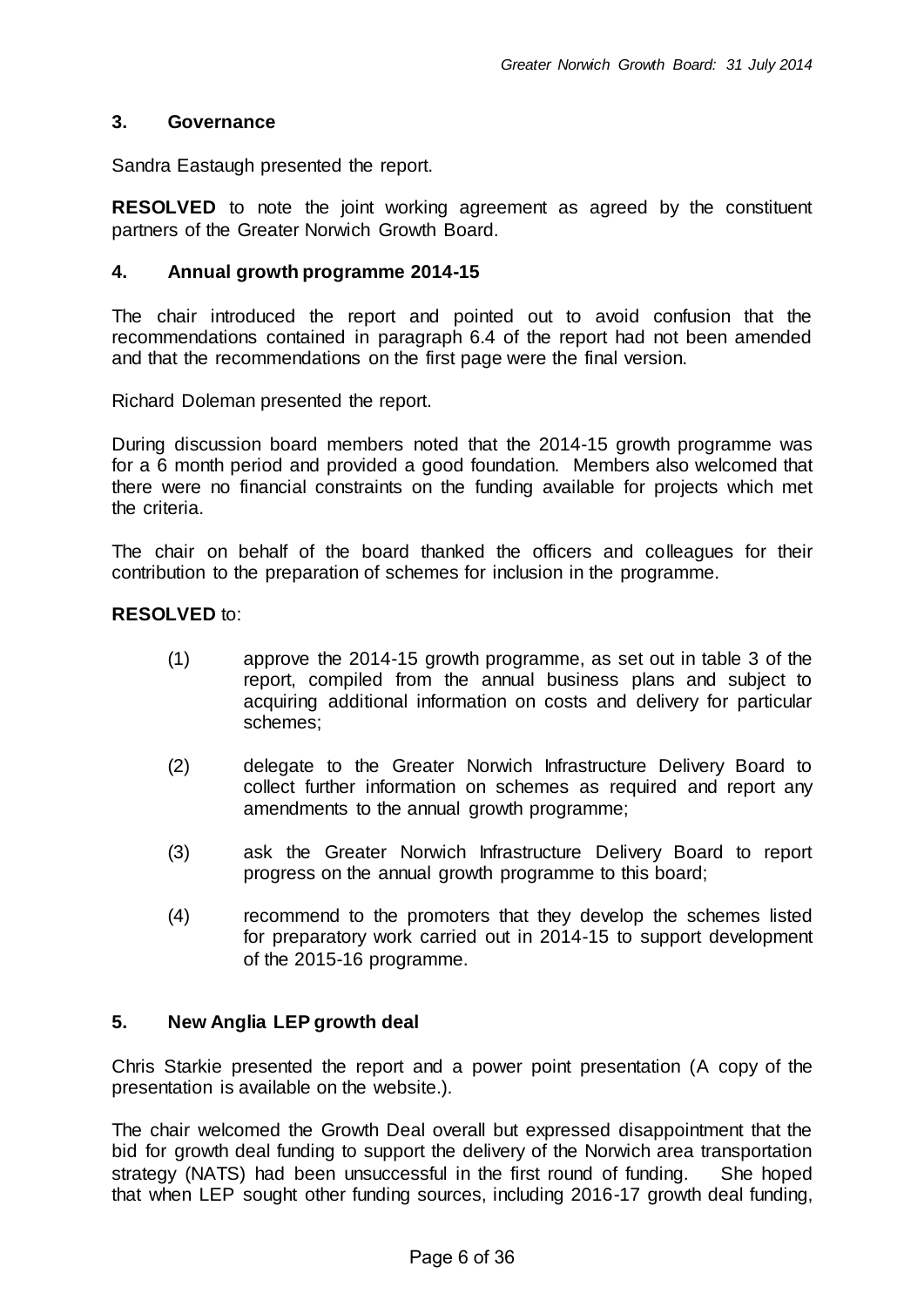they would press for more investment in Greater Norwich as this is where the government would see the most output in terms of economic benefits.

**RESOLVED** to note the report and the contents of the presentation.

#### **6. Greater Norwich City Deal**

(Ellen Tilney, economic development manager, Norwich City Council, attended the meeting for this item.)

Sandra Eastaugh presented a power point presentation, together with Ellen Tilney, who presented a report on the first quarter performance of the Growth hub for the period April to June 2014. (Copies of the presentations are available on the website.)

During discussion Fiona McDiarmid said that although there had been difficulties in the national apprenticeship schemes these had been overcome at a local level. The chair said that an important element of the City Deal was to ensure that people had the right skills for economic growth.

**RESOLVED** to note the contents of the presentation.

#### **7. Greater Norwich local infrastructure fund**

The chair introduced the report and explained that the board would need to consider the detailed financial appraisals under item 9, below, which were exempt from publication because the reports contained commercially sensitive information. The chair said that she would leave the room whilst the city council's application for Bowthorpe Three Score was being discussed.

Richard Doleman presented the report.

Discussion ensued in general terms on loan agreements and the arrangements for developers to repay the loan to the fund. Members considered that there should be greater flexibility for funding schemes than commercial banks would allow. Repayment profiles would be agreed with developers on an individual scheme basis and rather than a loan being paid at the end of the period could be paid when milestones were reached during the five year loan period. Chris Starkie said that the purpose of the loan was not to replicate bank funding but to fill a gap and in effect to act as a bridging loan to get developments started. Within the five year loan period the developer could move into a position where a bank could invest in the development allowing for the loan to be repaid in full. Members noted that funds must be repaid in 5 years but considered that there needed greater clarity as to when the loan period commenced.

**RESOLVED** to ask officers to clarify the wording contained in the criteria set out in the local infrastructure fund governance arrangements.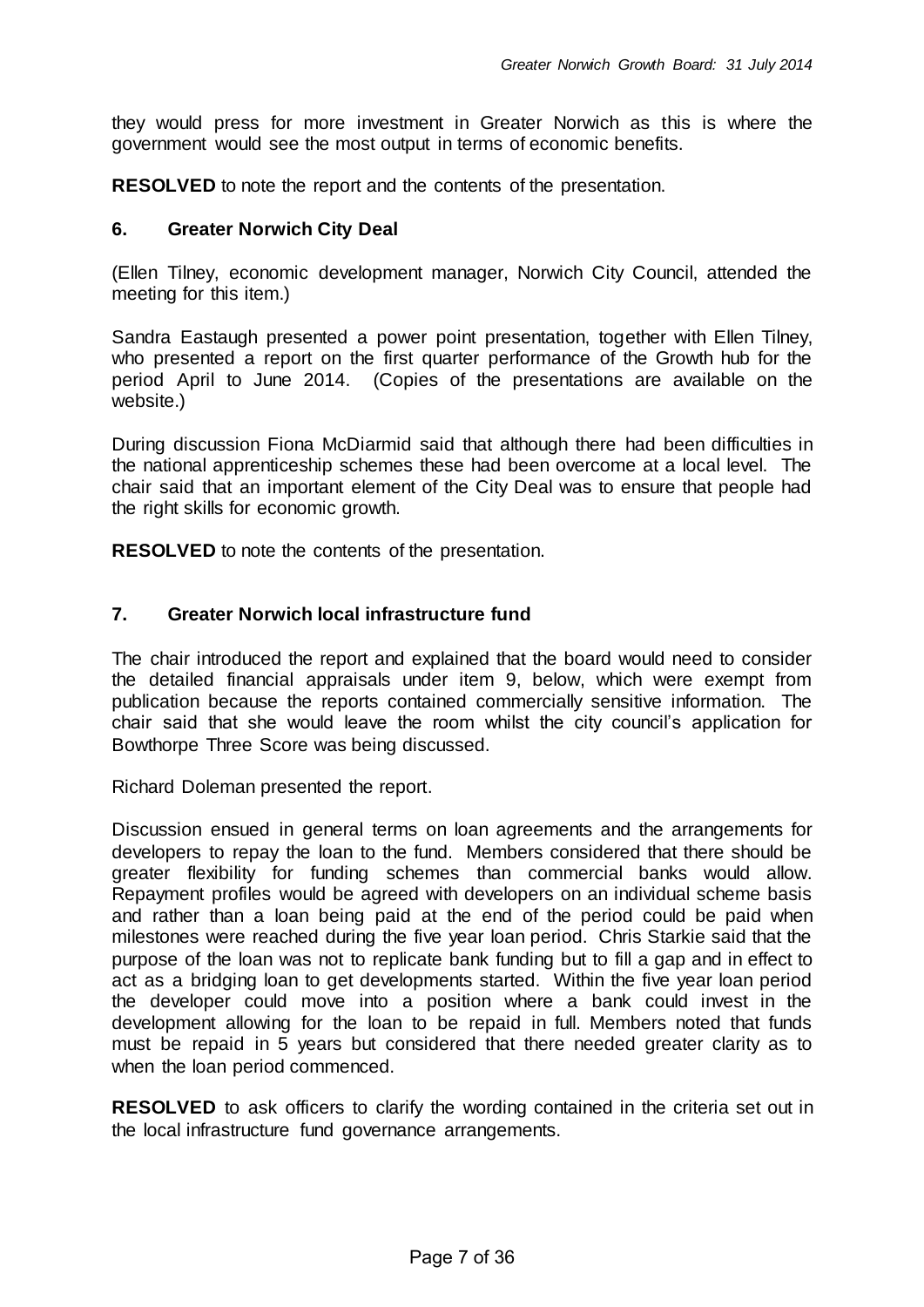#### **8. Exempt items**

**RESOLVED** to exclude the press and public from the meeting during consideration of the following item on the grounds that it involved the likely disclosure of exempt information as specified in Part 1 of Schedule 12 A of the Local Government Act 1972 (paragraphs 1 and 3)

(Councillor Arthur and Gwyn Jones (author of the bid) left the meeting at this point. Councillor Fuller, vice chair, was in the chair.)

#### **9. Greater Norwich local infrastructure fund (paragraphs 1 and 3)**

#### **Bowthorpe /Three Score, Norwich**

Richard Doleman presented the revised appendix 1 and answered members' questions. Members concurred with the conclusions and recommendations contained in the report.

**RESOLVED** to approve in principle, subject to local infrastructure fund governance arrangements, to grant £1.865m of funding to provide onsite road and utilities, which will accelerate delivery of 1,100 dwellings and commence in September 2014 and for the loan to be repaid by 2016.

(Councillor Arthur and Gwyn Jones were readmitted to the meeting. Councillor Arthur was in chair.)

#### **South Wymondham development infrastructure package**

Richard Doleman presented the appendix 2 and answered members' questions.

During discussion members considered that the application met the criteria and that it was judicious use of the fund, though members considered that further assurance on the risks and security of the application was required. Members concurred with the conclusions and recommendations contained in paragraph 5 of appendix 2.

**RESOLVED** to approve in principle, subject of local infrastructure fund governance arrangements, to grant £3.5m to Endurance Estates Strategic Land for £3.5m to widen the existing rail bridge on Silfield Road, construct 1.5m of cycleway and improve drainage associated with the proposal for 1,230 new dwellings, which will accelerate the delivery of the infrastructure and is requested in 2015-16 with full repayment by 2021.

#### **Deal Ground**

Sandra Eastaugh presented the appendix 3 and answered members' questions.

During discussion members considered that there needed to be clarification on the applicant's business case for the development of this complicated brownfield site and a commencement date given. The board concurred with the conclusions and recommendations set out in paragraph 5 of appendix 3.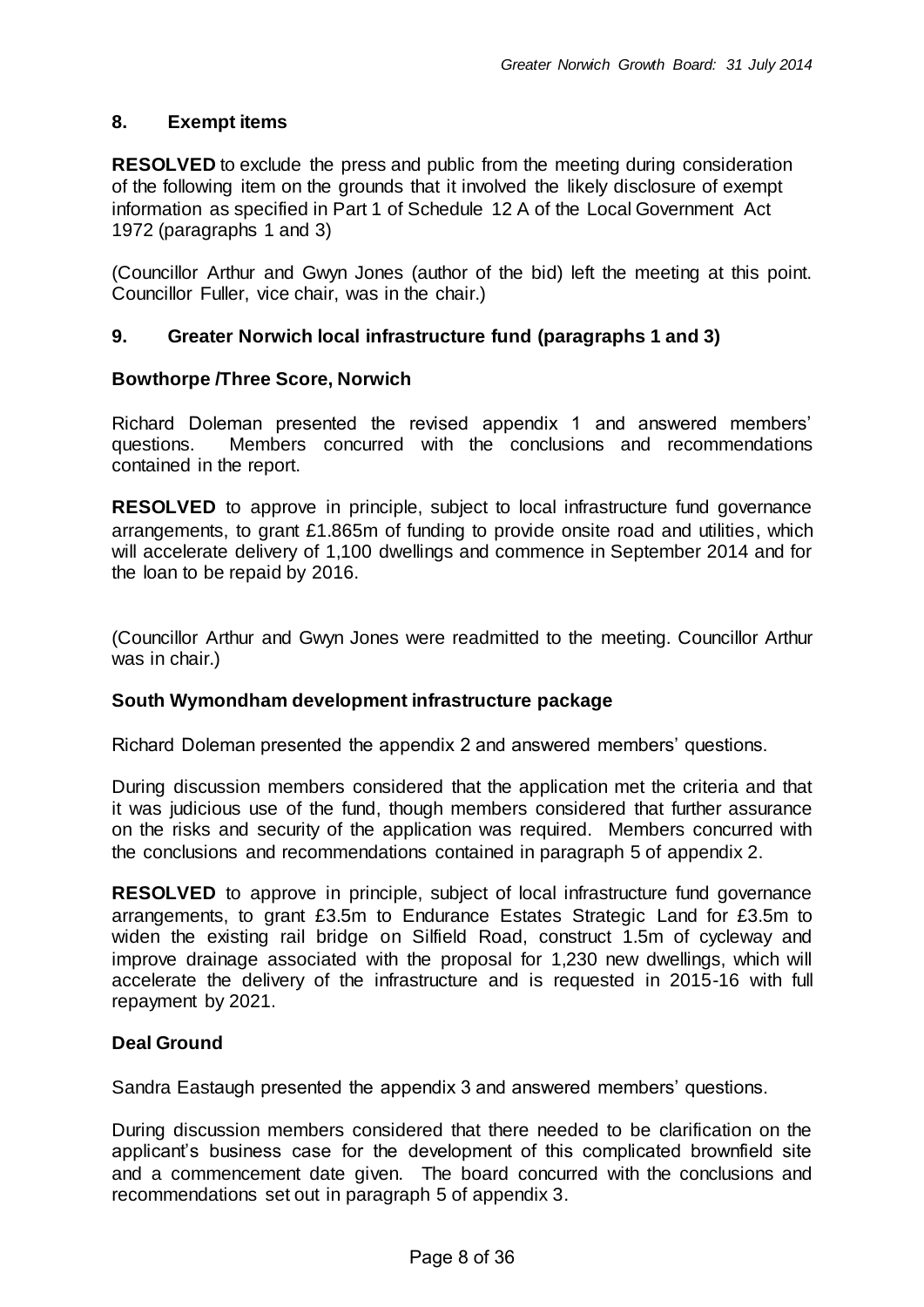**RESOLVED** to approve in principle, subject of local infrastructure fund governance arrangements, to grant £3.5m, to Serruys Property Company Ltd to provide a spine road, bridge and other associated works to open up the Deal Ground for development; noting that the site has consent for 670 dwellings, a local centre and leisure uses, and that draw down is requested from 2015 and the loan to be repaid in 2020.

#### **10. Jerry Massey**

The chair said that this would be the last meeting that Jerry Massey, deputy chief executive (operations) would be attending as he was leaving the city council and thanked him on behalf of the board for his work on the City Deal and providing support to members and colleagues.

Jerry Massey in response praised the strength of the members and officers and said that he looked forward to seeing new developments coming forward.

**RESOLVED** to record the board's gratitude to Jerry Massey for his contribution and to wish him well in the future.

**CHAIR**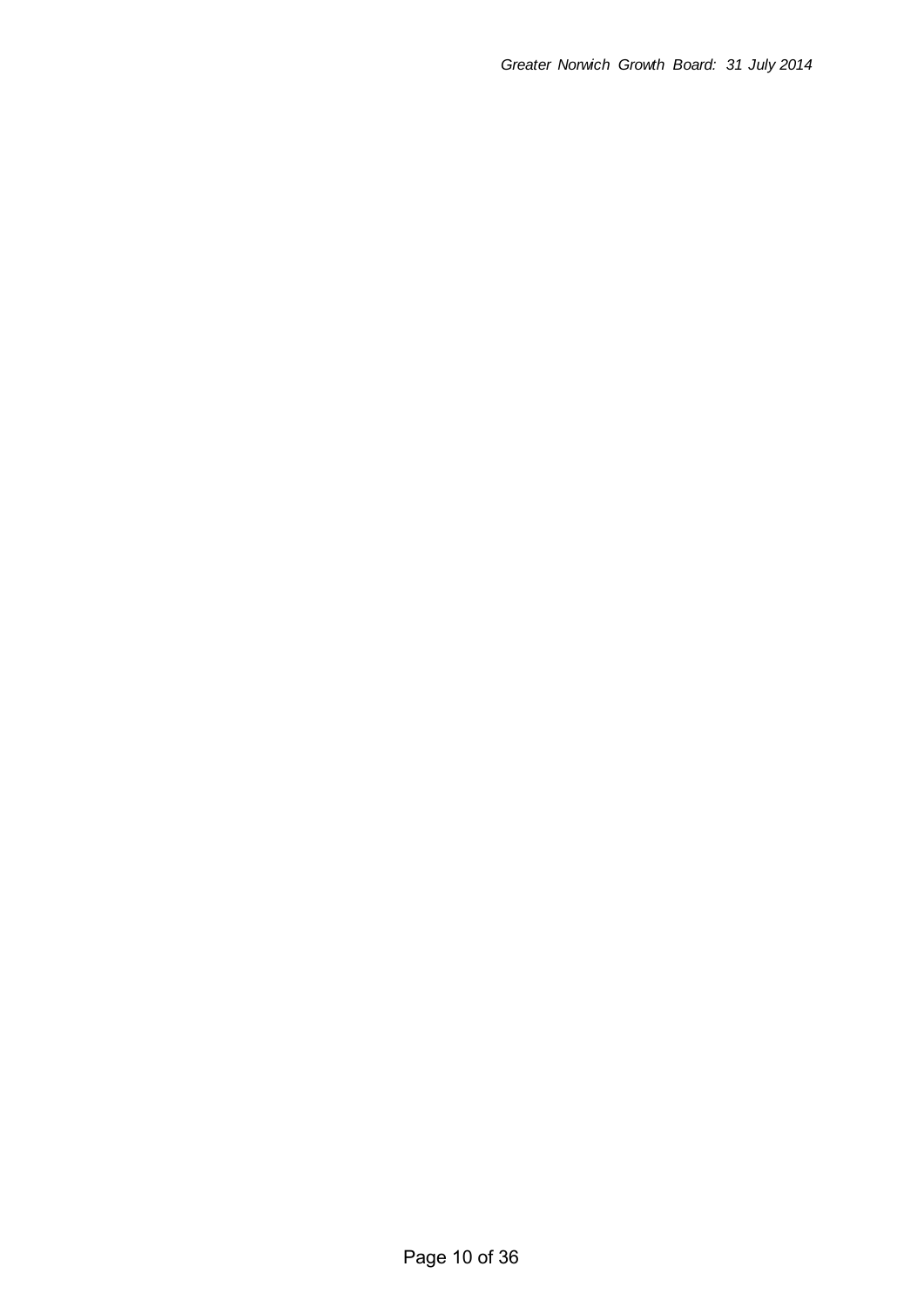#### **Greater Norwich City Deal – Skills**

*Fiona McDiarmid, Assistant Director Economic Development and Strategy, Norfolk County Council*

#### **Summary**

This report provides an update on the skills element of the Greater Norwich City Deal

#### **1. Context**

- 1.1 New Anglia is the only LEP area in the country to secure two City Deals, seeing freedoms and flexibilities negotiated in Norwich as well as Ipswich. Coordination of both deals has allowed us to maximise the opportunities for our area ensuring that where possible the "asks" and "offers" set out are LEP wide. The Greater Norwich City Deal articulates the Business Growth opportunities for New Anglia Local Enterprise Partnership (NALEP) while the Skills work is contained within the Greater Ipswich Deal.
- 1.2 There are clear higher level skills opportunities in Norwich supporting the expansion of the Norwich Research Park as well as building on the developments within the Digital Creative sector. This work will primarily support graduates and see increases in advanced and higher apprenticeships. Alongside this work, there are clearly defined ambitions to support an uplift in skills at all levels and ensure that local residents are enabled to move into sustainable employment as well as progressing within the work place.
- 1.3 The skills elements of the City Deal laid the foundation for the delivery of ambitious aspirations across both Norfolk and Suffolk, with the LEP's Skills Manifesto and subsequent Strategic Economic Plan further establishing these objectives. Working collaboratively across both counties has allowed pilot projects as well as partnership projects to be tested and the coming years will see both counties continuing to work in unison to achieve our targets.

# **2. Skills Content within the City Deal**

There are three primary strands of activity which set out the structure of a skills system for New Anglia. This new system puts employers, the local economy and future employment at the heart of our work as well as opening up opportunities on the doorsteps for people of all ages to access employment and progress within the workplace.

The three strands of activity are: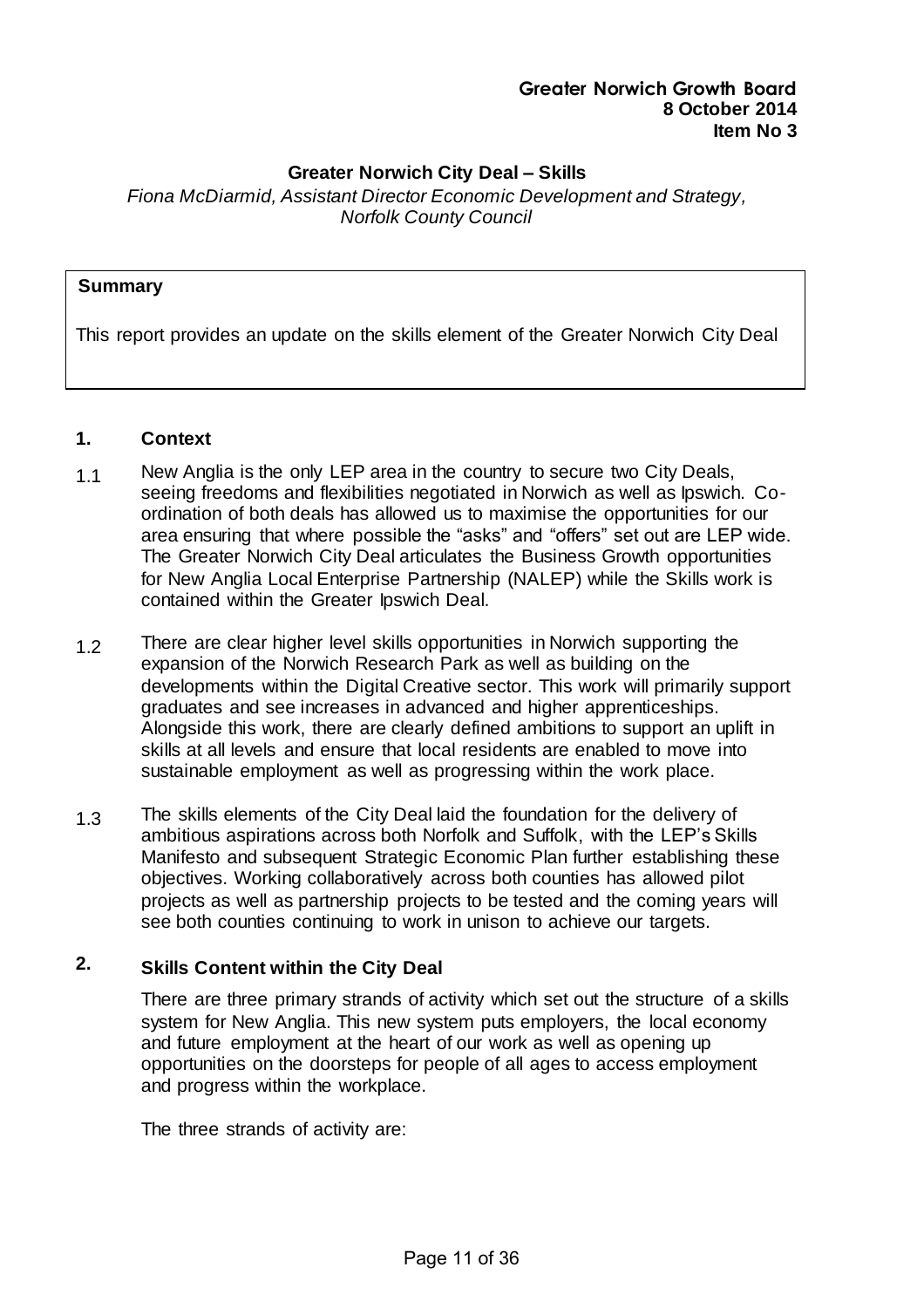# 2.1 **Jobs for Young People.**

In Norfolk the emphasis will initially sit with apprenticeships reflecting both the national agenda as well as the significant local investment and will be delivered in a way which allows stakeholders to build on the partnership working which defines our approach.

The City Deal sets out an ambitious target requiring:

- the delivery of 5000 new apprenticeships across New Anglia of which 50% are allocated to Norfolk; and
- an Apprenticeships Hub in each county.

Locally this will be delivered in collaboration with training providers and colleges through the **Apprenticeships Norfolk Network.** This network will act as a hub for apprenticeships activity and will be driven by the training providers operating in our area. These training providers have each undertaken to volunteer staff time to deliver independent advice on apprenticeships to schools, parents and young people across Norfolk. The information will not pertain to their individual training offer but will seek to ensure that young people have access to good quality information on the career potential underpinning apprenticeships.

Matched with investment from Norfolk County Council the Apprenticeships Norfolk Network will delivery activity including:

- Free independent advice to schools and young people on apprenticeships at all levels;
- 4 advanced apprentices acting as ambassadors for this work offering 1- 1 support, advice with applications and jobs matching for young people;
- Enhanced support for vulnerable young people and learners to access apprenticeships, pre-apprenticeships advice and traineeship;
- A marketing campaign (which will be developed on a LEP wide basis);
- Support to employers through the significant planned changes to apprenticeship structure and funding centrally;
- An increase in the number of higher level apprenticeships in NALEP's high impact and enabling sectors – this will be critical for many of the employers in the high impact sectors most relevant to Norwich. This work should see the development of new apprenticeships reflecting local business need which haven't previously been available.

The activities within the Norwich for Jobs campaign has helped to galvanise employers in Norwich around the agenda of youth unemployment and in future years we see this theme expanding to include:

 Addressing levels of NEET across all districts, particularly at age 17 which is an acute problem in Norfolk. This work will build on strategies on Raising the Participation Age and see key areas including Norwich offering information on the full range of opportunities to ensure our young people are enabled to remain in education and ultimately move into sustainable employment.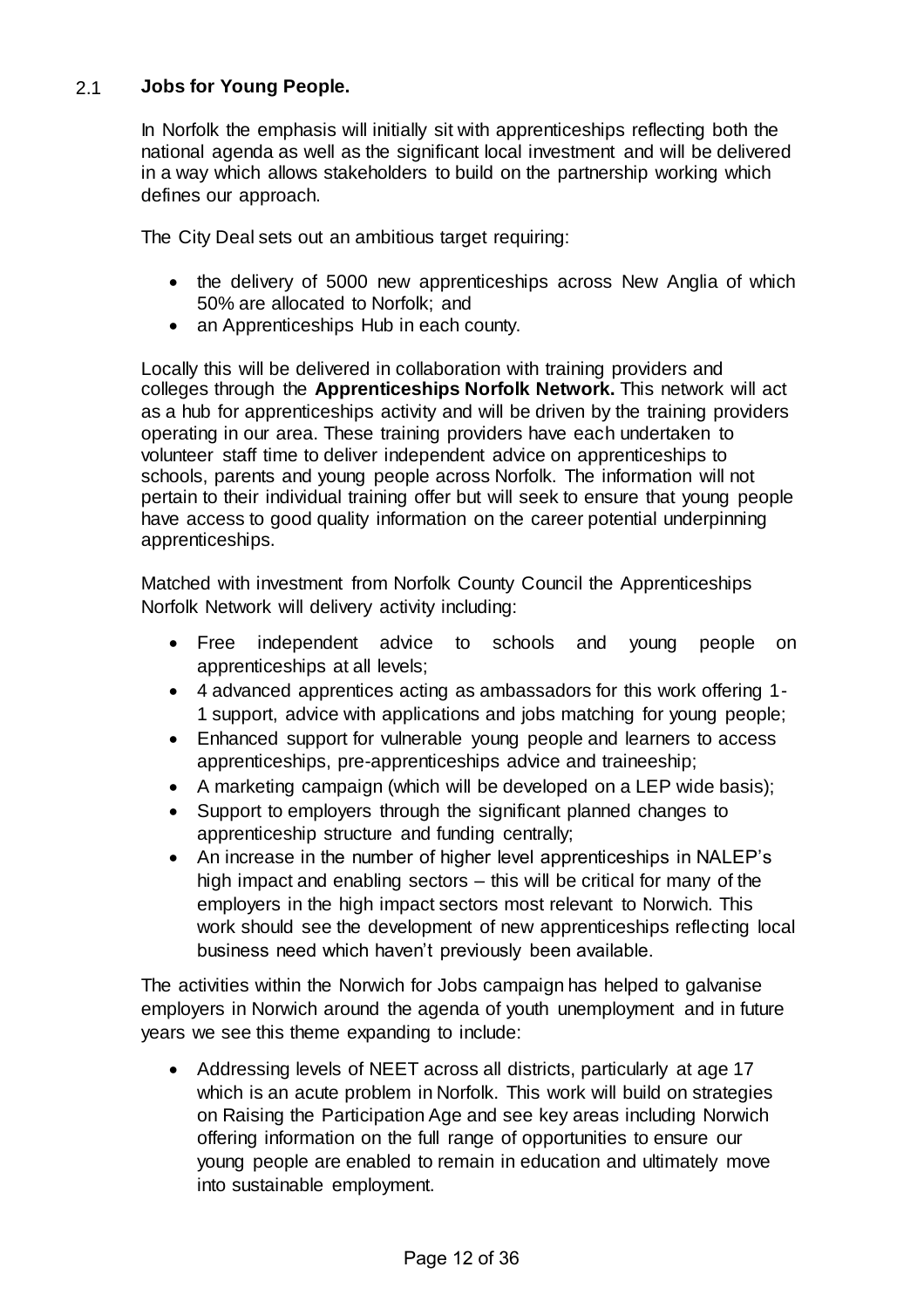- Roll out of successful pilots to other areas sharing best practice is a key feature of delivering this work across the LEP. Given significant investment into apprenticeships by Norfolk County Council we are in a position to share best practice on many of the features which have worked well across the County. Equally authorities in both counties will seek to pool resources where possible in order to achieve best value for money, particularly around the marketing and promoting of opportunities.
- Sector Based Work academies in partnership with JCP. Currently there are proposals to develop this work in Great Yarmouth/Lowestoft given the emphasis on growth in the energy and engineering sectors and if successful we would envisage negotiating similar freedoms for other key sectors and other locations including Norwich.
- Better opportunities for graduates within the local economy. The NRP will be a critical partner for this work however we would like employers across the city to be supported to offer a range of opportunities including work placements, internships, access Innovation Vouchers to grow their business and see the advantages in taking on young people with the skills to benefit their workplace.

# 2.2 **A Locally Responsive Skills System**

The City Deal set out a need for a LEP wide response to this work and as a result The New Anglia Skills Board was established in February 2014 and has taken responsibility for aligning economic need and the training provider offer across Norfolk and Suffolk. The Board brings together the private sector, local training providers, the local authorities and some Government departments to ensure a coherent approach to skills planning. The Board is currently meeting on a monthly basis, is well attended and supported and is now involved in the decision making process on key issues related to skills including the assessment and approval of funding for skills capital projects in the region using Local Growth Funding.

The primary objective of this group is to ensure that local stakeholders have an opportunity to tailor provision to the needs of the local economy and key businesses. If the skills offer available to adults and young people, both in work and seeking work, matches business needs then we can see more local residents competing for high value jobs within our economy. In Norfolk, a countywide stakeholder group meets to assist and advice our local Skills Board members on agenda items to ensure that the membership is representative as well as informed on a range of issues.

To ensure the local skills system successfully prepares young people for work the LEP Skills Board and local authority partners have set out the key features of this work which includes:

- High quality Information Advice and Guidance including individual face to face support
- Local information about courses and training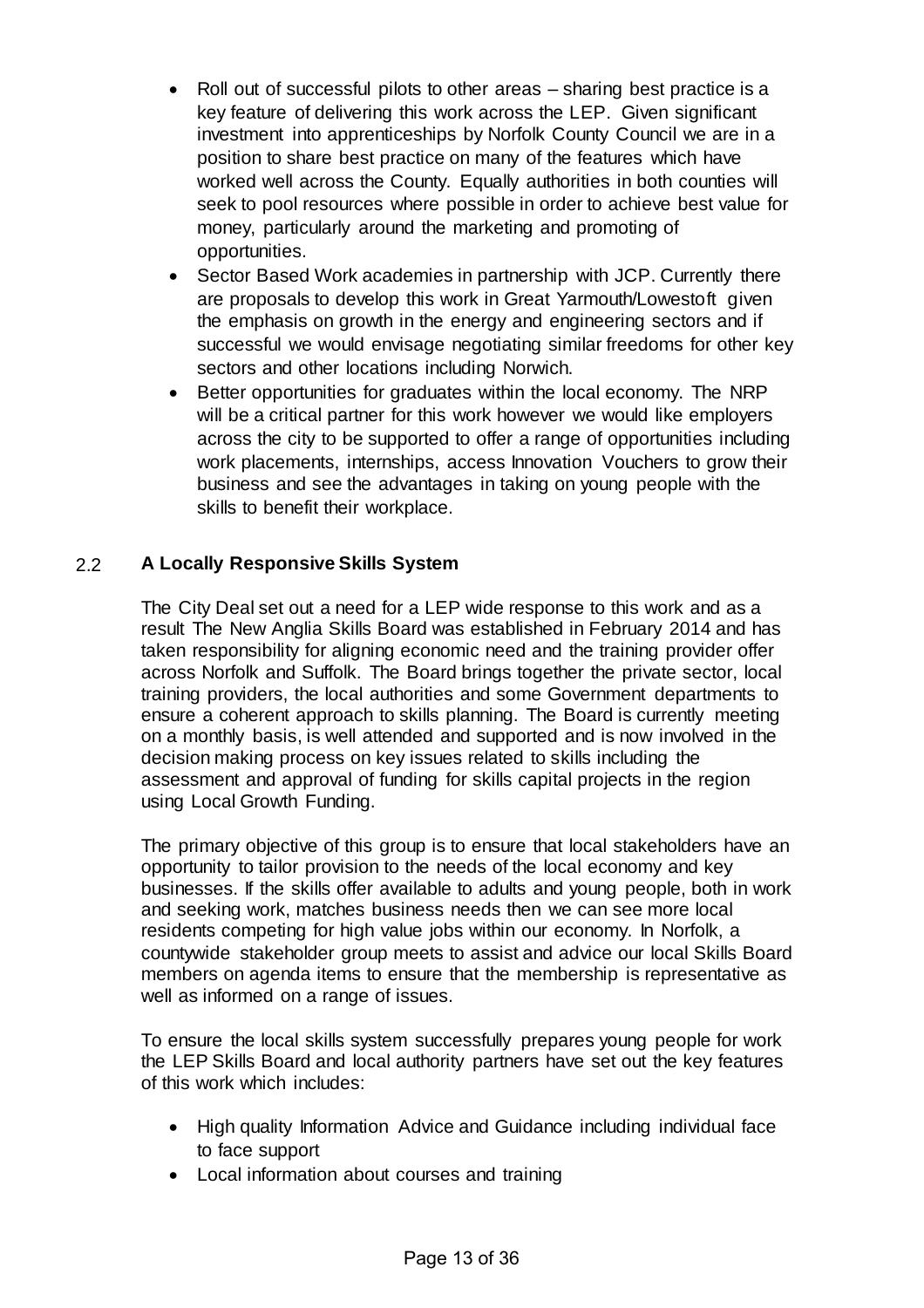- Information about the local economy and potential job prospects
- Learning for and about work and connecting with employers

In Norfolk, the **Delivering Norfolk's Future Workforce** initiative was launched to achieve these outcomes, complementing the LEP wide plans for showcasing the local economy, and has already begun this work with schools and employers across the County.

The role of the Skills Board is now being recognised more widely than through the City Deal mechanism and is also delivering on the skills objectives within the NALEP Strategic Economic Plan.

#### 2.3 **Employer Investment into Skills**

To achieve greater levels of private sector investment in skills, local partners will develop a New Anglia Skills Investment Programme using national and local public funding to lever additional private sector investment (targeting small and medium sized enterprises). The Skills Investment Programme will include:

- Local Skills Investment Deals The Skills Deals will enable employers, especially small and medium sized enterprises to agree a deal with a Training Provider that matches their money with public skills funding where a demonstrable link to the local economy and business growth can be evidenced. Additional funding has been secured from the SFA to match Local Authority and private sector investment. A draft MoU has been developed in collaboration with the SFA and these deals are likely to begin early in the New Year, subject to employer demand.
- A Direct Employer Payments scheme The scheme, which will be available across the LEP and delivered through the Chambers of Commerce, will support greater small and medium sized enterprise investment in apprenticeships and other formally accredited training. Eligible employers will be able to claim back 20% of the value of additional investment they make in skills. This trial is expected to reach a minimum of 500 employers with Norwich being a critical location for the delivery of this work.
- University Technical Training Opportunities for Local Growth Sectors In Norwich, the UTC which opened its doors in September will trial this approach and we aim to be able to share best practice with colleagues in Suffolk who would like to trial this approach in other sectors. The educational programme will offer young people a tailored pathway through vocational and academic qualifications into high value local jobs

#### **3. Future Working**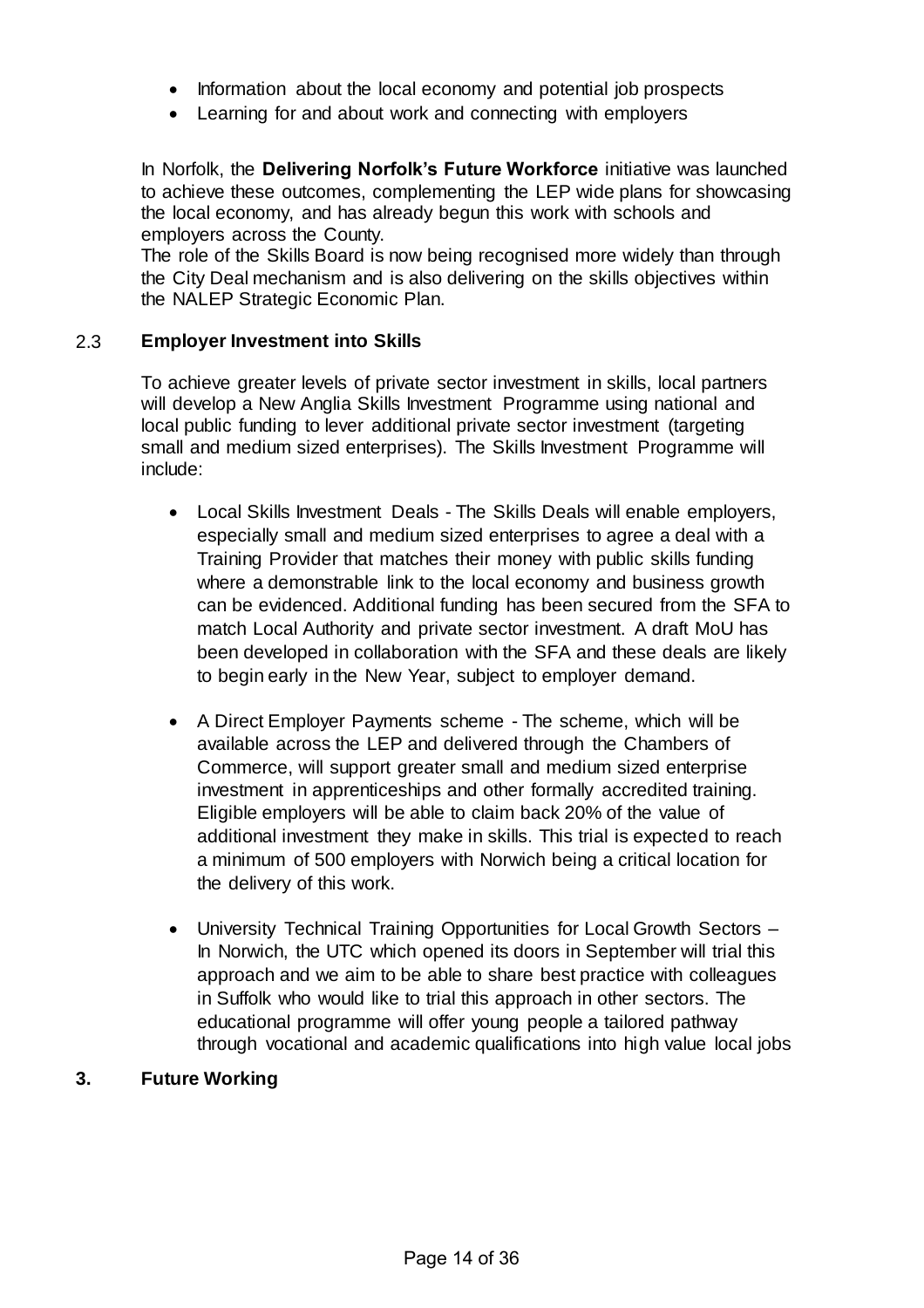3.1 In the months subsequent to the City Deal being secured the opportunities within the Local Growth Fund were announced by central government. Having used the two City Deals in our area as a vehicle to promote LEP wide change New Anglia was in a strong position to build on this work and access this funding. New Anglia's Strategic Economic Plan is the vehicle for securing this funding and will operate over the next 5 years. The available funding is primarily capital funding to be used for a range of Infrastructure, Business Growth and Skills Activities.

In terms of capital investment into skills programmes there are two routes for organisations to access this funding:

- (a) College Capital Funding this funding will support renovation, renewal and expansion of key college estates linked to economic need. In the first year projects at The College of West Anglia and Easton College have been approved. In future years other colleges in Norfolk will be supported to submit applications subject to support from their governing bodies.
- (b) Innovation Fund this process will support smaller collaborative bids from employers and training providers who would like to pilot new ways of working. This funding will also be capital so will only support build.

Based on the concepts within the City Deal, the SEP also contains the vision for future skills work in Norfolk and Suffolk which will be delivered by stakeholders from across both counties. The ambition is to develop a locally responsive skills system that transforms skills from an economic barrier to a growth enabler. To achieve this we have three priorities:

- Creating a skills system that will meet our future economic needs and raise individual achievement and aspiration;
- Growing talent in our priority sectors; and
- Helping people get into work.

In order to achieve these priorities across both counties we will be relying on partnership working from stakeholders to pool resources, accessing further support from employers and the SFA to move the agenda forward and the development of an innovative pipeline of projects.

# **4. The New Anglia Structural Investment Fund**

In the current programme period (2014-2020) EU funding from three major sources will be managed by the New Anglia LEP. These are European Social Fund (ESF), European Regional Development Fund (ERDF) and the European Agricultural Fund for Rural Development (EAFRD).

These funds, with delivery aligned to the priorities in the SEP provide revenue funding for a range of activities over the eligible area to move people closer to work, support growth and innovation and develop rural regions. This funding will primarily support those people furthest from the labour market.

The funding will be administered in collaboration with central government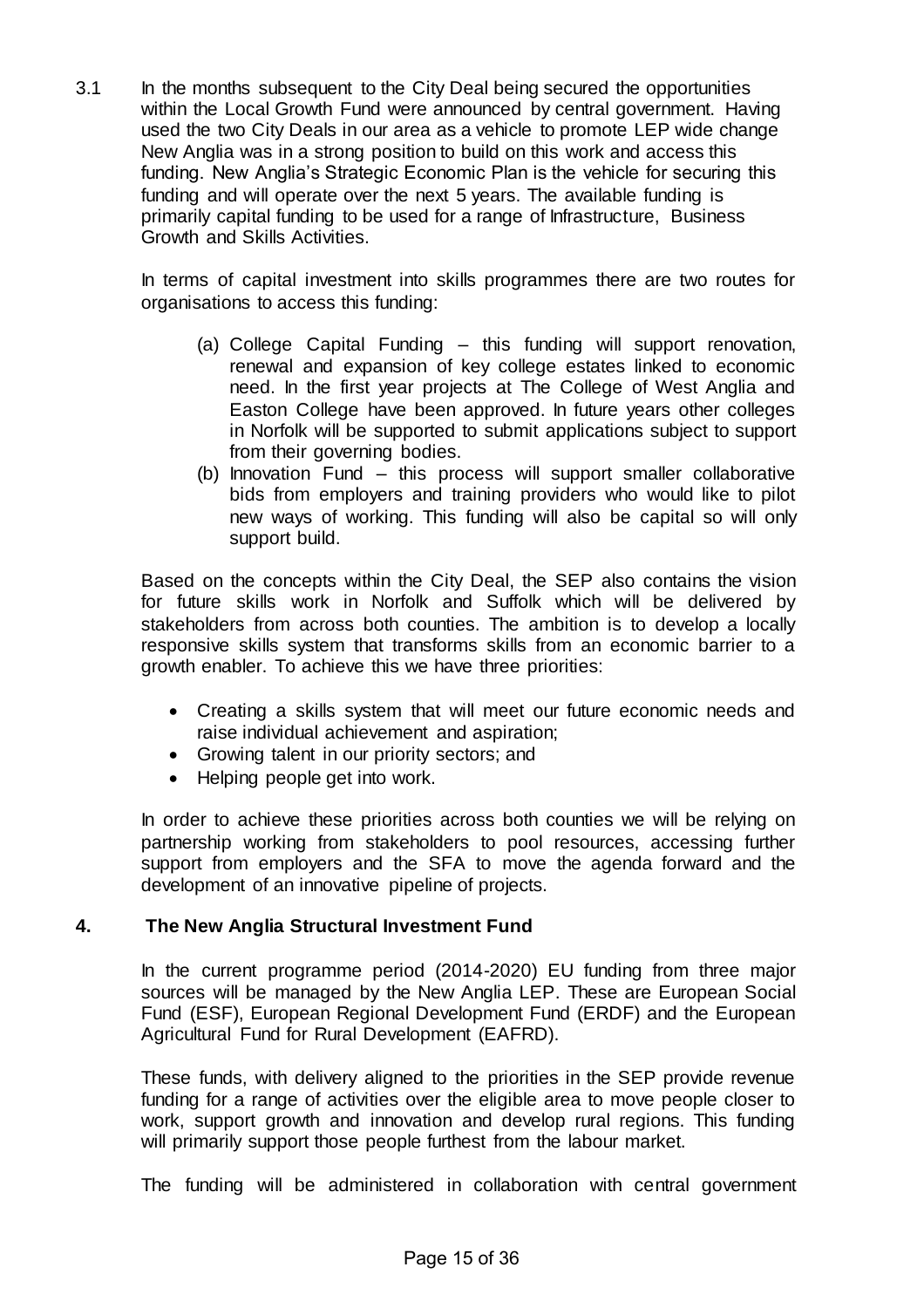departments with opportunities for local partnerships to bid, as in previous years, to design and manage interventions.

To ensure equity across all areas, and given the emphasis on rural development, in the urban areas of Norwich, Lowestoft and Great Yarmouth funding has been ring-fenced to overcome the key challenges of urban economies. This will sit alongside opportunities to access the mainstream ESF and EAFRD opportunities and will seek to address issues including:

- Low skilled, low wage economy;
- Multiple barriers to employment in areas of deprivation;
- High levels of child poverty; and
- A growing working age population, but a static job market.

The process of developing an urban plan for Norwich is already underway and is intended to cover the entire administrative area.

# **Officer Contact**

If you have any questions about matters contained in this paper please get in touch with:

| <b>Name</b>     | <b>Telephone Number</b> | <b>Email address</b>           |
|-----------------|-------------------------|--------------------------------|
| Fiona McDiarmid | 01603 223810            | fiona.mcdiarmid@norfolk.gov.uk |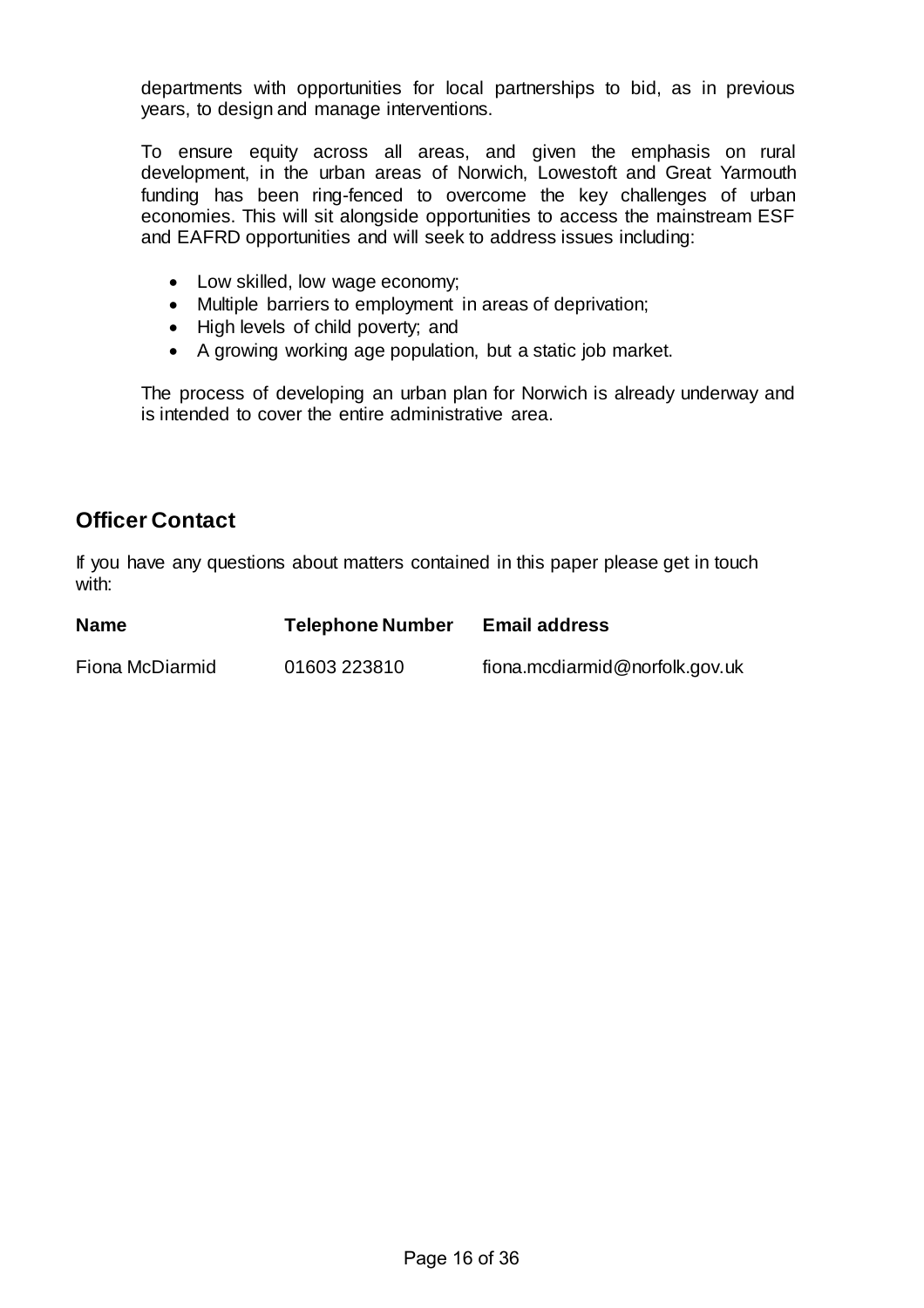## **Growth Programme 2015/16**

*Sandra Eastaugh, Infrastructure and Economic Growth Manager, Norfolk County Council*

#### **Summary**

This report provides an update on progress with the 2014/15 Growth Programme. Since then Broadland, Norwich City and South Norfolk Councils have produced Annual Business Plans for 2015/16. In addition further work on scheme delivery has been informed by work on the NATS programme following the announcement of the New Anglia Growth Deal in July 2014 and Community Infrastructure Levy projections have been revised. This report draws that work together and proposes the Growth Programme for 2015/16 to the Board.

#### **Recommendations**

- (i) Members of the Board note the progress on the 14/15 Growth Programme.
- (ii) Members of the Board approve the 2015/16 Growth Programme in Table 3 and on the conclusion of scheme preparatory work, additional schemes will be recommended for inclusion.
- (iii) Members of the Board endorse the 4 year NATS programme as set out in Appendix 2 and approve the use of £3,570,000 of pooled CIL to support delivery to 2018/19.
- (iv) The Greater Norwich Growth Board is asked to consider the schemes listed in section 9.2 of this report and recommend the responsible groups take them forward for feasibility/preparatory work to inform future growth programmes.

# **1. Introduction**

- 1.1 The Greater Norwich City Deal was signed with Government in December 2013. The infrastructure strand of the City Deal agreed a supported strategic infrastructure programme through Government approved access to preferential rate borrowing and the local authorities' commitment to pool a significant proportion of CIL income. Decisions on delivery and pooled funding support for the strategic growth programme are made by The Greater Norwich Growth Board through setting the Growth Programme.
- 1.2 The first Growth Programme for 2014/15 was approved by the Growth Board on 31 July 2014 and covers the 6 month period to the end of this financial year. It sets out the projects prioritised for delivery and development in 2014/15 and commits to provide pooled CIL funds to these projects.
- 1.3 During September 2014 Broadland, Norwich and South Norfolk Councils have each approved their Annual Business Plans for 15/16 which inform the Growth Programme for 2015/16. The timing of the preparation cycle is such that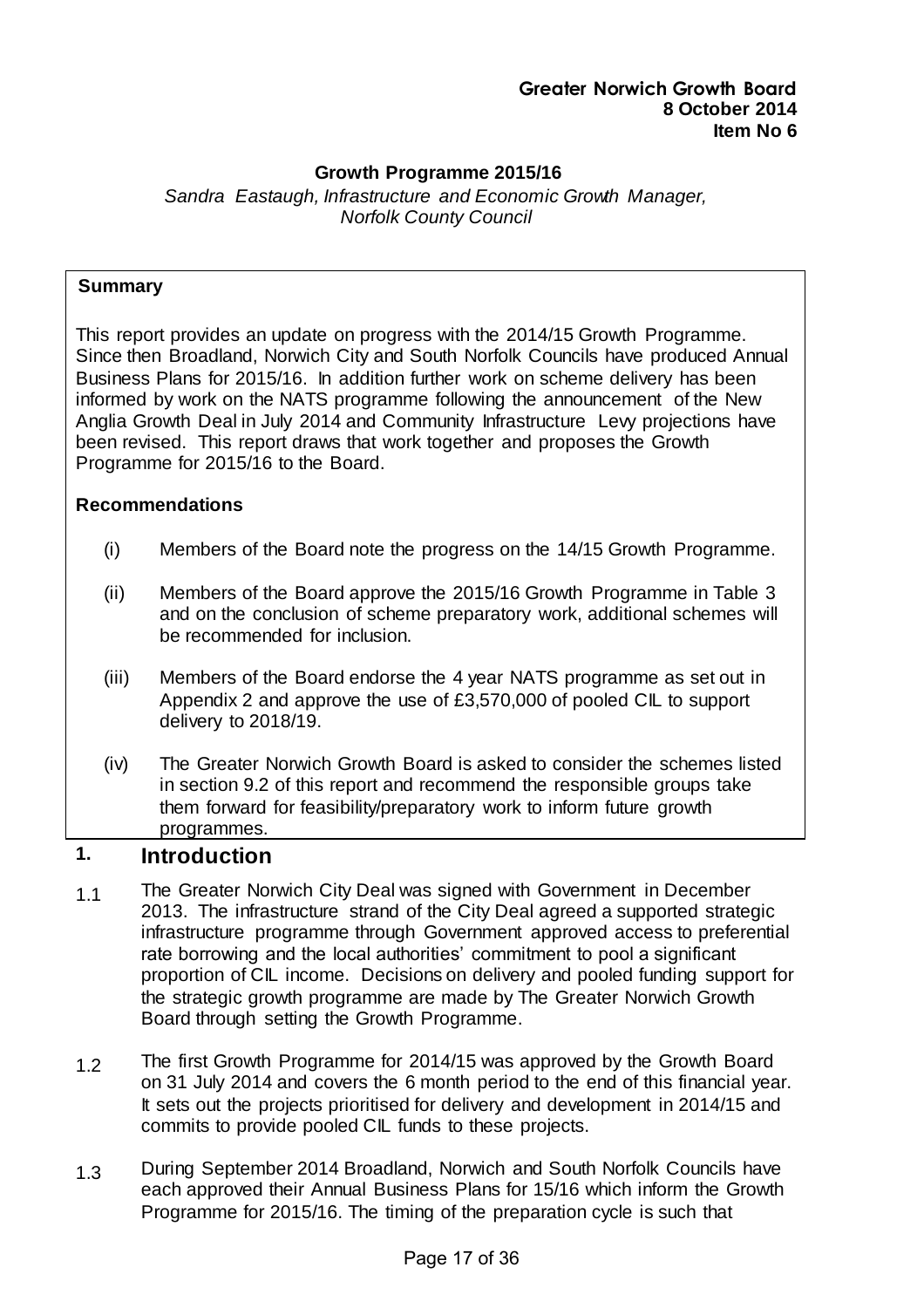confirmation of the Growth Programme, for this and future years, can inform each authority's budget setting cycle.

- 1.4 Broadland, Norwich City and South Norfolk's Annual Business Plans identify strategic infrastructure projects considered to be a priority for delivery in 2015/16 to support the planned growth contained in the Greater Norwich City Deal, the Joint Core Strategy, and each District's emerging Local Plan documents.
- 1.5 This report summarises the progress on the delivery of the 2014/15 Growth Programme. It also sets out the projects that have been identified as projects for delivery in 2015/16 as a proposed Growth Programme for 2015/16

# **2. Progress on the 2014/15 Growth Programme**

- 2.1 The Growth Programme for 2014/15 was approved by the Greater Norwich Growth Board on 31 July 2014 and identified projects for delivery in 2014/15, to be funded either wholly or in part from pooled CIL. The projects are:
	- Harrisons' Plantation
	- Danby Wood
	- Marston Marsh
	- Earlham Millennium Green Enhancement
	- Riverside Walk
	- Marriott's Way
	- Norwich Health Walks
- 2.2 A number of the projects delivery and drawdown profiles carry over into 15/16 and in some cases beyond. Appendix 1 provides an overview of the schemes and funding of the Growth Programme to 2026 and identifies the current commitments from the 14/15 Growth Programme. These are at the top of the programme and are coloured green.
- 2.3 The management of the Growth Programme is overseen by the Greater Norwich Infrastructure Delivery Board, which reports to and takes direction from the Greater Norwich Growth Board. All schemes for delivery in 2014/15 are Green Infrastructure and a Green Infrastructure Programme Delivery Team (GIPDT) has been set up to manage green infrastructure scheme delivery and identify a forward programme. The team has the responsibility to report on progress with delivery and programming to the Infrastructure Delivery Board.
- 2.4 The first meeting of the GIPDT took place at the end of August. A named lead has been identified for each project that is responsible for providing progress and financial updates. Project leads have been identified for each of the schemes for delivery and the GIPDT will continue to monitor progress.

# **3. Development of the 2015/16 Growth Programme**

# 3.1 **2015/16 Annual Business Plans**

Broadland, Norwich City and South Norfolk Councils have each prepared their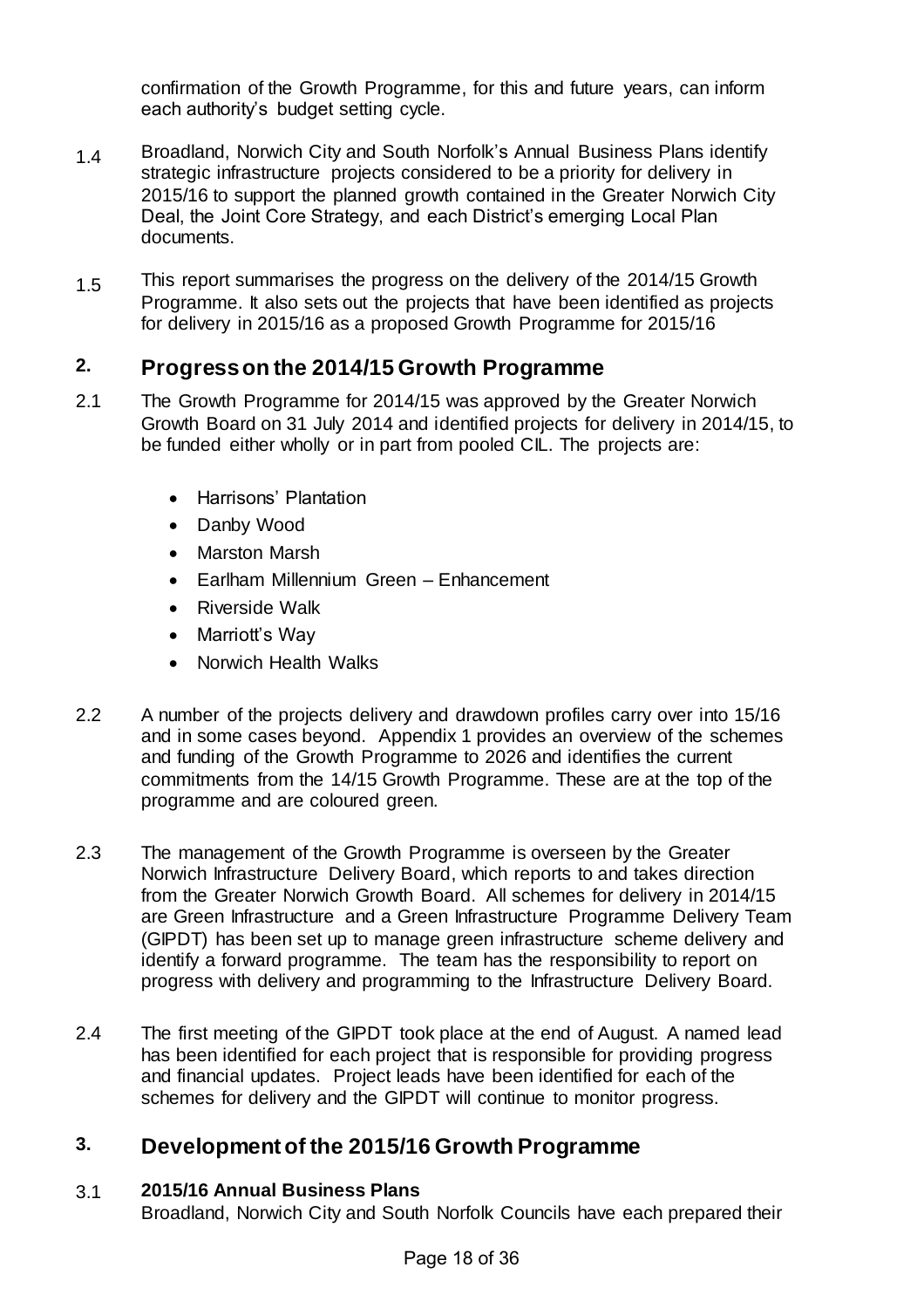own Annual Business Plans setting out schemes considered to be their priority for funding support in the 15/16 Growth Programme. Below is a summary of the projects, these are:

#### 3.2 **Broadland**

#### **Salhouse Road Walk/Cycle Route**

The first stage of an off carriageway cycle link in the city deal strategic infrastructure programme between Rackheath and the Norwich Cycle Network via Salhouse Road. This first phase is to be delivered in 2015/16 through the Cycle City Ambition Bid. Cost £200k, funded through Cycle City Ambition Grant. It needs no funding support but demonstrates delivery of an element of the strategic programme through the Cycle City Ambition Grant.

#### **Chartwell Road/Denton Road Toucan Crossing**

Part of the Blue Pedalway route which links the city centre with the North East Growth Triangle (NEGT). Cost £120k. An identified discreet scheme on the route of the Blue Pedalway.

#### 3.3 **Norwich City**

#### **Golden Ball St / Westlegate, Norwich**

This scheme build on the traffic improvements realised as part of the Chapelfield North scheme and is an important element of the City Centre NATS measures that will provide a more attractive environment for pedestrians and cyclists. Cost £2.5m

#### **Yellow Pedalway**

Investment in the Greater Norwich cycle network, the yellow route connects the new University Technical College through Lakenham to the city centre, and continues northwards to the airport. Cost £250k

#### **Earlham Millennium Green Path Improvements**

Enhancement of Earlham Millennium Green for site users and wildlife. This project is a further phase of the project approved for inclusion in the 14/15 Growth Programme. Cost £66k

#### **Marriott's Way**

A second phase of improvement to the section of Marriott's Way from Thorpe Marriott to Norwich City Centre in addition to those agreed in the 2014/15 AGP. Cost £250k

#### 3.4 **South Norfolk**

There are no new projects identified for delivery in South Norfolk Council's Business Plan for 2015/16 although the Marriott's Way and Yare Valley projects approved in the 14/15 Growth Programme will have delivery in 15/16.

3.5 Table 1 provides an expenditure summary for the projects as promoted in each Annual Business Plan.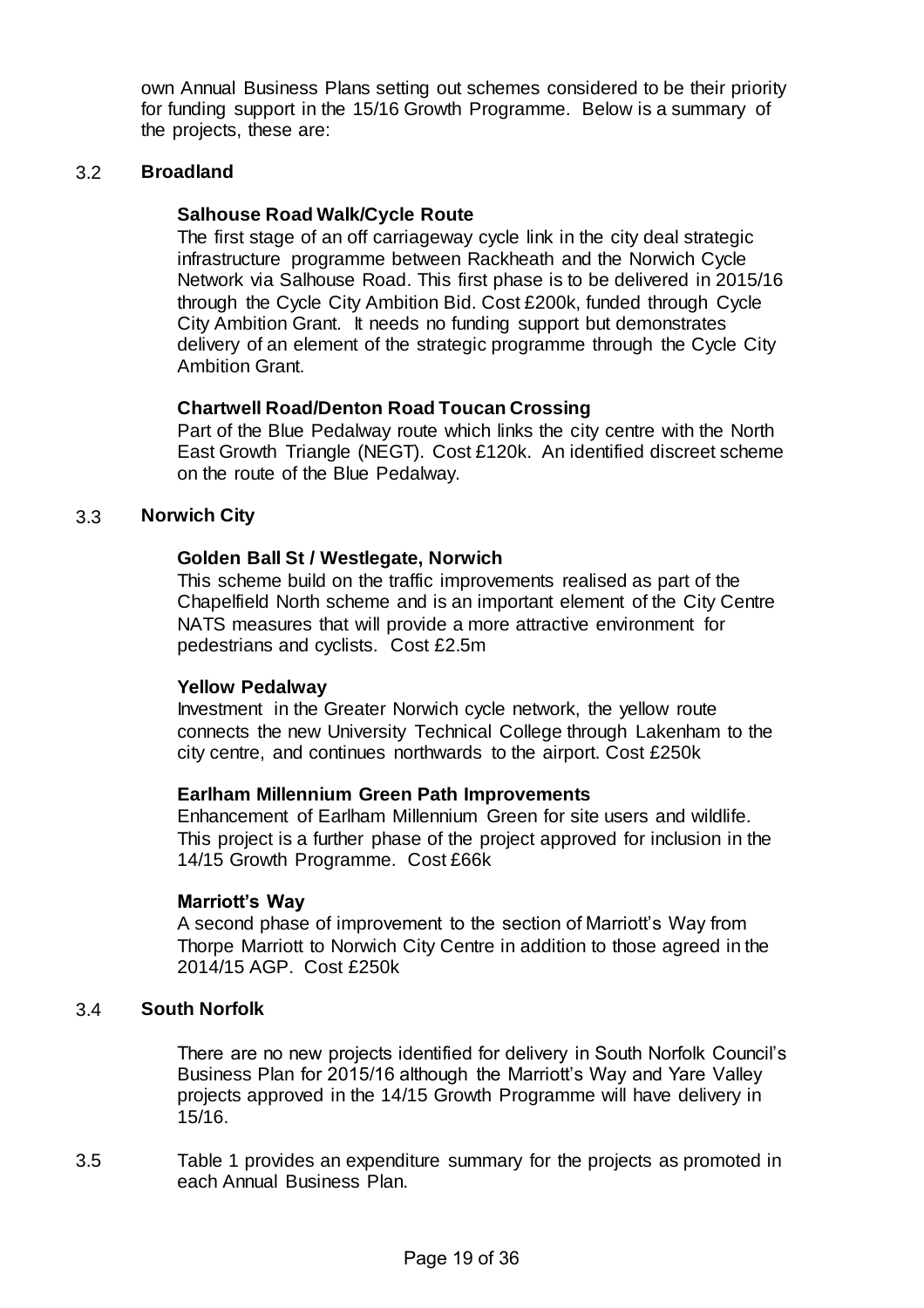| Table 1 – Annual Business Plan Project Expenditure profiles |  |
|-------------------------------------------------------------|--|
|-------------------------------------------------------------|--|

| Project                                                       | Promoter                    | <b>Scheme</b><br>Total (£) | 15/16<br>(E) | $16/17$<br>(E) | 17/18<br>(E) | 18/19<br>(E) |
|---------------------------------------------------------------|-----------------------------|----------------------------|--------------|----------------|--------------|--------------|
| <b>Broadland</b>                                              |                             |                            |              |                |              |              |
| Salhouse Road<br>Walk / Cycle route                           | <b>Broadland</b>            | 200,000                    | 200,000      |                |              |              |
| Funding allocated<br>from City Cycle<br><b>Ambition Grant</b> |                             |                            | (200,000)    |                |              |              |
| Chartwell<br>Road/Denton<br>Road Toucan<br>Crossing           | <b>Broadland</b>            | 120,000                    | 120,000      |                |              |              |
| <b>Norwich City</b>                                           |                             |                            |              |                |              |              |
| Golden Ball St                                                | Norwich                     | 2,500,000                  | 1,500,000    | 1,000,000      |              |              |
| Growth Funding<br>allocated                                   |                             |                            | (1,000,000)  | (1,000,000)    |              |              |
| <b>Yellow Pedalway</b>                                        | Norwich                     | 250,000                    | 250,000      |                |              |              |
| Earlham<br>Millennium Green<br>Path<br>improvements           | Norwich                     | 66,000                     | 66,000       |                |              |              |
| <b>South Norfolk</b>                                          |                             |                            |              |                |              |              |
| Marriott's Way                                                | Norwich<br>South<br>Norfolk | 250,000                    | 250,000      |                |              |              |
| Total (£)                                                     |                             | 3,386,000                  | 2,386,000    | 1,000,000      |              |              |
| Funding allocated                                             |                             |                            | 1,200,000    | 1,000,000      |              |              |
| <b>Pooled funding</b><br>requirement                          |                             |                            | 1,186,000    | 0              |              |              |

# 4 **Scheme Development to support the Future Programme**

Since the 2014/15 Growth Programme was signed off by the Growth Board on 31 July progress has been made in developing the forward programme of infrastructure delivery and identification of funding sources. Infrastructure to be supported by pooled funding falls into four broad categories - transport, education, green infrastructure and community facilities. Work continues to develop these programmes and has progressed during the preparation and sign off of the Annual Business Plans. This section provides an update on this work and linkages with assembling a 2015/16 Growth Programme.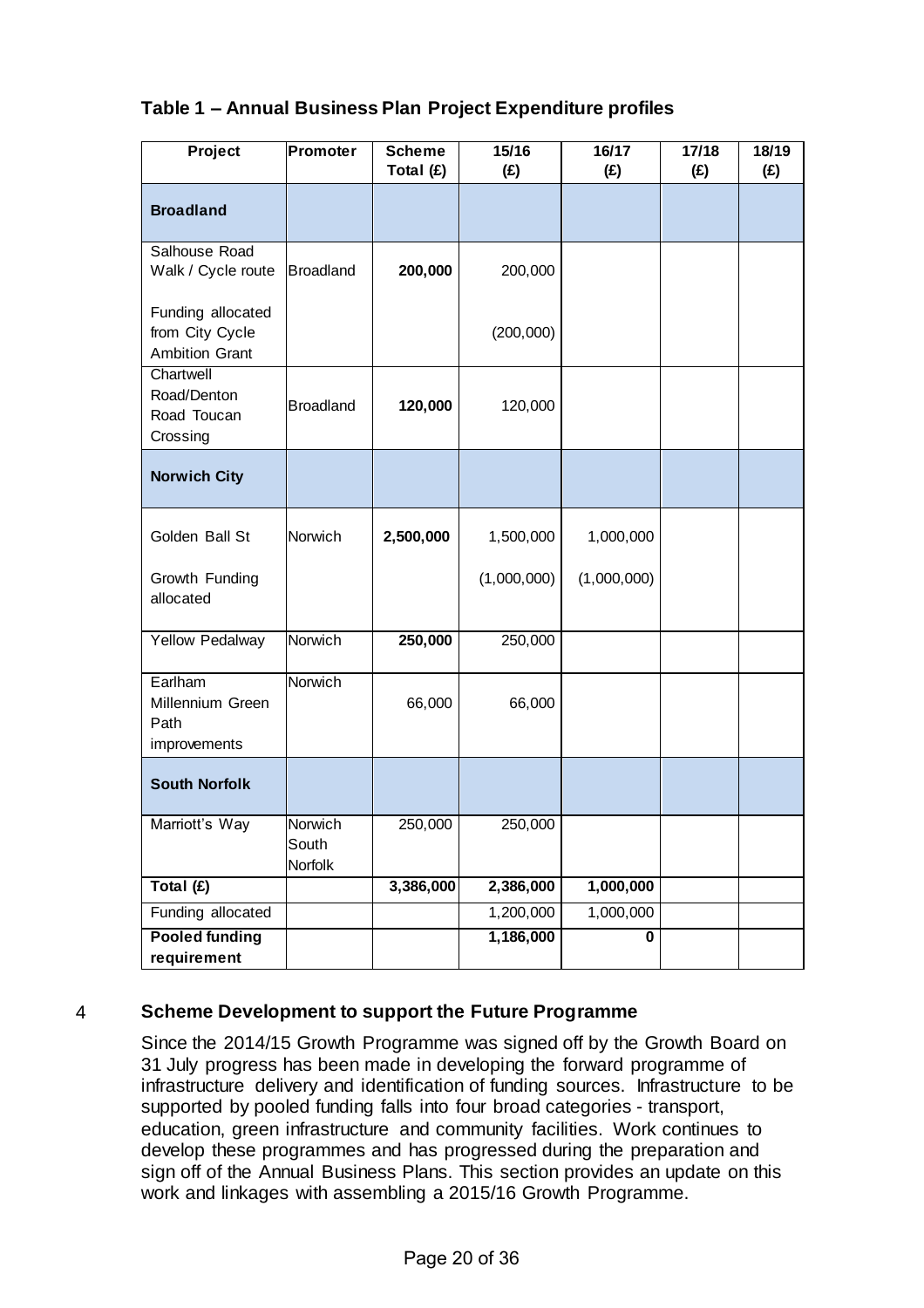## 4.1 **Transportation**

In response to the Local Growth Deal announcement made in July, the Norwich Area Transportation Strategy (NATS) programme has been updated. The Growth Deal confirmed £7m of Growth Funding (GF) for NATS measures within the urban area of Norwich from 15/16 to 18/19. This NATS programme has been profiled to match the funding awarded. The NATS programme has been developed with the Growth Board partner authorities to align with the City Deal Strategic Infrastructure programme and was approved by the NATS Board on 24 September. A copy of the Growth Fund NATS programme is attached as Appendix 2.

The NATS Growth Fund programme is profiled over four years and delivery will require support from pooled CIL. In 15/16 the pooled CIL requirement is £695k needed towards a total scheme cost of £8,983,000. The CIL contribution will allow the following schemes to proceed as envisaged:

- Golden Ball Street (£500k),
- Eaton Interchange (£25k),
- Chartwell Road (£120k)
- Guardian Road (£50k).

This is only a subset of the NATS programme; schemes such as the Northern Distributor Route and Long Stratton Bypass are beyond the scope of this round of the programme. The NATS programme is also funded from other sources including Integrated transport funding received direct from government, developer funding and ad hoc bids. Work will continue to determine the priorities from these sources and allocations from the pooled CIL pot alongside work on the development and implementation of the NATS programme.

#### 4.2 **Green Infrastructure**

Green infrastructure is an important strand of the strategic growth programme. Some GI is required to provide mitigation for the environmental pressures of growth and other projects can improve linkages between and within new and existing communities promoting active lifestyles, and sustainable travel choices.

In response to the need to manage delivery of the 2014/15 Growth Programme projects, as well as identifying schemes for future years, the Green Infrastructure Programme Delivery Team is in place. Green infrastructure can be delivered through or alongside other schemes in the programme and the group has the responsibility to look across the range of infrastructure delivery to secure opportunities and funding for further green infrastructure delivery. The group met on 30 September to consider Greater Norwich wide green infrastructure priorities so has not been able to inform this round of business planning. However, it will identify Green Infrastructure delivery priorities for future Business Plans and Growth Programmes.

#### 4.3 **Education**

Identified education infrastructure need in the next five years is secured through existing S106 agreements. However it is recognised that a forward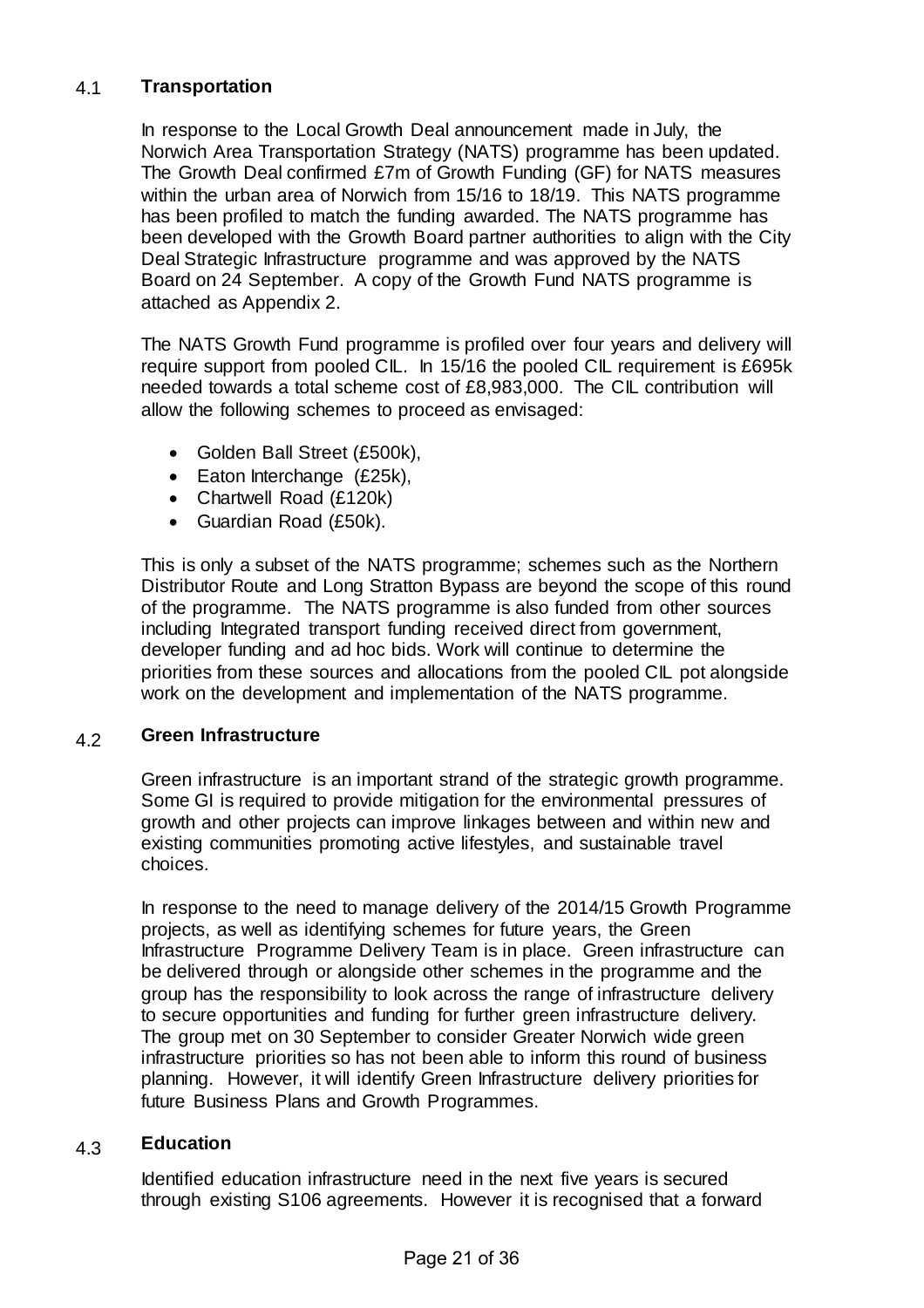programme of capital investment needs further development with Childrens Services to identify projects for delivery and funding sources beyond that period.

#### 4.4 **Community Facilities**

Community facilities cover a range of infrastructure, some of which may be strategic and some that will be for the benefit of a specific local area. The CIL Regulations identify that a proportion of the income received from development is to be retained for use by the local community. Information is being gathered to determine priorities through engagement with local communities and the emerging Playing Pitch and Indoor Sports Facilities Strategies will inform future indoor and outdoor sports facility requirements

## 5 **Pooled Funding**

5.1 The partners have agreed to pool Community Infrastructure Levy (CIL) to assist in delivery of the programme. As the delivery of the programme progresses the sources of pooled funding may expand. Table 2 shows the projected pooled CIL income to the end of 15/16 The Projected CIL income has been sensitised to reflect exemptions in the revised CIL Regulations such as self-build.

|                                               | 2013/14 | 2014/15    | 2015/16    | 2016/1     | 2017/1<br>8 | 2018/<br>19 |
|-----------------------------------------------|---------|------------|------------|------------|-------------|-------------|
| Existing<br>commitments                       |         | £196,000   | £55,000    | <b>TBC</b> | <b>TBC</b>  | <b>TBC</b>  |
| Annual Pooled<br>funding income<br>projection | £74,690 | £1,203,750 | £2,675,110 |            |             |             |
| Surplus/Deficit                               | £74,690 | £1,007,750 | £2,620,110 |            |             |             |
| <b>Cumulative</b><br>position                 | £74,690 | £1,082,440 | £3,702,550 |            |             |             |

# **Table 2: Projected CIL income**

# 6 **Consideration of the 2015/16 Growth Programme**

6.1 The timetable preparation of this year's Growth Programme has been driven to meet capital programming cycles, this means there is not complete alignment between the work to develop programmes of schemes and the projects identified in the Annual Business Plans put forward. The impact of the compressed timetable is that the work on developing green infrastructure priorities and a NATS programme to fit with the Growth Fund award has occurred in parallel with the preparation of the Annual Business Plans and there are some variances. This section seeks to identify where scheme development work and the Annual Business Plans for each district are not totally consistent.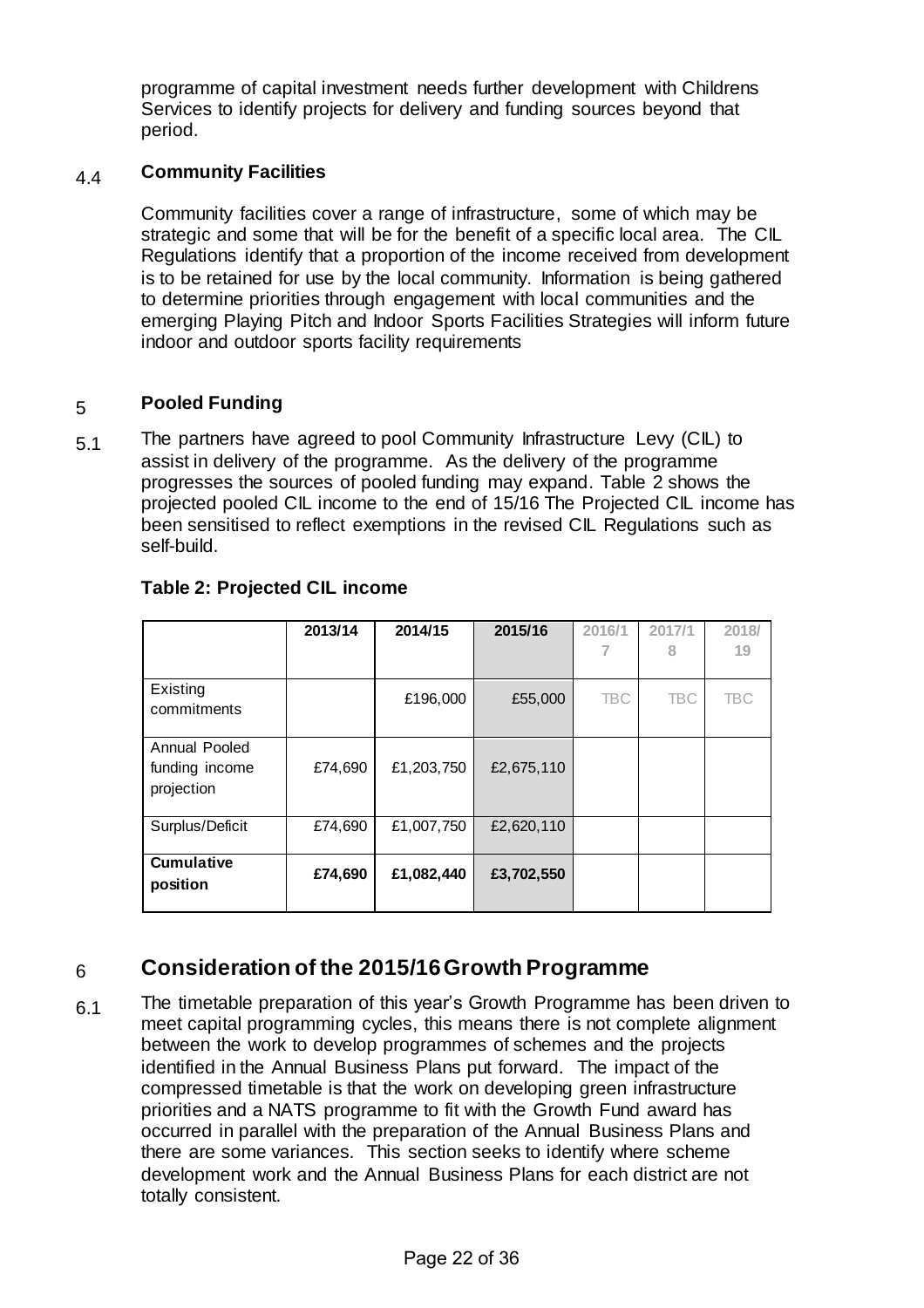- $6.2$  The work on education and community facilities does not influence the 15/16 Growth Programme as no infrastructure of those types is promoted, therefore it is not critical to the Growth Programme that there is no programme of developed schemes.
- 6.3 Although the structure for development of the green infrastructure programme and its management are in place, development of a programme of green infrastructure schemes is still at the early stages and has not developed sufficiently to inform the 15/16 Growth Programme. However, two Green Infrastructure schemes have been proposed in Norwich's Annual Business Plan for inclusion in 15/16. These are further improvements to Marriott's Way and a second phase of work on the Earlham Millennium Green. Both projects were supported in the 14/15 Growth Programme and carrying out further phases accords with existing green infrastructure priorities. Both projects require further development work to clarify the scope and costs.
- 6.4 The majority of the proposed schemes for delivery in 15/16 are transportation schemes. The changes in funding arrangements for transport schemes and the Growth Deal have played a large part in requiring a detailed look at the NATS programme following the £7m awarded from the Growth Fund.
- 6.5 The differences between the NATS programme and the Annual Business Plans are:

**Yellow Pedalway**. Norwich's Annual Business Plan promotes spending £250k on the Yellow Pedalway. The proposal does not currently specify the schemes but recognises that schemes will emerge from feasibility work and costs of delivering the schemes are estimated at £250k. Until further feasibility work is done it is considered premature to include this scheme in the programme but it is hoped that this feasibility work will be able to commence in 2014/15 and Appendix 2 identifies that further revenue funding is intended to be made available to support scheme development in early 2015/16.

Feasibility work to inform the scheme delivery from the £100k capital from existing Section 106 funding already planned in 2015/16 may inform the submission of proposals for further capital schemes in due course or inform bids for further cycle specific funding streams.

Even if deliverable capital projects cannot be developed in the short term the NATS programme includes development and delivery of improvements on a number of major public transport corridors including sections of the cycle network. Appendix 2 lists a range of scheme identification work that totals over £200k to inform delivery across a number of transport corridors that will pick up sections of the proposed pedal ways.

**Golden Ball Street**. Norwich's Annual Business Plan identifies a likely CIL contribution, however it should be noted the 15/16 scheme cost is about £1.5m.

Two additional schemes are identified in the NATS programme for 2015/16 - **Eaton Bus Interchange** and **Roundhouse Way Bus Interchange**. These two projects are a further phase of bus improvements on the A11 corridor linking the City, NRP, NNUH, Cringleford, Hethersett and Wymondham. The funding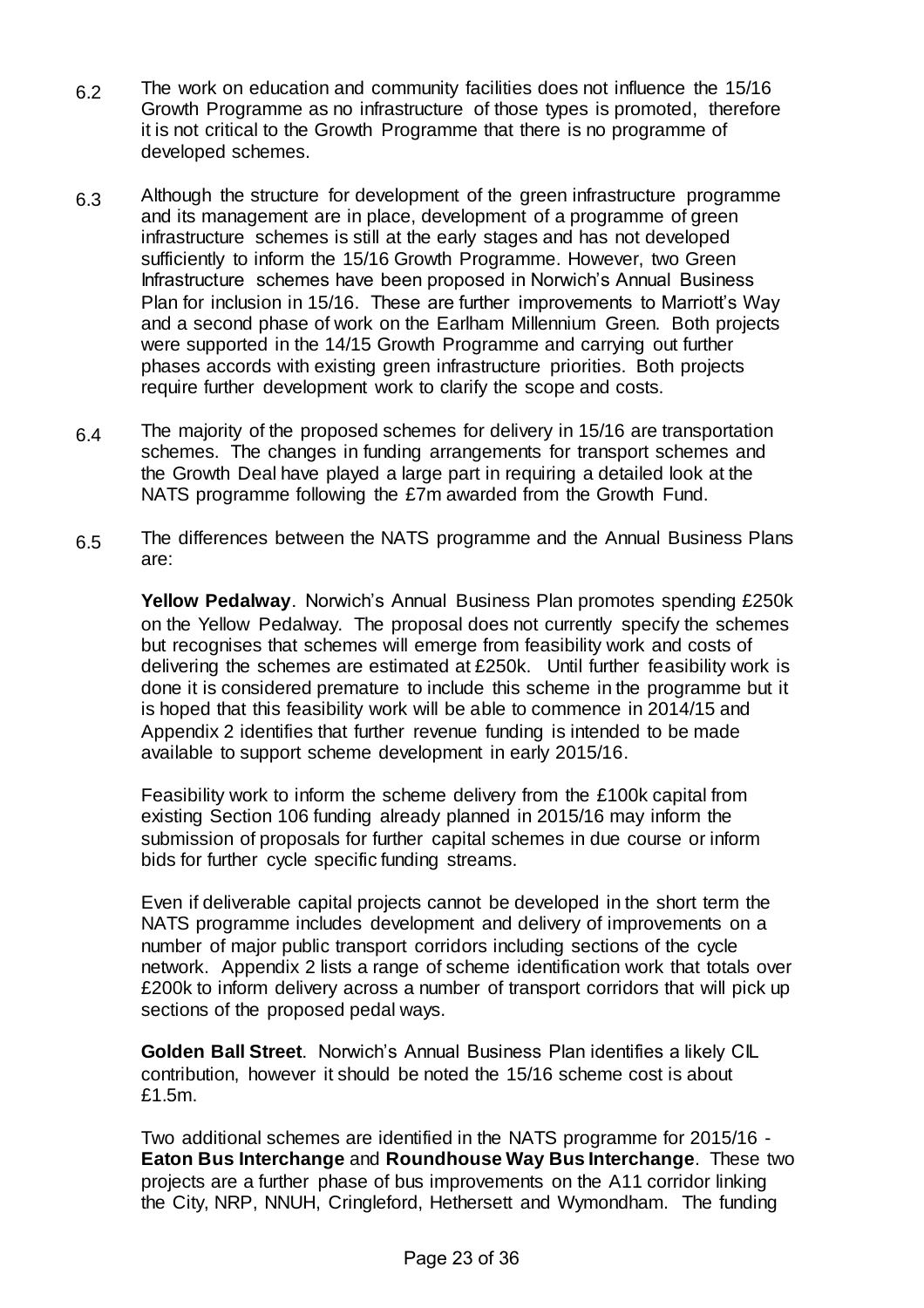in 15/16 is for scheme development with delivery in 2016/17.

NATS identifies further scheme development for the **Guardian Road/Dereham Road junction**.

- 6.6 At this time it cannot be assumed that further significant mainstream funding, other than that already identified, will be available for NATS, although work will continue to seek and secure other funds. Development of the NATS programme has taken place in response to funding announcements and has been carried out and approved through recognised and established governance arrangements that have included all four GNGB partner authorities. The programme has been finalised against the context of the draft Annual Business Plans and provides a programme of schemes for delivery in the next 5 years and the likely pooled CIL funding support.
- 6.7 The programme includes provision for feasibility and scheme development of projects both within and beyond that 5 year period. The NATS programme will continue to be developed and as other funding is identified and the scheme identification work reports its findings that the programme will be reviewed. However identifying a medium term programme provides a context for the 15/16 Programme

# **7. Recommended 2015/16 Growth Programme**

- 7.1 The Greater Norwich Growth Board has responsibility for assembling the Growth Programme for 2015-16 from the three Annual Business Plans. This year eight schemes have been put forward for support from pooled funding. Alongside the preparation of the Annual Business Plans the NATS programme has been developed this year to respond to mainstream funding decisions and two further delivery schemes are identified.
- 7.2 The information available limits the number of schemes that are ready for delivery in the 2015/16 Growth Programme. Therefore some of the schemes contained in the Annual Business Plans are not included in the programme at this stage. In total the requirement for pooled funding of the schemes that are included in the growth programme (in table 2) is £961,000 and can be met within the uncommitted projected pooled funding of £2,620,100 to the end of 2015/16.
- 7.3 As scheme development and feasibility work progresses and is completed this will identify additional schemes that will be considered by the infrastructure delivery board for inclusion within the 15/16 Growth Programme. This may include certain schemes arising from the work of the Green Infrastructure Programme Delivery Team or the feasibility work on the Yellow Pedalway.
- 7.4 The programme of schemes identified through NATS and the green infrastructure development has some variations from the Annual Business Plans. Appendix 1 shows this year's Growth Programme (shaded yellow) in the context of the programme to 2026. The purple shaded section identifies indicative delivery and cash flow to 2026 based on the current strategic infrastructure programme and funding assumptions. The NATS Growth Fund programme (Appendix 2) has been developed to cover the four year funding period.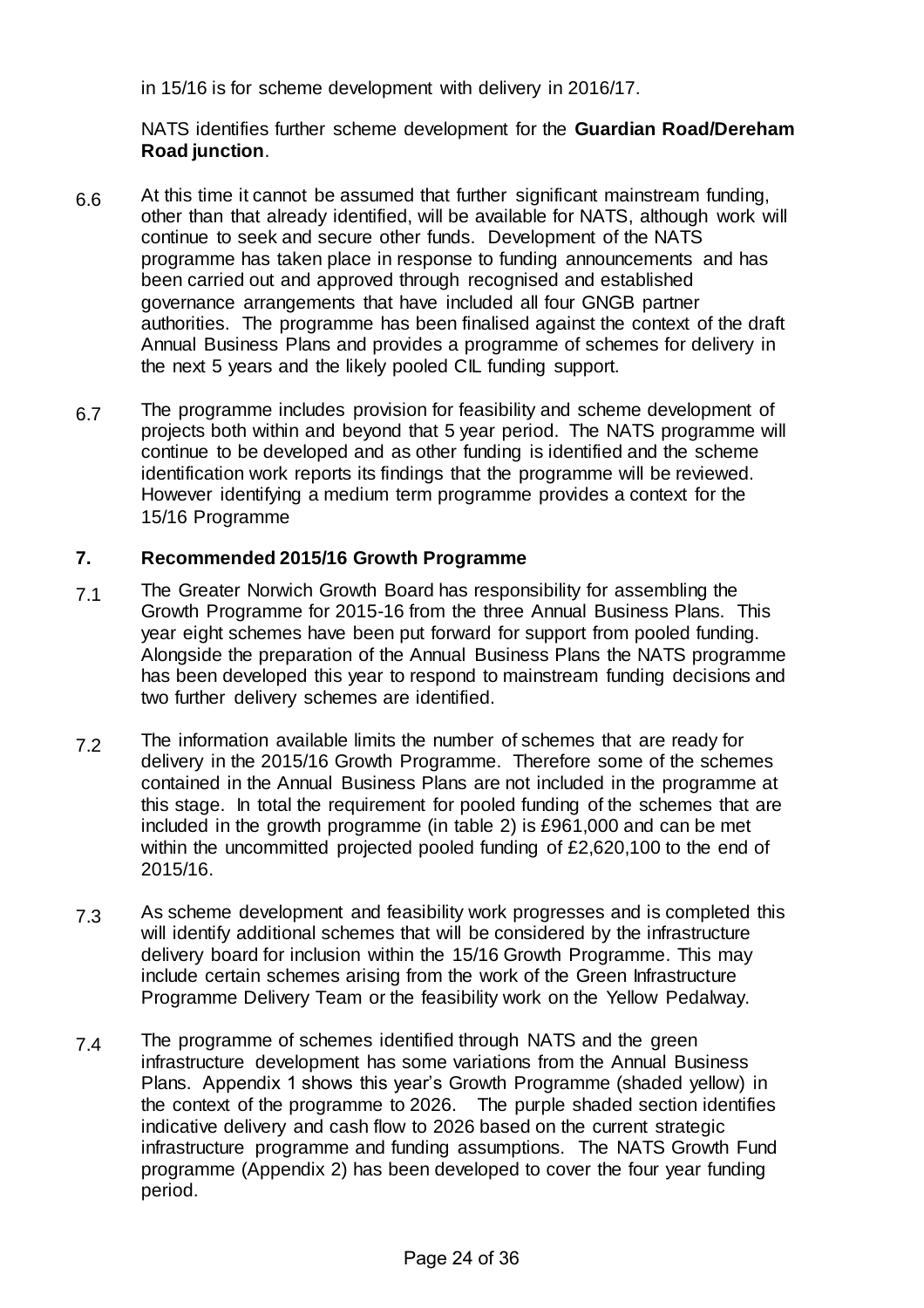7.5 It is recommended that the 15/16 Growth Programme as shown in **Table 3** and pooled funding support of £1,036,000 is agreed, £961,000 in 15/16 and £75,000 in 16/17. Additionally it is recommended that the programme as shown in Appendix 2 for NATS delivery is agreed to 2018/19. This longer term commitment to £3,570,000 of pooled funding provides greater certainty of delivery of this programme and gives confidence for work to start on scheme delivery. There remains flexibility in the NATS programme to allow consideration of further schemes once the outcome of scheme identification work is known.

|                                                                                                                     | <b>Scheme</b><br><b>Promoter</b> | <b>Scheme</b><br>Total (£)  |             | (E's)                                                                     |           |           |
|---------------------------------------------------------------------------------------------------------------------|----------------------------------|-----------------------------|-------------|---------------------------------------------------------------------------|-----------|-----------|
| Project                                                                                                             | <b>Funding</b><br>source         | <b>Committed</b><br>funding | 15/16       | 16/17                                                                     | 17/18     | 18/19     |
| <b>Broadland</b>                                                                                                    |                                  |                             |             |                                                                           |           |           |
| Salhouse Road<br>Walk/Cycle                                                                                         | NCC /<br><b>Broadland</b>        | 200,000                     | 200,000     |                                                                           |           |           |
| Route                                                                                                               | City Cycle<br>Ambition<br>Grant  | (200,000)                   | (200,000)   |                                                                           |           |           |
| Blue Pedalway -<br>School Lane/<br>Chartwell Road/<br>Denton Road -<br>Toucan Crossing<br>and associated<br>works - | NCC /<br><b>Broadland</b>        | 120,000                     | 120,000     |                                                                           |           |           |
| <b>Norwich City</b>                                                                                                 |                                  |                             |             |                                                                           |           |           |
| Golden Ball St                                                                                                      | NCC/<br>Norwich                  | 2,500,000                   | 1,500,000   | 1,000,000                                                                 |           |           |
|                                                                                                                     | <b>LTB</b><br>funding            | (2,000,000)                 | (1,000,000) | (1,000,000)                                                               |           |           |
| <b>Yellow Pedalway</b>                                                                                              | Norwich                          | 100,000                     | 100,000     | <b>TBC</b><br>following<br>outcome of<br>scheme<br>identification<br>work |           |           |
|                                                                                                                     | S106<br>funding                  | (100,000)                   | (100,000)   |                                                                           |           |           |
| Guardian<br>Road/Derham                                                                                             | NCC/<br>Norwich                  | 1,650,000                   | 50,000      | 50,000                                                                    | 750,000   | 750,000   |
| Road junction<br>improvements                                                                                       | <b>LTB</b><br>funding            | (1,650,000)                 | (50,000)    | (50,000)                                                                  | (750,000) | (750,000) |
| Earlham<br>Millennium<br>Green Path<br>improvements                                                                 | Norwich                          | 66,000                      | 66,000      |                                                                           |           |           |
| Marriott's Way                                                                                                      | Norwich                          | 250,000                     | 250,000     |                                                                           |           |           |
| <b>South Norfolk</b>                                                                                                |                                  |                             |             |                                                                           |           |           |
| Roundhouse<br>Way Interchange                                                                                       | NCC /<br>South                   | 500,000                     | 50,000      | 450,000                                                                   |           |           |

## **Table 3 – The Proposed Growth Programme for 2015/16**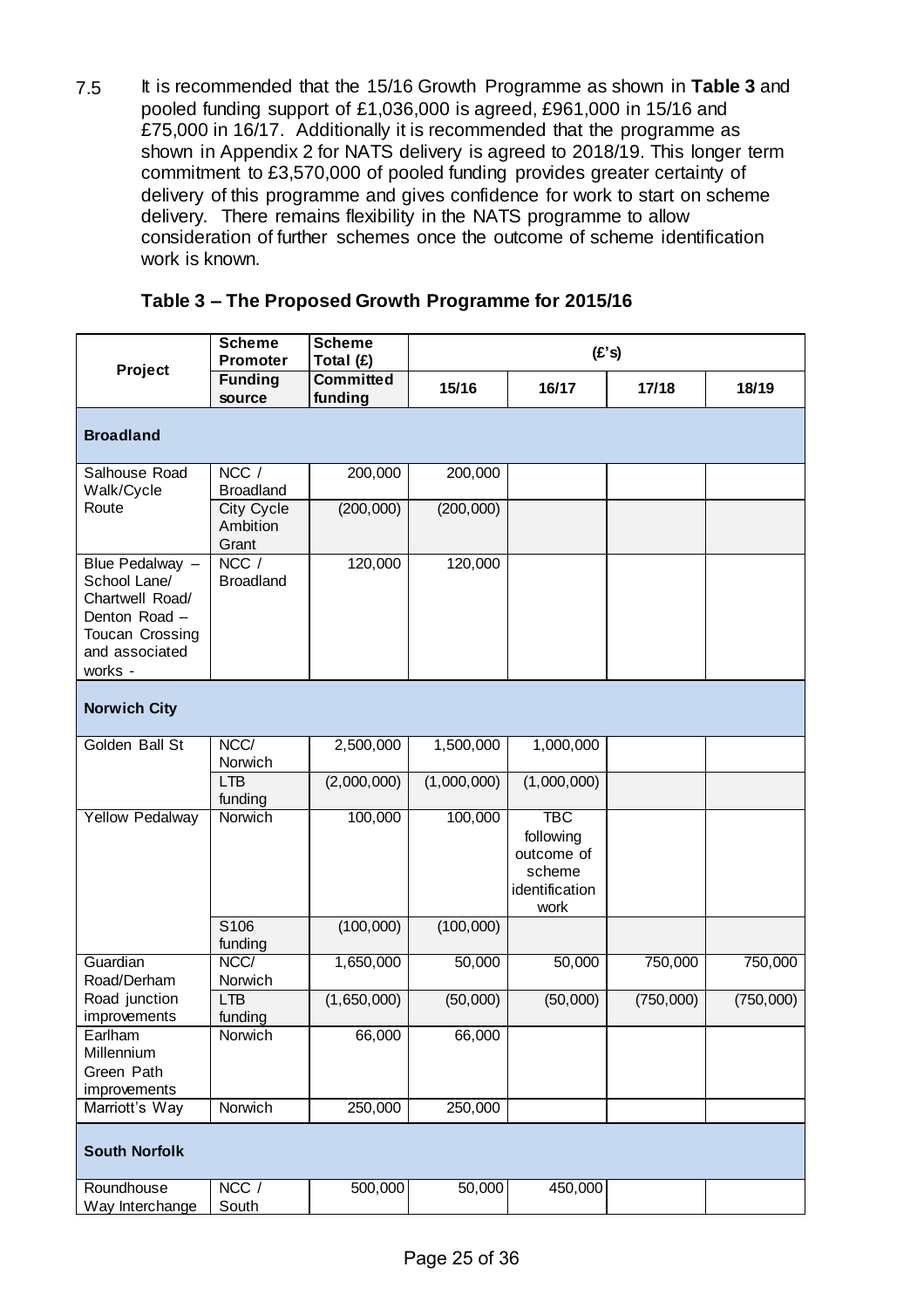|                                            | Norfolk                            |             |           |           |           |         |
|--------------------------------------------|------------------------------------|-------------|-----------|-----------|-----------|---------|
|                                            | LTB funding                        | (500,000)   | (50,000)  | (450,000) |           |         |
| Eaton<br>interchange                       | $NCC$ /<br>South<br><b>Norfolk</b> | 100,000     | 25,000    | 75,000    |           |         |
| Longwater                                  | <b>NCC</b>                         | 2,000,000   | 750,000   | 750,000   | 500,000   |         |
| Scheme<br>Development                      | LTB funding                        | (2,000,000) | (750,000) | (750,000) | (500,000) |         |
| Total $(E)$                                |                                    | 5,836,000   | 3,061,000 | 2,325,000 | 1,250,000 | 750,000 |
| <b>Identified</b><br>Funding (£)           |                                    | 4,800,000   | 2,100,000 | 2,250,000 | 1,250,000 | 750,000 |
| <b>Pooled funding</b><br>requirement $(E)$ |                                    | 1,036,000   | 961,000   | 75,000    | $\bf{0}$  | 0       |

# **8 Scheme Responsibility**

8.1 The Greater Norwich Infrastructure Delivery Board will oversee day the day management of the Growth Programme. Responsibility for the planning, delivery and reporting of each scheme rests with the scheme promoter. It will be for the promoter to secure all consents and approvals required and manage the delivery and costs of the project. Scheme promoters will be required to give scheme progress reports to the Greater Norwich Infrastructure Delivery Board as a condition of drawing down pooled funding.

## **9. Future programmes**

- 9.1 The Annual Business Plans have identified scheme preparation work and feasibility work required to get projects to a state for delivery in the 2015/16 Growth Programme.
- 9.2 The Annual Business Plans have identified 15 schemes that are likely to require development post 15/16 for timely delivery of the strategic infrastructure programme.

These are;

# **Broadland**

- North West Norwich Forest Connections: Enhance woodlands and heathlands, creating links between in the Horsford, Felthorpe, Drayton and Hevingham area.
- Burlingham: Green Infrastructure
- Thorpe Ridge: protection and enhancement of woodlands and provision of public access
- Section of North East orbital route between Salhouse Road and the proposed junction on the northern edge of Brook Farm
- Improvements to Bittern Line including potential rail halt at Broadland Business Park
- Cycle improvements at junction between Wroxham Road, Cozens Hardy Road and Cannerby Lane

# **Norwich City**

- Rose Lane / Prince of Wales Road
- Tombland: Public Realm
- Dereham Road BRT Guardian Road roundabout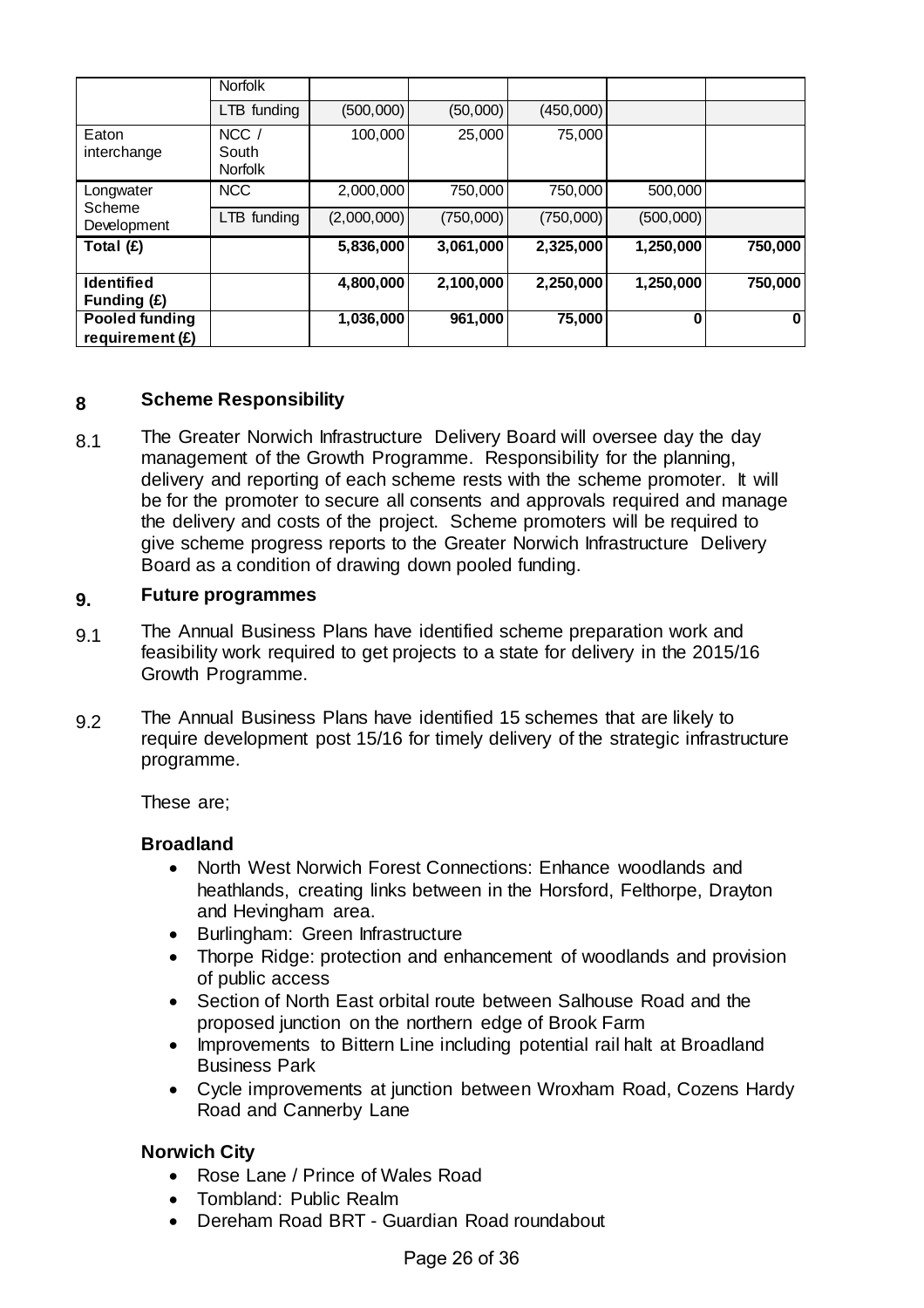- Guardian Road Traffic Signals scheme development
- Blue Pedalway

# **South Norfolk**

- Hempnall Crossroads improvements
- Long Stratton Bypass
- Longwater / Easton highways improvements, including improved walking and cycling
- BRT Longwater to City Centre
- 9.3 The programme development work for NATS and Green Infrastructure will determine a schedule of scheme preparation work. As referred to earlier in this report, that work is now underway and is looking to be expanded across the strategic infrastructure programme. These scheme preparation priorities will inform the existing prioritisation process and identify a lead for each scheme under development. The Growth Board authorities are represented on the established NATS and GI groups and these provide the forum for agreement of scheme preparation priorities.
- 9.5 Whilst funding for scheme development work may be recoverable as part of the capital cost of delivering the scheme this will depend on the preparatory work undertaken and will vary from scheme to scheme. The risk of cost recovery for preparatory work lies with the scheme promoter if the project is not formally committed for delivery.
- 9.6 The Board is asked to consider the schemes listed above and to recommend that these schemes go forward for feasibility/preparatory work by the responsible groups to prepare and inform future growth programmes.

# 10 **Recommendations**

- (i) Members of the Board note the progress on the 14/15 Growth Programme.
- (ii) Members of the Board approve the 2015/16 Growth Programme in Table 3 and on the conclusion of scheme preparatory work, additional schemes will be recommended for inclusion.
- (iii) Members of the Board endorse the 4 year NATS programme as set out in Appendix 2 and approve the use of £3,570,000 of pooled CIL to support delivery to 2018/19.
- (iv) The Greater Norwich Growth Board is asked to consider the schemes listed in section 9.2 of this report and recommend the responsible groups take them forward for feasibility/preparatory work to inform future growth programmes.

# **11. Issues and Risks**

# 11.1 **Other resource implications (staff, property)**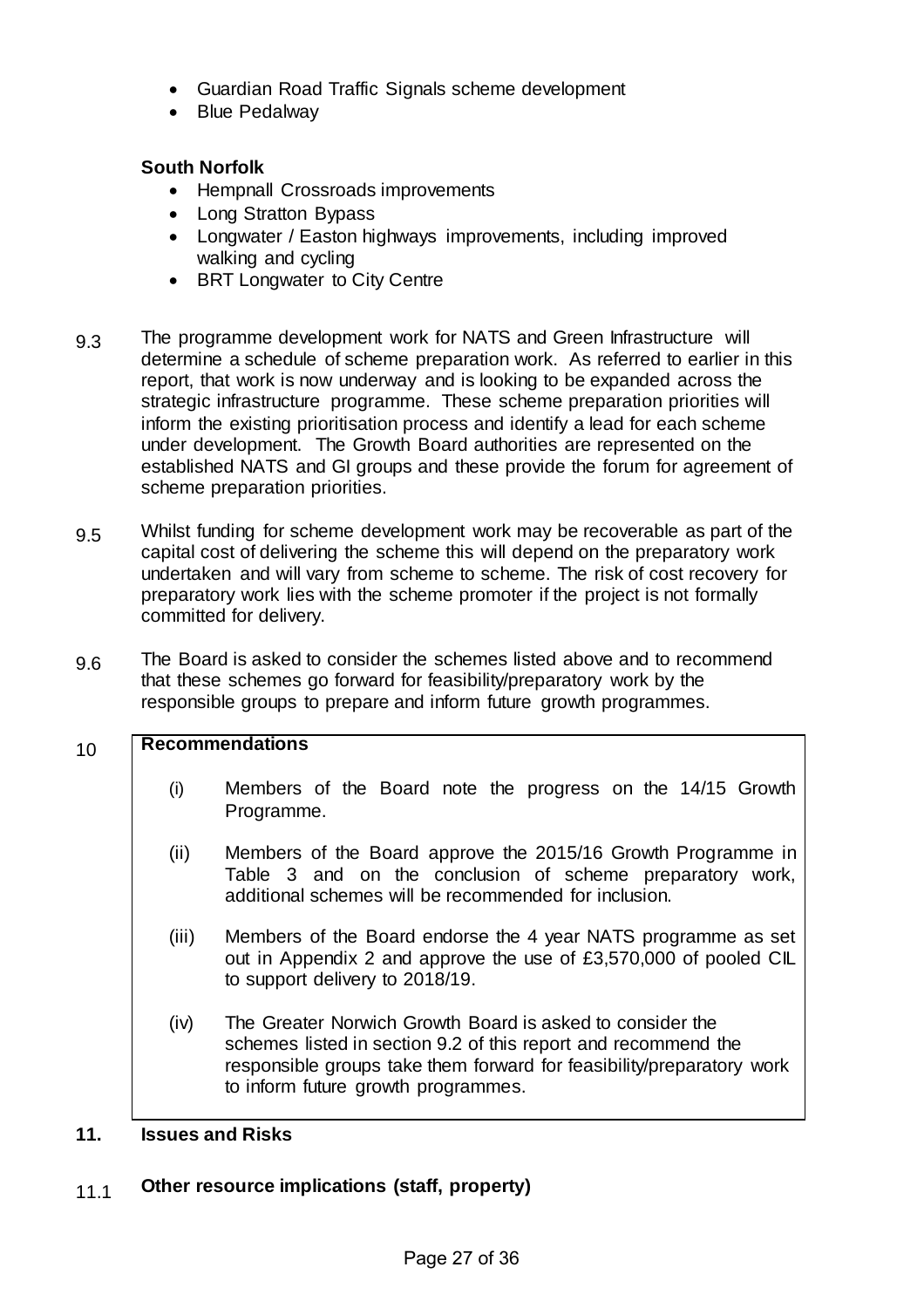The programme will be managed within existing resources and will require continued support for the Greater Norwich Growth team. Resources for project delivery will be the responsibility for the project promoter.

## 11.2 **Legal implications**

The pooling arrangements and the designation of an Accountable body are set out in the Joint Working Agreement.

# 11.3 **Risks**

The most significant risks are project cost and delivery risks. These remain with the project promoter.

#### 11.4 **Equality**

No specific issues arising from the funding of the Growth Programme

#### 11.5 **Human rights implications**

No specific issues arising from the funding of the Growth Programme

## 11.6 **Environmental implications**

Project promoters will be required to meet their own environmental obligations.

# **Officer Contact**

If you have any questions about matters contained in this paper please get in touch with:

| <b>Name</b>     | <b>Telephone Number</b> | <b>Email address</b>           |
|-----------------|-------------------------|--------------------------------|
| Sandra Eastaugh | 01603 223264            | sandra.eastaugh@norfolk.gov.uk |

# **Background papers**

#### **Greater Norwich Infrastructure Plan update July 2014**

<http://www.gndp.org.uk/our-work/delivery/>

#### **Broadland District Council Annual Business Plan**

Available as part of Broadland District Council's committee reports here: [http://www.broadland.gov.uk/bdc\\_shared\\_content/bdc/committee\\_papers/140930\\_FUL](http://www.broadland.gov.uk/bdc_shared_content/bdc/committee_papers/140930_FULL_Council(1).pdf) [L\\_Council\(1\).pdf](http://www.broadland.gov.uk/bdc_shared_content/bdc/committee_papers/140930_FULL_Council(1).pdf)

#### **Norwich City Council Annual Business Plan**

Available as part of Norwich City Council's committee reports here: [http://www.norwich.gov.uk/CommitteeMeetings/Council/Document%20Library/118/GN](http://www.norwich.gov.uk/CommitteeMeetings/Council/Document%20Library/118/GNGBAnnualGrowthProgramme.pdf) [GBAnnualGrowthProgramme.pdf](http://www.norwich.gov.uk/CommitteeMeetings/Council/Document%20Library/118/GNGBAnnualGrowthProgramme.pdf)

# **South Norfolk Council Annual Business Plan** Available as part of South Norfolk Council's committee reports here:

<http://www.south-norfolk.gov.uk/CARMS/meetings/cab2014-09-15ag06.pdf>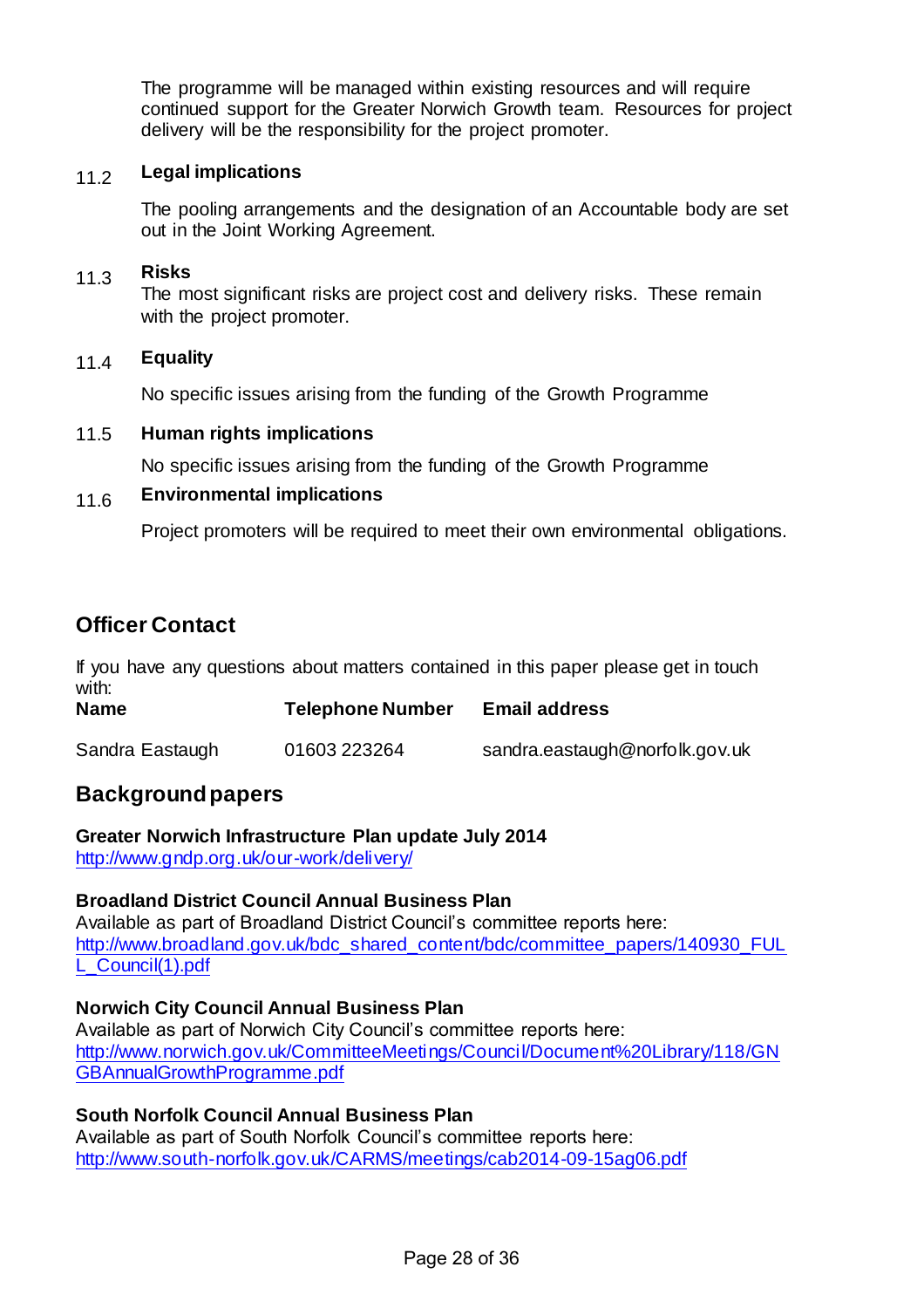# ATTACHMENTS

Appendix 1 - Strategic Infrastructure Programme to 2026 Appendix 2 - Norwich Area Transportation Strategy, Pre-committed LGF Programme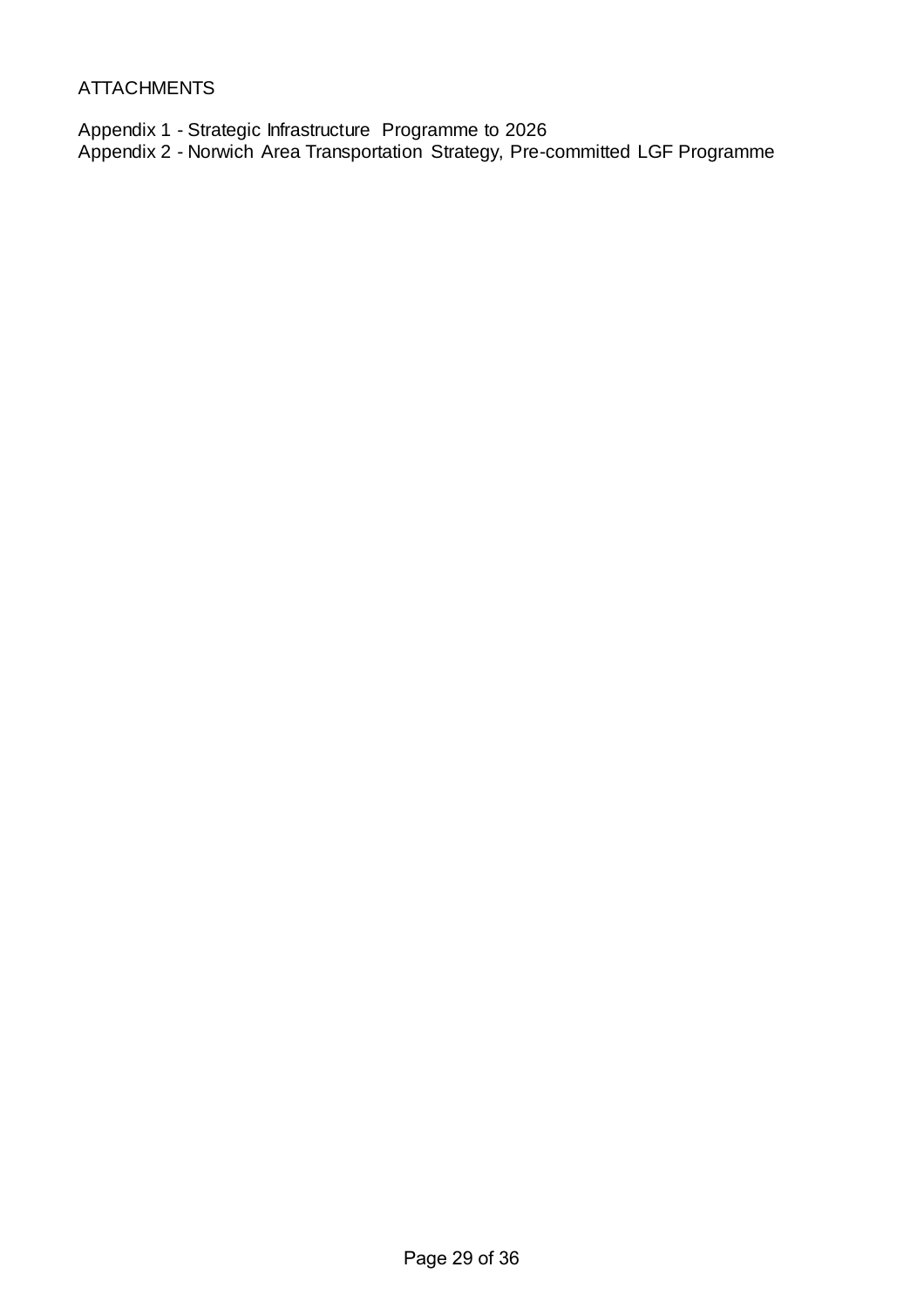# **Appendix 1 - Strategic Infrastructure Programme to 2026**

| Ref                                   | <b>Expenditure</b><br>Committed in 2014/15 Annual Growth Plan                                                                   | <b>Total</b>             | 2014/15      | 2015/16      | 2016/17 2017/18  |                    | 2018/19 2019/20    |                    |                    | 2020/21 2021/22 2022/23 | 2023/24 2024/25 | 2025/26 |
|---------------------------------------|---------------------------------------------------------------------------------------------------------------------------------|--------------------------|--------------|--------------|------------------|--------------------|--------------------|--------------------|--------------------|-------------------------|-----------------|---------|
|                                       | Harrisons' Plantation                                                                                                           | (35)                     | (15)         | (5)          | (5)              | (5)                | (5)                |                    |                    |                         |                 |         |
|                                       | Harrisons' Plantation secured funding (S106)                                                                                    | 35<br>(35)               | (35)         |              |                  |                    |                    | 35                 |                    |                         |                 |         |
|                                       | Danby Wood<br><b>Marston Marsh</b>                                                                                              | (30)                     | (30)         |              |                  |                    |                    |                    |                    |                         |                 |         |
|                                       | Earlham Millennium Green - Enhancement<br>Riverside Walk; improvement work                                                      | (15)<br>(70)             | (15)<br>(40) | (30)         |                  |                    |                    |                    |                    |                         |                 |         |
|                                       | Riverside Walk secured funding                                                                                                  | 19                       | 19           |              |                  |                    |                    |                    |                    |                         |                 |         |
|                                       | Marriott's Way<br>Norwich Health Walks                                                                                          | (60)<br>(40)             | (60)<br>(20) | (20)         |                  |                    |                    |                    |                    |                         |                 |         |
|                                       |                                                                                                                                 |                          |              |              |                  |                    |                    |                    |                    |                         |                 |         |
|                                       | Proposed in 2015/16 Annual Growth Programme                                                                                     |                          |              |              |                  |                    |                    |                    |                    |                         |                 |         |
| GI                                    | Earlham Millennium Green Path improvements                                                                                      | (66)                     |              | (66)         |                  |                    |                    |                    |                    |                         |                 |         |
| GI                                    | <b>Marriott's Way</b>                                                                                                           | (250)                    |              | (250)        |                  |                    |                    |                    |                    |                         |                 |         |
| <b>NEGT</b>                           | Salhouse Rd Sustainable Transport Corridor                                                                                      |                          |              |              |                  |                    |                    |                    |                    |                         |                 |         |
| NEGT1                                 | Salhouse Rd Sustainable Transport Corridor Scheme Identification (BRT/Pink<br>Pedalway)                                         | (30)                     | (30)         |              |                  |                    |                    |                    |                    |                         |                 |         |
|                                       | Salhouse Rd Corridor Scheme delivery                                                                                            | (400)                    |              |              | (400)            |                    |                    |                    |                    |                         |                 |         |
| NEGT <sub>2</sub>                     | Repton Ave Link (Purple Pedalway)<br>Repton Ave Link developer funding                                                          | (1,000)<br>1,000         |              |              | (1,000)<br>1,000 |                    |                    |                    |                    |                         |                 |         |
|                                       | Repton Ave Link Scheme Identification                                                                                           | (20)                     | (20)         |              |                  |                    |                    |                    |                    |                         |                 |         |
| NEGT3                                 | Salhouse Road Walk/Cycle Route (Pink Pedalway)<br>Salhouse Road Walk/Cycle Route Cycle City Ambition Grant funding              | (200)<br>200             |              | (200)<br>200 |                  |                    |                    |                    |                    |                         |                 |         |
| NEGT4                                 | North Walsham Road Core Bus Route Enhancements Scheme Identification                                                            | (10)                     |              | (10)         |                  |                    |                    |                    |                    |                         |                 |         |
|                                       | North Walsham Road Core Bus Route Enhancements<br>School Lane/ Chartwell Road/ Denton Road Toucan Crossing and associated works |                          |              |              |                  |                    |                    |                    |                    |                         |                 |         |
| NEGT5                                 | (Blue Pedalway)                                                                                                                 | (120)                    |              | (120)        |                  |                    |                    |                    |                    |                         |                 |         |
| NEGT <sub>6</sub>                     | Broadland Way Scheme Development (pink pedalway extension)<br>NE Norwich link road                                              | (15)<br>(14,250)         | (15)         |              | (6,000)          | (5,000)            |                    | (3,250)            |                    |                         |                 |         |
| NEGT7                                 | NE Norwich link road - developer funding                                                                                        | 14,250                   |              |              | 6,000            | 5,000              |                    | 3,250              |                    |                         |                 |         |
| <b>YAR</b>                            | Yarmouth Road Sustainable Transport Corridor                                                                                    |                          |              |              |                  |                    |                    |                    |                    |                         |                 |         |
|                                       | Yarmouth Rd Sustainable Transport Corridor Scheme Identification (BRT/Purple and                                                |                          |              |              |                  |                    |                    |                    |                    |                         |                 |         |
| YAR1<br>YAR <sub>2</sub>              | <b>Green Pedalways)</b><br>Lower Clarence Road                                                                                  | (20)                     |              | (20)         |                  |                    |                    |                    |                    |                         |                 |         |
| YAR3                                  | Rail Station Cycle Hub                                                                                                          |                          |              |              |                  |                    |                    |                    |                    |                         |                 |         |
|                                       |                                                                                                                                 |                          |              |              |                  |                    |                    |                    |                    |                         |                 |         |
| <b>SW</b>                             | A11 SustainableTransport Corridor<br>A11 sustainable transport corridor scheme identification (BRT/Blue and Pink                |                          |              |              |                  |                    |                    |                    |                    |                         |                 |         |
| SW <sub>1</sub>                       | pedalways)                                                                                                                      | (60)                     | (60)         |              |                  |                    |                    |                    |                    |                         |                 |         |
| SW <sub>2</sub><br>SW <sub>3</sub>    | Roundhouse Way Bus Interchange<br>Pink Pedalway Route Extension                                                                 | (500)<br>(250)           |              | (50)         | (450)<br>(250)   |                    |                    |                    |                    |                         |                 |         |
| SW <sub>4</sub>                       | B1172 Bus/Cycle enhancements                                                                                                    | (250)                    |              |              | (250)            |                    |                    |                    |                    |                         |                 |         |
| SW <sub>5</sub>                       | <b>Thickthorn Scheme Development</b>                                                                                            |                          |              |              |                  |                    |                    |                    |                    |                         |                 |         |
|                                       | <b>Thickthorn Scheme Development</b>                                                                                            |                          |              |              |                  |                    |                    |                    |                    |                         |                 |         |
| SW <sub>6</sub>                       | Eaton interchange                                                                                                               | (100)                    |              | (25)         | (75)             |                    |                    |                    |                    |                         |                 |         |
| <b>DER</b>                            | Dereham Road Sustainable Transport Corridor                                                                                     |                          |              |              |                  |                    |                    |                    |                    |                         |                 |         |
| DER1                                  | Extension to Longwater/Easton Scheme Identification (BRT/Green Pedalway)<br><b>Guardian Road Traffic Signals Feasibility</b>    | (40)<br>(50)             | (20)<br>(50) | (20)         |                  |                    |                    |                    |                    |                         |                 |         |
| DER <sub>2</sub>                      | <b>Guardian Road Traffic Signals Feasibility</b>                                                                                | (1,600)                  |              | (50)         | (50)             | (750)              | (750)              |                    |                    |                         |                 |         |
| DER <sub>3</sub><br>DER4              | Longwater walk/cycle<br><b>Longwater Scheme Development</b>                                                                     | (2,000)                  |              |              | (750)            | (500)              |                    |                    |                    |                         |                 |         |
|                                       | LTB funding: Longwater Scheme Development                                                                                       | 2,000                    |              | (750)<br>750 | 750              | 500                |                    |                    |                    |                         |                 |         |
|                                       | A1067 Sustainable Transport Corridor                                                                                            |                          |              |              |                  |                    |                    |                    |                    |                         |                 |         |
| <b>FAK</b><br>FAK1                    | A1067 Sustainable Transport Corridor Scheme Identification                                                                      | (30)                     |              |              | (30)             |                    |                    |                    |                    |                         |                 |         |
|                                       |                                                                                                                                 |                          |              |              |                  |                    |                    |                    |                    |                         |                 |         |
| cc<br>CC <sub>1</sub>                 | <b>City Centre Measures</b><br>Golden Ball Street / All Saints Green Scheme Development                                         | (125)                    | (125)        |              |                  |                    |                    |                    |                    |                         |                 |         |
|                                       | CC1 delivery                                                                                                                    | (2,500)                  |              | (1,500)      | (1,000)          |                    |                    |                    |                    |                         |                 |         |
| CC <sub>1a</sub><br>CC <sub>1</sub> b | Golden Ball Street (two-way for general traffic)<br>Westlegate (remove right turn and pedestrianise)                            | Incl above<br>Incl above |              |              |                  |                    |                    |                    |                    |                         |                 |         |
| CC <sub>1c</sub>                      | Bus only on All Saints Green                                                                                                    | Incl above               |              |              |                  |                    |                    |                    |                    |                         |                 |         |
| CC <sub>1</sub> d<br>CC <sub>1e</sub> | Finkelgate/Queens Rd Junction<br><b>Ber Street</b>                                                                              | Incl above<br>Incl above |              |              |                  |                    |                    |                    |                    |                         |                 |         |
| CC1f                                  | Farmers Ave Two Way                                                                                                             | Incl above               |              |              |                  |                    |                    |                    |                    |                         |                 |         |
| CC <sub>2</sub><br>CC <sub>2a</sub>   | POW Rd, Rose Lane, Ag Hall Plain<br>Prince of Wales Road (two-way bus only)                                                     | (5, 100)<br>Incl above   |              |              |                  | (1,100)            | (2,000)            | (2,000)            |                    |                         |                 |         |
| CC2b                                  | Rose Lane (two-way for general traffic)                                                                                         | Incl above               |              |              |                  |                    |                    |                    |                    |                         |                 |         |
| CC <sub>2c</sub>                      | Agricultural Hall Plain (bus only)                                                                                              | Incl above               |              |              |                  |                    |                    |                    |                    |                         |                 |         |
| <b>IPS/CRO</b>                        | A140 Corridor                                                                                                                   |                          |              |              |                  |                    |                    |                    |                    |                         |                 |         |
| CRO1<br>IPS1                          | A140 Corridor scheme identification (BRT/Yellow Pedalway)<br>Yellow Pedalway - Lakenham Way Improvements                        | (60)                     |              | (60)         |                  |                    |                    |                    |                    |                         |                 |         |
|                                       | Yellow Pedalway - Lakenham Way (S106)                                                                                           | (119)<br>119             | (19)<br>19   | (100)<br>100 |                  |                    |                    |                    |                    |                         |                 |         |
| IPS3                                  | Bus priority Harford A47 Junction                                                                                               |                          |              |              | (100)            | (100)              | (1,100)            | (450)              |                    |                         |                 |         |
|                                       |                                                                                                                                 |                          |              |              |                  |                    |                    |                    |                    |                         |                 |         |
|                                       | <b>NATS LTP Committed</b>                                                                                                       | (735)                    |              | (205)        | (155)            | (150)              | (225)              |                    |                    |                         |                 |         |
|                                       | <b>NATS LTP Committed Funding</b>                                                                                               | 735                      |              | 205          | 155              | 150                | 225                |                    |                    |                         |                 |         |
|                                       | Income - LTB City Centre                                                                                                        | 7,000                    |              | 1,050        | 1,850            | 1,850              | 2,250              |                    |                    |                         |                 |         |
| Indicative delivery 16/17             | Income Future LGF                                                                                                               | 2,000                    |              |              |                  |                    |                    | 2,000              |                    |                         |                 |         |
|                                       |                                                                                                                                 |                          |              |              |                  |                    |                    |                    |                    |                         |                 |         |
| IPS <sub>2</sub>                      | Long Stratton Transport Infrastrcuture Package<br>Long Stratton funding package                                                 | (20,000)                 |              |              | (5,000)          | (10,000)<br>5,000  | (5,000)<br>5,000   |                    |                    |                         |                 |         |
|                                       | Long Stratton bypass                                                                                                            | Incl above               |              |              |                  |                    |                    |                    |                    |                         |                 |         |
|                                       | Hempnall Crossroads<br>Long Stratton town centre enhancements                                                                   | Incl above<br>Incl above |              |              |                  |                    |                    |                    |                    |                         |                 |         |
|                                       |                                                                                                                                 |                          |              |              |                  |                    |                    |                    |                    |                         |                 |         |
| S <sub>106</sub>                      | Secondary School (Hethersett) - phase I expansion<br>Hethersett secondary school funding s106                                   | (870)<br>870             |              |              | (870)<br>870     |                    |                    |                    |                    |                         |                 |         |
| S <sub>106</sub>                      | Secondary School (Wymondham) and community space - phase 1a                                                                     | (1,200)                  |              |              | (1,200)          |                    |                    |                    |                    |                         |                 |         |
|                                       | Wymondham secondary school funding s106<br>Yarmouth Road Sustainable Transport Corridor Future Delivery (BRT/Purple and         | 1,200                    |              |              | 1,200            |                    |                    |                    |                    |                         |                 |         |
| T <sub>10.2</sub>                     | Green Pedalways)                                                                                                                | (2,000)                  |              |              | (2,000)          |                    |                    |                    |                    |                         |                 |         |
|                                       | Broadland Gate S106 Est                                                                                                         | 1,000                    |              |              |                  |                    |                    |                    |                    |                         |                 |         |
| T <sub>5</sub><br>T <sub>8</sub>      | NATS - Longwater funding requirement dependent on scheme development<br>A1067 Sustainable Transport Corridor                    | (1,000)                  |              |              | (1,000)          |                    |                    |                    |                    |                         |                 |         |
|                                       | Future GI delivery                                                                                                              | (3,780)                  |              |              | (3,780)          |                    |                    |                    |                    |                         |                 |         |
| T <sub>12</sub>                       | Funding for Green Infrastructure<br>A140 Sustainable Transport Corridor Future Delivery (BRT/ Yellow Pedalway)                  | 60<br>(250)              |              |              | 60<br>(250)      |                    |                    |                    |                    |                         |                 |         |
| CF <sub>1</sub>                       | Community Space, library, sports (Broadland)                                                                                    | (540)                    |              |              | (540)            |                    |                    |                    |                    |                         |                 |         |
| CF <sub>2</sub>                       | Community Space, library, sports (Norwich)                                                                                      | (1,080)                  |              |              | (1,080)          |                    |                    |                    |                    |                         |                 |         |
| Indicative delivery 17/18             |                                                                                                                                 |                          |              |              |                  |                    |                    |                    |                    |                         |                 |         |
| T <sub>4</sub>                        | NATS - Thickthorn<br>Highways Agency FS funding A47                                                                             | (85,000)<br>85,000       |              |              |                  | (15,000)<br>15,000 | (25,000)<br>25,000 | (25,000)<br>25,000 | (20,000)<br>20,000 |                         |                 |         |
|                                       |                                                                                                                                 |                          |              |              |                  |                    |                    |                    |                    |                         |                 |         |
|                                       | A11 SustainableTransport Corridor Future Delivery (BRT/ Pink and Blue Pedalways)<br>Future GI delivery                          | (3,780)                  |              |              |                  | 3,300<br>(3,780)   |                    |                    |                    |                         |                 |         |
|                                       | Funding for Green Infrastructure                                                                                                | 60                       |              |              |                  | 60                 |                    |                    |                    |                         |                 |         |
| T <sub>10.2</sub>                     | Yarmouth Road Sustainable Transport Corridor Future Delivery (BRT/Purple and<br>Green Pedalways)                                | (2,000)                  |              |              |                  | (2,000)            |                    |                    |                    |                         |                 |         |
| T <sub>8</sub>                        | A1067 Sustainable Transport Corridor                                                                                            | (1,000)                  |              |              |                  | (1,000)            |                    |                    |                    |                         |                 |         |
| T <sub>12</sub>                       | A140 Sustainable Transport Corridor Future Delivery (BRT/ Yellow Pedalway)                                                      | (250)                    |              |              |                  | (250)              |                    |                    |                    |                         |                 |         |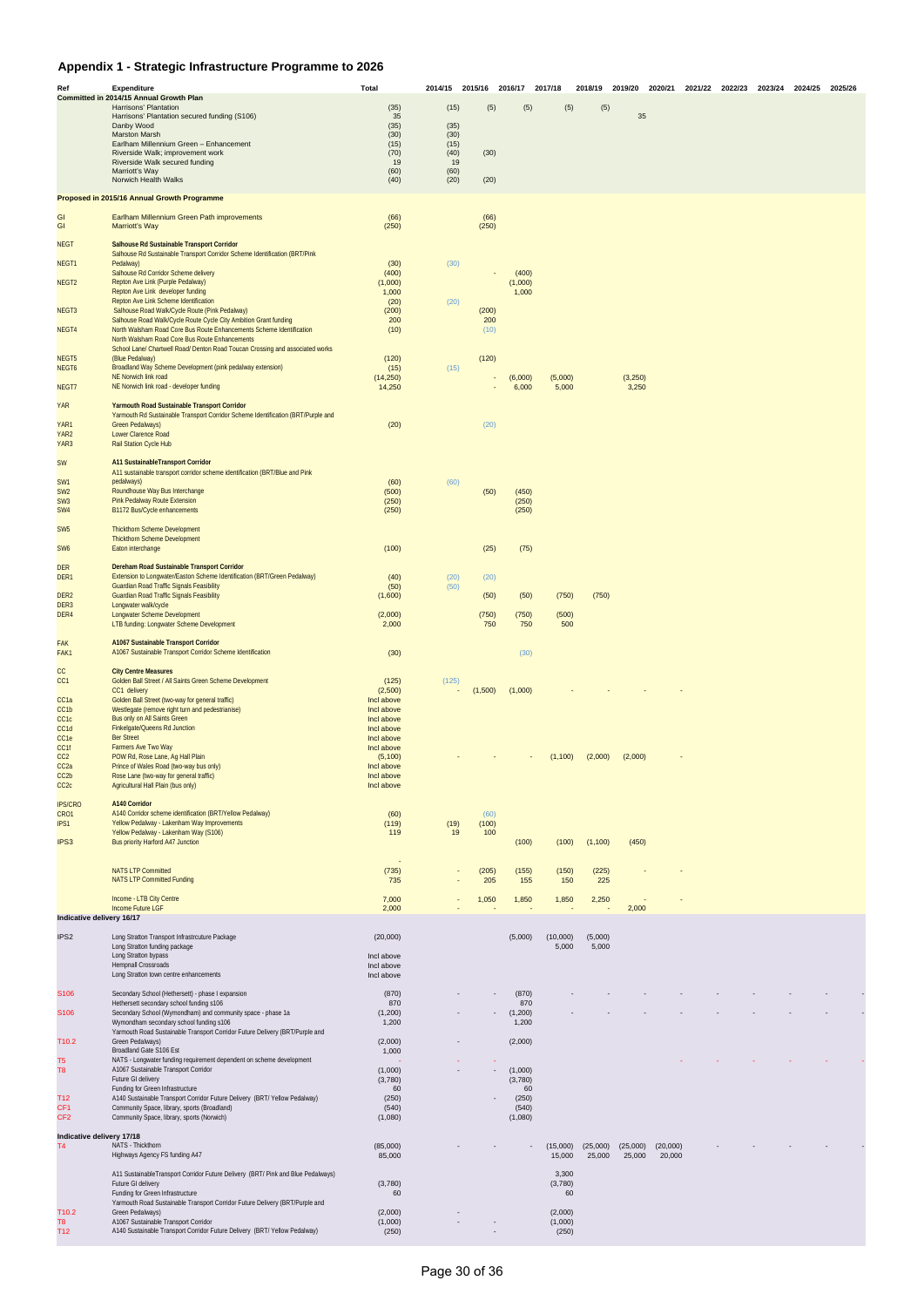| Indicative delivery 18/19       |                                                                                                                    |                    |           |           |          |                |                    |                      |                          |          |                  |                    |               |                   |
|---------------------------------|--------------------------------------------------------------------------------------------------------------------|--------------------|-----------|-----------|----------|----------------|--------------------|----------------------|--------------------------|----------|------------------|--------------------|---------------|-------------------|
| T <sub>12</sub>                 | A140 Sustainable Transport Corridor Future Delivery (BRT/ Yellow Pedalway)                                         | (500)              |           |           |          |                | (500)              |                      |                          |          |                  |                    |               |                   |
|                                 | Yarmouth Road Sustainable Transport Corridor Future Delivery (BRT/Purple and                                       |                    |           |           |          |                |                    |                      |                          |          |                  |                    |               |                   |
| T10.2                           | Green Pedalways)                                                                                                   | (2,000)            |           |           |          |                | (2,000)            |                      |                          |          |                  |                    |               |                   |
| T8                              | A1067 Sustainable Transport Corridor<br>Future GI delivery                                                         | (1,000)<br>(3,780) |           |           |          |                | (1,000)<br>(3,780) |                      |                          |          |                  |                    |               |                   |
|                                 | Funding for Green Infrastructure                                                                                   | 60                 |           |           |          |                | 60                 |                      |                          |          |                  |                    |               |                   |
| <b>EDU 21/s106</b>              | New Primary School (Hethersett)                                                                                    | (5, 140)           |           |           |          |                | (5, 140)           |                      |                          |          |                  |                    |               |                   |
| EDU <sub>2</sub>                | Primary School (inside NDR - Beyond Green)                                                                         | (5, 140)           |           |           |          | $\blacksquare$ | (5, 140)           |                      |                          |          |                  |                    |               |                   |
| <b>EDU11</b>                    | Primary School (Norwich)                                                                                           | (5, 140)           |           |           |          |                | (5, 140)           |                      |                          |          |                  |                    |               |                   |
| EDU23                           | Secondary School (Hethersett/Cringleford/Wymondham/Easton/Costessey)<br>Community Space, library, sports (Norwich) | (2,500)            |           |           |          |                | (2,500)            |                      |                          |          |                  |                    |               |                   |
| CF <sub>2</sub>                 | New primary schools funding                                                                                        | (540)<br>5,400     |           |           |          |                | (540)<br>5,400     |                      |                          |          |                  |                    |               |                   |
|                                 | Norwich primary school funding s106                                                                                | 5,140              |           |           |          |                | 5,140              |                      |                          |          |                  |                    |               |                   |
|                                 |                                                                                                                    |                    |           |           |          |                |                    |                      |                          |          |                  |                    |               |                   |
|                                 |                                                                                                                    |                    |           |           |          |                |                    |                      |                          |          |                  |                    |               |                   |
| Indicative delivery 19/20       |                                                                                                                    |                    |           |           |          |                |                    |                      |                          |          |                  |                    |               |                   |
| <b>EDU 14/s106</b><br>EDU7      | New Primary School (Wymondham)<br>Secondary School (NEGT)                                                          | (5, 140)           |           |           |          |                |                    | (5, 140)<br>(13,000) |                          |          |                  |                    |               |                   |
|                                 | New secondary schools funding                                                                                      | (13,000)<br>6,000  |           |           |          |                |                    | 6,000                |                          |          |                  |                    |               |                   |
|                                 | Wymondham primary school funding s106                                                                              | 5,140              |           |           |          |                |                    | 5,140                |                          |          |                  |                    |               |                   |
| T8                              | A1067 Sustainable Transport Corridor                                                                               | (1,000)            |           |           |          |                |                    | (1,000)              |                          |          |                  |                    |               |                   |
|                                 | Future GI delivery                                                                                                 | (3,780)            |           |           |          |                |                    | (3,780)              |                          |          |                  |                    |               |                   |
|                                 | Funding for Green Infrastructure                                                                                   | 60                 |           |           |          |                |                    | 60                   |                          |          |                  |                    |               |                   |
| T <sub>12</sub>                 | A140 Sustainable Transport Corridor Future Delivery (BRT/Yellow Pedalway)<br>Future city centre NATS measures      | (500)              |           |           |          |                |                    | (500)                |                          |          |                  |                    |               |                   |
|                                 |                                                                                                                    | (724)              |           |           |          |                |                    | (724)                |                          |          |                  |                    |               |                   |
| Indicative delivery 20/21       |                                                                                                                    |                    |           |           |          |                |                    |                      |                          |          |                  |                    |               |                   |
| T8                              | A1067 Sustainable Transport Corridor                                                                               | (1,000)            |           |           |          |                |                    |                      | (1,000)                  |          |                  |                    |               |                   |
|                                 | Future GI delivery                                                                                                 | (3,780)            |           |           |          |                |                    |                      | (3,780)                  |          |                  |                    |               |                   |
|                                 | Funding for Green Infrastructure                                                                                   | 60                 |           |           |          |                |                    |                      | 60                       |          |                  |                    |               |                   |
| T12                             | A140 Sustainable Transport Corridor Future Delivery (BRT/ Yellow Pedalway)                                         | (500)              |           |           |          |                |                    |                      | (500)                    |          |                  |                    |               |                   |
| EDU <sub>3</sub>                | Future city centre NATS measures<br>Primary School (Rackheath)                                                     | (724)<br>(5, 140)  |           |           |          |                |                    |                      | (724)<br>(5, 140)        |          |                  |                    |               |                   |
| CF1                             | Community Space, library, sports (Broadland)                                                                       | (1,440)            |           |           |          |                |                    |                      | (1, 440)                 |          |                  |                    |               |                   |
| CF2                             | Sports Hall                                                                                                        | (2,000)            |           |           |          |                |                    |                      | (2,000)                  |          |                  |                    |               |                   |
|                                 | New primary schools funding                                                                                        | 5,400              |           |           |          |                |                    |                      | 5,400                    |          |                  |                    |               |                   |
|                                 |                                                                                                                    |                    |           |           |          |                |                    |                      |                          |          |                  |                    |               |                   |
| Indicative delivery 21/22<br>T8 | A1067 Sustainable Transport Corridor                                                                               | (1,000)            |           |           |          |                |                    |                      |                          | (1,000)  |                  |                    |               |                   |
|                                 | Future GI delivery                                                                                                 | (3,780)            |           |           |          |                |                    |                      |                          | (3,780)  |                  |                    |               |                   |
|                                 | Funding for Green Infrastructure                                                                                   | 60                 |           |           |          |                |                    |                      |                          | 60       |                  |                    |               |                   |
| T12                             | A140 Sustainable Transport Corridor Future Delivery (BRT/ Yellow Pedalway)                                         | (1,000)            |           |           |          |                |                    |                      |                          | (1,000)  |                  |                    |               |                   |
|                                 | Future city centre NATS measures                                                                                   | (724)              |           |           |          |                |                    |                      |                          | (724)    |                  |                    |               |                   |
| <b>EDU 18</b>                   | Primary School (Cringleford)                                                                                       | (2,300)            |           |           |          |                |                    |                      |                          | (2,300)  |                  |                    |               |                   |
| EDU22                           | New Primary School (Easton)                                                                                        | (2,500)            |           |           |          |                |                    |                      | $\overline{\phantom{a}}$ | (2,500)  |                  |                    |               |                   |
| EDU <sub>25</sub>               | New Primary School (Long Stratton)                                                                                 | (5, 140)           |           |           |          |                |                    |                      |                          | (5, 140) |                  |                    |               |                   |
| Indicative delivery 22/23       |                                                                                                                    |                    |           |           |          |                |                    |                      |                          |          |                  |                    |               |                   |
| T8                              | A1067 Sustainable Transport Corridor                                                                               | (1,000)            |           |           |          |                |                    |                      |                          |          | (1,000)          |                    |               |                   |
|                                 | Future GI delivery                                                                                                 | (3,780)            |           |           |          |                |                    |                      |                          |          | (3,780)          |                    |               |                   |
|                                 | Funding for Green Infrastructure                                                                                   | 60                 |           |           |          |                |                    |                      |                          |          | 60               |                    |               |                   |
| T <sub>12</sub>                 | A140 Sustainable Transport Corridor Future Delivery (BRT/ Yellow Pedalway)                                         | (1,000)            |           |           |          |                |                    |                      |                          |          | (1,000)          |                    |               |                   |
| CF <sub>1</sub>                 | Future city centre NATS measures<br>Community Space, library, sports (Broadland)                                   | (724)<br>(2, 540)  |           |           |          |                |                    |                      |                          |          | (724)<br>(2,540) |                    |               |                   |
| CF3/4/5                         | Community Space, library, sports (South Norfolk)                                                                   | (5,460)            |           |           |          |                |                    |                      |                          |          | (5,460)          |                    |               |                   |
|                                 |                                                                                                                    |                    |           |           |          |                |                    |                      |                          |          |                  |                    |               |                   |
| Indicative delivery 23/24       |                                                                                                                    |                    |           |           |          |                |                    |                      |                          |          |                  |                    |               |                   |
| T8                              | A1067 Sustainable Transport Corridor                                                                               | (1,000)            |           |           |          |                |                    |                      |                          |          |                  | (1,000)            |               |                   |
|                                 | Future GI delivery                                                                                                 | (3,780)            |           |           |          |                |                    |                      |                          |          |                  | (3,780)            |               |                   |
| T <sub>12</sub>                 | Funding for Green Infrastructure<br>A140 Sustainable Transport Corridor Future Delivery (BRT/ Yellow Pedalway)     | 60<br>(2,000)      |           |           |          |                |                    |                      |                          |          |                  | 60<br>(2,000)      |               |                   |
|                                 | Future city centre NATS measures                                                                                   | (724)              |           |           |          |                |                    |                      |                          |          |                  | (724)              |               |                   |
|                                 | Secondary School                                                                                                   |                    |           |           |          |                |                    |                      |                          |          |                  |                    |               |                   |
| EDU23                           | (Hethersett/Cringleford/Wymondham/Easton/Costessey)                                                                | (2,500)            |           |           |          |                |                    |                      |                          |          |                  | (2,500)            |               |                   |
| EDU5                            | New Primary School (NEGT)                                                                                          | (5, 140)           |           |           |          |                |                    |                      |                          |          |                  | (5, 140)           |               |                   |
| EDU6                            | New Primary School (NEGT)                                                                                          | (5, 140)           |           |           |          |                |                    |                      |                          |          | ٠                | (5, 140)<br>10,800 |               |                   |
|                                 | New primary schools funding                                                                                        | 10,800             |           |           |          |                |                    |                      |                          |          |                  |                    |               |                   |
| Indicative delivery 24/25       |                                                                                                                    |                    |           |           |          |                |                    |                      |                          |          |                  |                    |               |                   |
|                                 | Yarmouth Road Sustainable Transport Corridor Future Delivery (BRT/Purple and                                       |                    |           |           |          |                |                    |                      |                          |          |                  |                    |               |                   |
| T10.2                           | Green Pedalways)                                                                                                   | (2,000)            |           |           |          |                |                    |                      |                          |          |                  |                    | (2,000)       |                   |
| T8                              | A1067 Sustainable Transport Corridor                                                                               | (1,000)            |           |           |          |                |                    |                      |                          |          |                  |                    | (1,000)       |                   |
|                                 | Future GI delivery<br>Funding for Green Infrastructure                                                             | (3,780)<br>60      |           |           |          |                |                    |                      |                          |          |                  |                    | (3,780)<br>60 |                   |
| T12                             | A140 Sustainable Transport Corridor Future Delivery (BRT/ Yellow Pedalway)                                         | (2,000)            |           |           |          |                |                    |                      |                          |          |                  |                    | (2,000)       |                   |
|                                 | Future city centre NATS measures                                                                                   | (724)              |           |           |          |                |                    |                      |                          |          |                  |                    | (724)         |                   |
| EDU7                            | Secondary School (NEGT)                                                                                            | (13,000)           |           |           |          |                |                    |                      |                          |          |                  |                    | (13,000)      |                   |
|                                 | New secondary schools funding                                                                                      | 6,000              |           |           |          |                |                    |                      |                          |          |                  |                    | 6,000         |                   |
|                                 |                                                                                                                    |                    |           |           |          |                |                    |                      |                          |          |                  |                    |               |                   |
| Indicative delivery 25/26       | Yarmouth Road Sustainable Transport Corridor Future Delivery (BRT/Purple and                                       |                    |           |           |          |                |                    |                      |                          |          |                  |                    |               |                   |
| T10.2                           | Green Pedalways)                                                                                                   | (2,000)            |           |           |          |                |                    |                      |                          |          |                  |                    |               | (2,000)           |
| T8                              | A1067 Sustainable Transport Corridor                                                                               | (1,000)            |           |           |          |                |                    |                      |                          |          |                  |                    |               | (1,000)           |
|                                 | Future GI delivery                                                                                                 | (3,780)            |           |           |          |                |                    |                      |                          |          |                  |                    |               | (3,780)           |
|                                 | Funding for Green Infrastructure                                                                                   | 60                 |           |           |          |                |                    |                      |                          |          |                  |                    |               | 60                |
| T <sub>12</sub>                 | A140 Sustainable Transport Corridor Future Delivery (BRT/ Yellow Pedalway)                                         | (2,000)            |           |           |          |                |                    |                      |                          |          |                  |                    |               | (2,000)           |
|                                 | Future city centre NATS measures                                                                                   | (724)              |           |           |          |                |                    |                      |                          |          |                  |                    |               | (724)             |
| CF2<br>CF <sub>1</sub>          | Community Space, library, sports (Norwich)<br>Community Space, library, sports (Broadland)                         | (1,440)<br>(540)   |           |           |          |                |                    |                      |                          |          |                  |                    |               | (1, 440)<br>(540) |
|                                 |                                                                                                                    |                    |           |           |          |                |                    |                      |                          |          |                  |                    |               |                   |
| <b>NATs - NDR and Postwick</b>  |                                                                                                                    |                    |           |           |          |                |                    |                      |                          |          |                  |                    |               |                   |
| T2, T2a&T2b                     | NATS - NDR & Postwick Hub                                                                                          | (139, 330)         | (29, 850) | (27, 650) | (63,500) | (16, 680)      | (1,000)            | (650)                |                          |          |                  |                    |               |                   |
|                                 | DfT funding for NDR                                                                                                | 84,100             | 21,600    | 19,000    | 43,500   |                |                    |                      |                          |          |                  |                    |               |                   |
|                                 | NCC funding Reserve/ Other borrowing                                                                               | 20,000             | 8,250     | 8,650     | 3,100    |                |                    |                      |                          |          |                  |                    |               |                   |
| <b>Funding Summary</b>          |                                                                                                                    |                    |           |           |          |                |                    |                      |                          |          |                  |                    |               |                   |
|                                 | Revenue                                                                                                            |                    | (320)     | (110)     | (30)     |                |                    |                      |                          |          |                  |                    |               |                   |

| <b>Unfunded Capital Balance</b> |         | (196) | (1,066) | (31, 220) | (25, 455) | (17, 745) | (14,009)  | (9, 124) | (16, 384) | (14, 444) | (9, 424)  | (16, 444) | (11, 424) |
|---------------------------------|---------|-------|---------|-----------|-----------|-----------|-----------|----------|-----------|-----------|-----------|-----------|-----------|
| <b>Pooled CIL Projection</b>    | 102,268 | 573   | 2.292   | 7.247     | 10.567    | 11.897    | 12.168    | 11.955   | 11.263    | 10.767    | 9,824     | 7,591     | 6.125     |
| Surplus/(Defecit)               |         | 377   | 1.226   | (23.973)  | (14.888)  | (5,848)   | (1, 841)  | 2,831    | (5, 121)  | (3,677)   | 400       | (8.853)   | (5,299)   |
| <b>Cash Flow</b>                |         | 377   | 1.603   | (22.370)  | (37.258)  | (43.106)  | (44, 947) | (42.116) | (47.237)  | (50, 915) | (50, 515) | (59, 367) | (64, 667) |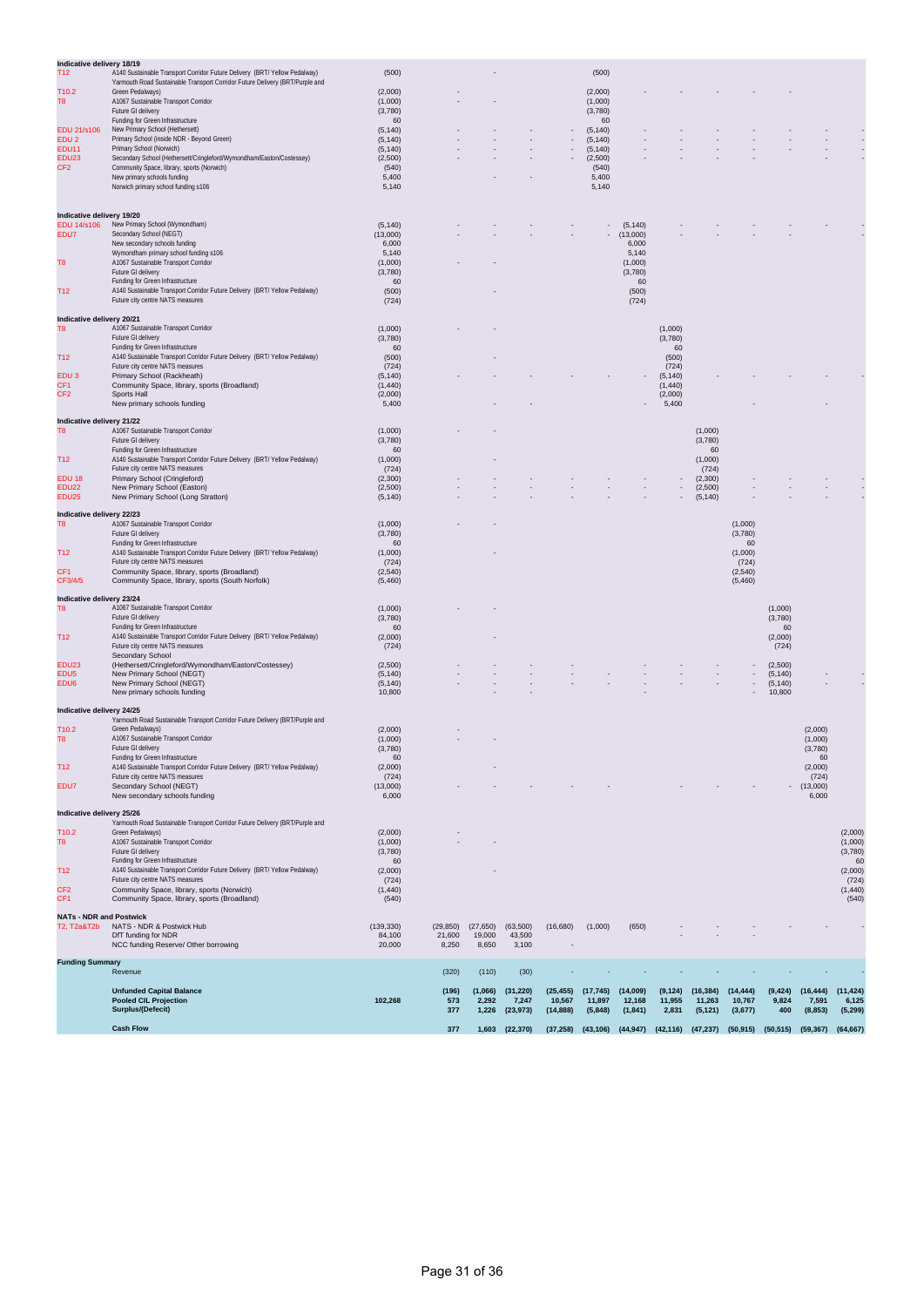# **Appendix 2 - Norwich Area Transportation Strategy, Pre-committed LGF Programme**

|                                                                                                                    | Ref                                  | Total                    | 2014/15 | 2015/16                  | 2016/17      | 2017/18      | 2018/19      | 2019/20 |
|--------------------------------------------------------------------------------------------------------------------|--------------------------------------|--------------------------|---------|--------------------------|--------------|--------------|--------------|---------|
| Salhouse Rd Sustainable Transport Corridor NEGT                                                                    |                                      |                          |         |                          |              |              |              |         |
| ainable Transport Corridor Scheme Identification (BRT/Pink Pedalway) NEGT1<br>Salhouse Rd Corridor Scheme delivery |                                      | (30)<br>(400)            | (30)    |                          | (400)        |              |              |         |
| Repton Ave Link (Purple Pedalway) NEGT2                                                                            |                                      | (1,000)                  |         |                          | (1,000)      |              |              |         |
| Repton Ave Link developer funding                                                                                  |                                      | 1,000                    |         |                          | 1,000        |              |              |         |
| Repton Ave Link Scheme Identification                                                                              |                                      | (20)                     | (20)    |                          |              |              |              |         |
| Salhouse Road Walk/Cycle Route (Pink Pedalway) NEGT3<br>Salhouse Road Walk/Cycle Route CCAG funding                |                                      | (200)<br>200             |         | (200)<br>200             |              |              |              |         |
| Walsham Road Core Bus Route Enhancements Scheme Identification NEGT4                                               |                                      | (10)                     |         | (10)                     |              |              |              |         |
| North Walsham Road Core Bus Route Enhancements                                                                     |                                      |                          |         |                          |              |              |              |         |
| Denton Road Toucan Crossing and associated works (Blue Pedalway) NEGT5                                             |                                      | (120)                    |         | (120)                    |              |              |              |         |
| Broadland Way Scheme Development (pink pedalway extension) NEGT6<br>NE Norwich link road                           |                                      | (15)<br>(14,250)         | (15)    |                          | (6,000)      | (5,000)      |              | (3,250) |
| NE Norwich link road - developer funding NEGT7                                                                     |                                      | 14,250                   |         |                          | 6,000        | 5,000        |              | 3,250   |
|                                                                                                                    |                                      |                          |         |                          |              |              |              |         |
| Yarmouth Road Sustainable Transport Corridor                                                                       | YAR<br>YAR1                          |                          |         |                          |              |              |              |         |
| nable Transport Corridor Scheme Identification (BRT/Green Pedalway)<br>Lower Clarence Road YAR2                    |                                      | (20)                     |         | (20)                     |              |              |              |         |
| Rail Station Cycle Hub YAR3                                                                                        |                                      |                          |         |                          |              |              |              |         |
| Broadland Gate S106 Est                                                                                            |                                      |                          |         |                          |              |              |              |         |
|                                                                                                                    |                                      |                          |         |                          |              |              |              |         |
| A11 SustainableTransport Corridor                                                                                  | <b>SW</b><br>SW <sub>1</sub>         |                          |         |                          |              |              |              |         |
| istainable transport corridor scheme identification (BRT/Pink pedalway)<br>Roundhouse Way Bus Interchange          | SW <sub>2</sub>                      | (60)<br>(500)            | (60)    | (50)                     | (450)        |              |              |         |
| Pink Pedalway Route Extension                                                                                      | SW <sub>3</sub>                      | (250)                    |         |                          | (250)        |              |              |         |
| B1172 Bus/Cycle enhancements                                                                                       | SW4                                  | (250)                    |         |                          | (250)        |              |              |         |
|                                                                                                                    |                                      | ÷                        |         |                          |              |              |              |         |
| Thickthorn Scheme Development                                                                                      | SW <sub>5</sub>                      |                          |         |                          |              |              |              |         |
| Thickthorn Scheme Development<br>Eaton interchange                                                                 | SW <sub>6</sub>                      | (100)                    |         | (25)                     | (75)         |              |              |         |
|                                                                                                                    |                                      |                          |         |                          |              |              |              |         |
| Dereham Road Sustainable Transport Corridor                                                                        | <b>DER</b>                           |                          |         |                          |              |              |              |         |
| ion to Longwater/Easton Scheme Identification (BRT/Green Pedalway)                                                 | DER1                                 | (40)                     | (20)    | (20)                     |              |              |              |         |
| Guardian Road Traffic Signals Feasibility                                                                          | DER2                                 | (1,650)                  | (50)    | (50)                     | (50)         | (750)        | (750)        |         |
| Longwater walk/cycle DER3<br>Longwater Scheme Development                                                          | DER4                                 |                          |         |                          |              |              |              |         |
| Longwater Scheme Development                                                                                       |                                      | (2,000)                  |         | (750)                    | (750)        | (500)        |              |         |
|                                                                                                                    |                                      |                          |         |                          |              |              |              |         |
| BRT Fakenham Road/Drayton High Road                                                                                | FAK                                  | $\overline{\phantom{a}}$ |         |                          |              |              |              |         |
| Fakenham Rd BRT Feasibility (Scheme Identification) - revenue                                                      | FAK1                                 | (30)                     |         |                          | (30)         |              |              |         |
| <b>City Centre Measures</b>                                                                                        | cc                                   |                          |         |                          |              |              |              |         |
| Golden Ball Street / All Saints Green Scheme Development                                                           | CC <sub>1</sub>                      | (125)                    | (125)   |                          |              |              |              |         |
| CC1 delivery                                                                                                       |                                      | (2,500)                  |         | (1,500)                  | (1,000)      |              |              |         |
| Golden Ball Street (two-way for general traffic)                                                                   | CC <sub>1a</sub>                     |                          |         |                          |              |              |              |         |
| Westlegate (remove right turn and pedestrianise)<br>Bus only on All Saints Green                                   | CC <sub>1b</sub><br>CC <sub>1c</sub> |                          |         |                          |              |              |              |         |
| Finkelgate/Queens Rd Junction                                                                                      | CC1d                                 |                          |         |                          |              |              |              |         |
| Ber Street CC1e                                                                                                    |                                      |                          |         |                          |              |              |              |         |
| Farmers Ave Two Way                                                                                                | CC1f                                 |                          |         |                          |              |              |              |         |
| POW Rd, Rose Lane, Ag Hall Plain<br>Prince of Wales Road (two-way bus only)                                        | CC2<br>CC <sub>2a</sub>              | (5, 100)                 |         | $\overline{\phantom{a}}$ |              | (1,100)      | (2,000)      | (2,000) |
| Rose Lane (two-way for general traffic)                                                                            | CC <sub>2</sub> b                    |                          |         |                          |              |              |              |         |
| Agricultural Hall Plain (bus only)                                                                                 | CC <sub>2c</sub>                     |                          |         |                          |              |              |              |         |
|                                                                                                                    |                                      |                          |         |                          |              |              |              |         |
| A140 Corridor IPS/CRO                                                                                              |                                      |                          |         |                          |              |              |              |         |
| A140 Corridor scheme identification (BRT/Yellow Pedalway) CRO1<br>Yellow Pedalway - Lakenham Way Improvements      | IPS <sub>1</sub>                     | (60)<br>(119)            | (19)    | (60)<br>(100)            |              |              |              |         |
| Yellow Pedalway - Lakenham Way (S106)                                                                              |                                      | 119                      | 19      | 100                      |              |              |              |         |
| Long Stratton                                                                                                      | IPS <sub>2</sub>                     | (20,000)                 |         |                          | (5,000)      | (10,000)     | (5,000)      |         |
| Long Stratton funding package*                                                                                     |                                      | 20,000                   |         |                          | 5,000        | 10,000       | 5,000        |         |
| Long Stratton bypass                                                                                               |                                      |                          |         |                          |              |              |              |         |
| <b>Hempnall Crossroads</b><br>Long Stratton town centre enhancements                                               |                                      |                          |         |                          |              |              |              |         |
| Bus priority Harford A47 Junction                                                                                  | IPS3                                 | (1,750)                  |         |                          | (100)        | (100)        | (1, 100)     | (450)   |
|                                                                                                                    |                                      |                          |         |                          |              |              |              |         |
| <b>Other NATS</b>                                                                                                  |                                      |                          |         |                          |              |              |              |         |
| <b>Committed NATS schemes</b><br>Committed NATS funding                                                            |                                      | (735)<br>735             |         | (205)<br>205             | (155)<br>155 | (150)<br>150 | (225)<br>225 |         |
|                                                                                                                    |                                      |                          |         |                          |              |              |              |         |

#### **\*Totals excluding Long Stratton Bypass**

|        |                             | <b>Total</b> | 2014/15 | 2015/16          | 2016/17    | 2017/18 | 2018/19 | 2019/20 |
|--------|-----------------------------|--------------|---------|------------------|------------|---------|---------|---------|
| costs  | <b>Total Cost</b>           | (30, 995)    |         | (3, 110)         | (10, 510)  | (7,600) | (4,075) | (5,700) |
|        | Scheme development          |              | (313)   | (110)            | (30)       |         |         |         |
|        | <b>Capital Cost</b>         | (30, 855)    |         | (3,000)          | (10, 480)  | (7,600) | (4,075) | (5,700) |
| income | <b>LTB City Centre</b>      | 7,000        |         | 1,050            | 1,850      | 1,850   | 2,250   |         |
|        | <b>LTB Longwater</b>        | 2,000        |         | 750              | <b>750</b> | 500     |         |         |
|        | LTB <sub>2</sub>            | 2,000        |         |                  |            |         |         | 2,000   |
|        | <b>Cycle City Grant</b>     | 200          |         | 200              |            |         |         |         |
|        | S <sub>106</sub>            | 15,350       | 19      | 100 <sup>1</sup> | 7,000      | 5,000   |         | 3,250   |
|        | <b>NATS LTP Committed</b>   | 735          |         | 205              | 155        | 150     | 225     |         |
|        | <b>NATS LTP Uncommitted</b> |              |         |                  |            |         |         |         |
|        | Total income                | 27,285       |         | 2,305            | 9,755      | 7,500   | 2,475   | 5,250   |
|        | <b>CIL requirement</b>      | (3,570)      |         | (695)            | (725)      | (100)   | (1,600) | (450)   |
|        | <b>NATS LTP Uncommitted</b> |              |         | 200              | 100        | 300     | 300     |         |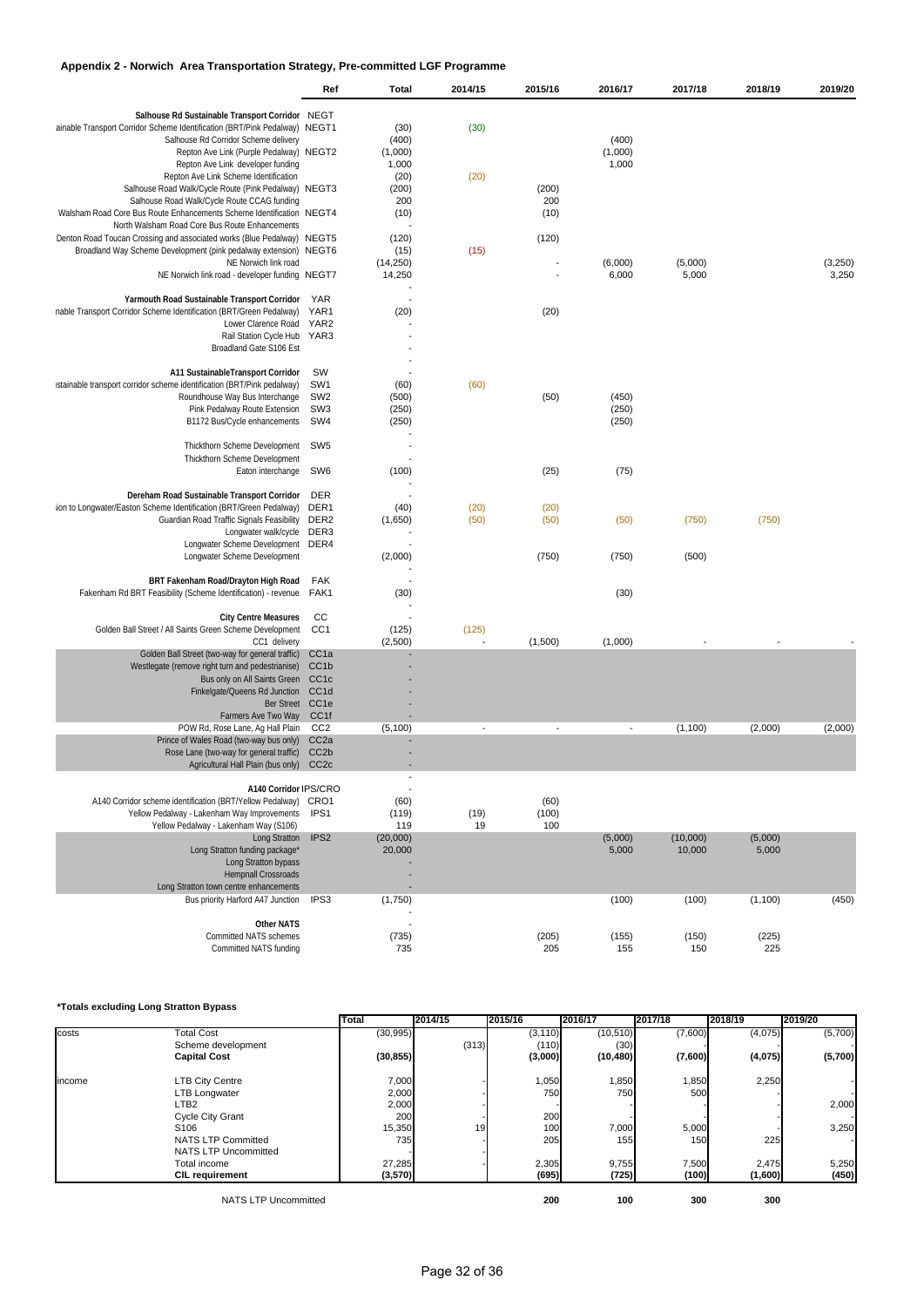## **Greater Norwich Local Infrastructure Fund**

*Sandra Eastaugh, Infrastructure and Economic Growth Manager, Norfolk County Council*

#### **Summary**

This report provides an update on the Greater Norwich Local Infrastructure Fund. It summarises progress on the applications which were approved in principle at the July Board. A business case for Beeston Park: North Walsham Road Corridor has been submitted and is recommended for approval in principle. The report provides a financial profile of proposals so far and gives an update on the second bidding round.

#### **Recommendations**

- (i) Members of the Board note progress on the proposals approved in principle at the Board Meeting on 31 July 2014
- (ii) Members of the Board agree that subject to further detailed financial scrutiny under item 8 on the agenda the proposal be approved in principle and authorise negotiations to commence between the accountable body and the applicant to prepare a loan agreement.

#### **1. Introduction**

- 1.1 The Local Infrastructure Fund (LIF) has been established through the Greater Norwich City Deal. The City Deal provides access to £20m of Public Works Loan Board (PWLB) borrowing to provide loans to developers for infrastructure required to unlock on site delivery.
- 1.2 The initial call for expressions of interest was made in April 2014 and seven applications were received. Of the seven, six were invited to submit full business cases. Of those six, one was withdrawn and three full Business cases were submitted. These three business cases were subject to financial appraisal for consideration by The Greater Norwich Growth Board (GNGB) at its meeting on 31July 2014.
- 1.3 The remaining two applications were invited to submit full business cases for financial appraisal to be considered at this meeting.

#### **2. Update on projects agreed in principle on 31 July 2014 (Round 1A)**

Three applications were approved in principle, subject to recommendations, at the 31 July Board. These were:

- Bowthorpe Threescore Norwich City Council
- Deal Ground Serruys Property Company Ltd.
- South Wymondham Endurance Estates Strategic Land Ltd.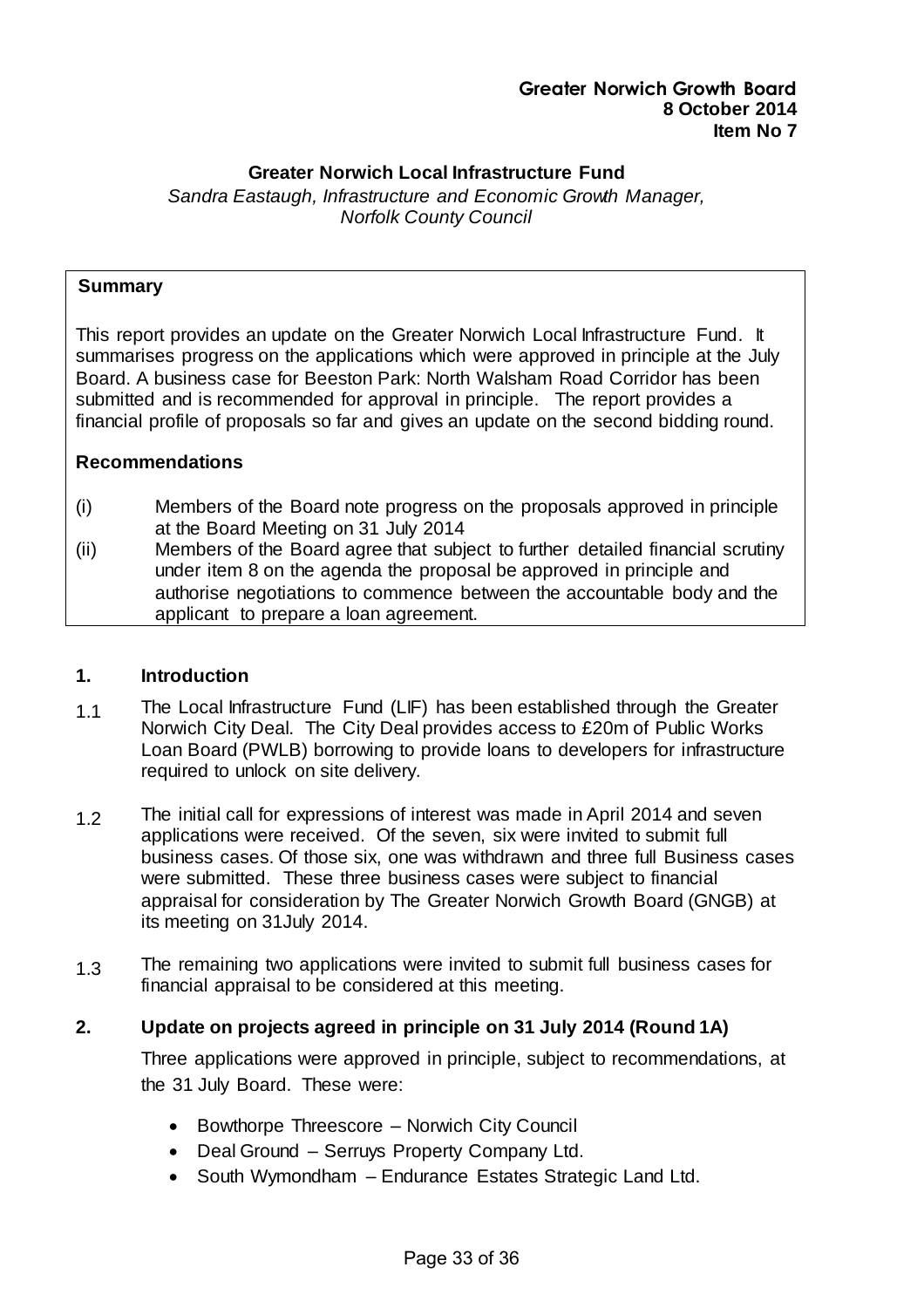The firm that carried out the independent financial appraisals has been retained to prepare the loan agreements. The views of the Board on the applications will be taken into account in drafting the agreements. In all cases the agreements will incorporate provisions to review the loan should the scheme not progress The agreements will be between the applicant, the Growth Board and Norfolk County Council as Accountable Body.

#### **Bowthorpe Threescore**

A draft offer letter has been sent to the applicant.

#### **Deal Ground**

Discussions are ongoing between Norwich City Council and Serruys Property Company Ltd. on the pre-agreed parameters. A provision will be included to withdraw the offer if development does not progress at an agreed rate.

#### **South Wymondham**

Negotiations have commenced on draft terms and mechanisms to provide appropriate security for the loan.

## **3. Round 1B progress update**

3.1 As reported to the Board on 31 July, two proposals, Beeston Park: North Walsham Road Corridor and North Walsham Road Link requested further time to submit their business cases. A full business case has been received and a financial appraisal carried out on the Beeston Park: North Walsham Road Corridor proposal. The expected business case for a North Walsham Road Link was not received by the deadline required. If a full business case is submitted, the next opportunity for it to be considered by the Board will be March 2015

# 3.2 **Project summary, Beeston Park: North Walsham Road Corridor**  Beyond Green have applied for £5m of funding to deliver the new North Walsham Road Corridor. The infrastructure will help accelerate the delivery of at least 600 homes, supporting 674 person-years of construction employment and 166 FTE operational jobs. The project is proposed to commence in July 2015 and the loan repaid by 2019.

#### **4 Financial profile of proposals**

Table 1 provides a summary of proposed fund drawdown and repayment of the approved projects and the project proposed for approval at this meeting. The profiles are drawn from the applicants' information.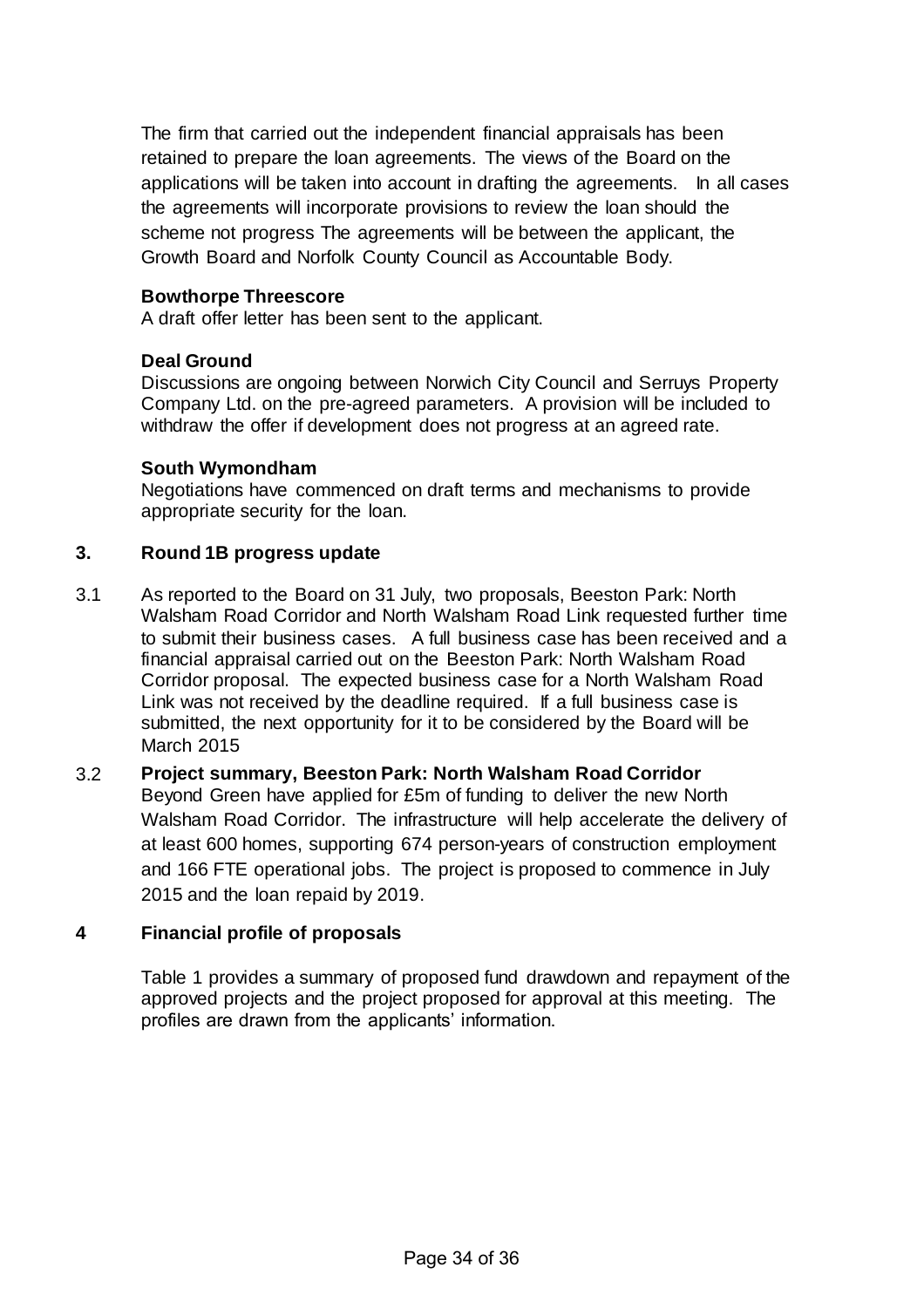# **Table 1 - Financial Profile**

| <b>Greater Norwich Growth Board</b>                       |      |        |         |          |         |         |         |       |      |          |
|-----------------------------------------------------------|------|--------|---------|----------|---------|---------|---------|-------|------|----------|
| Local Infrastructure Fund - Phase 1 application process   |      |        |         |          |         |         |         |       |      |          |
|                                                           | 2014 | 2015   | 2016    | 2017     | 2018    | 2019    | 2020    | 2021  | 2022 |          |
| Funding Requirement/ Loan value                           |      |        |         |          |         |         |         |       |      |          |
| South Wymondham development infrastructure package        |      | 1,500  | 2.000   |          |         |         |         |       |      | 3,500    |
| North Sprowston & Old Catton: North Walsham Road Corridor | 500  | 3.750  | 750     |          |         |         |         |       |      | 5,000    |
| <b>Bowthorpe Threescore</b>                               |      | 1,900  |         |          |         |         |         |       |      | 1,900    |
| Deal Ground Norwich                                       |      | 2,520  | 960     |          |         |         |         |       |      | 3,480    |
|                                                           | 500  | 9.670  | 3.710   |          |         |         |         |       |      | 13,880   |
| Repayment                                                 |      |        |         |          |         |         |         |       |      |          |
| South Wymondham development infrastructure package        |      |        |         |          | (1,000) | (1,000) | (1,000) | (500) |      | (3,500)  |
| North Sprowston & Old Catton: North Walsham Road Corridor |      |        | (450)   | (1, 375) | (1,525) | (1,650) |         |       |      | (5,000)  |
| <b>Bowthorpe Threescore</b>                               |      |        | (1,900) |          |         |         |         |       |      | (1,900)  |
| Deal Ground Norwich                                       |      |        |         | (1,000)  | (1,000) | (1,000) | (480)   |       |      | (3,480)  |
| Repayment                                                 |      |        | (2.350) | (2,375)  | (3,525) | (3,650) | (1.480) | (500) |      | (13,880) |
| <b>Net Position</b>                                       | 500  | 9,670  | 1.360   | (2,375)  | (3,525) | (3,650) | (1.480) | (500) |      |          |
| <b>Cummulative Position</b>                               | 500  | 10,170 | 11,530  | 9.155    | 5.630   | 1.980   | 500     |       |      |          |

4.1 The projected profile for the schemes indicates that subject to approval this proposal can be accommodated within the current scope of the Local Infrastructure Fund. Table 1 shows that the approved funding up-take is highest in 2016 at £11.53m, indicating that there is still opportunity for further projects to benefit from the £20m fund.

## **5. LIF Round 2**

5.1 A further call for schemes is being made for unallocated funding and will close on 31 October. Schemes that were unsuccessful in the first round are able to reapply.

| 8 Oct 2014    | EOI letters out to interested parties                                                                                           |
|---------------|---------------------------------------------------------------------------------------------------------------------------------|
| 31 Oct 2014   | Closing date for expressions of interest.                                                                                       |
| 7 Nov 2014    | Greater Norwich Infrastructure Delivery Board (Directors)<br>Shortlist schemes for full scheme appraisal                        |
| 30 Jan 2015   | Full Business case submission closing date                                                                                      |
| 6 March 2015  | Greater Norwich Infrastructure Delivery Board (Directors)<br>Recommendation of schemes for consideration by the<br><b>Board</b> |
| 26 March 2015 | GNGB consideration of applications                                                                                              |

#### **Round 2 Timetable**

#### **6. Recommendations**

- (i) Members of the Board note progress on the proposals approved in principle at the Board Meeting on 31 July 2014
- (ii) Members of the Board agree that subject to further detailed financial scrutiny under item 8 on the agenda the proposal be approved in principle and authorise negotiations to commence between the accountable body and the applicant to prepare a loan agreement.